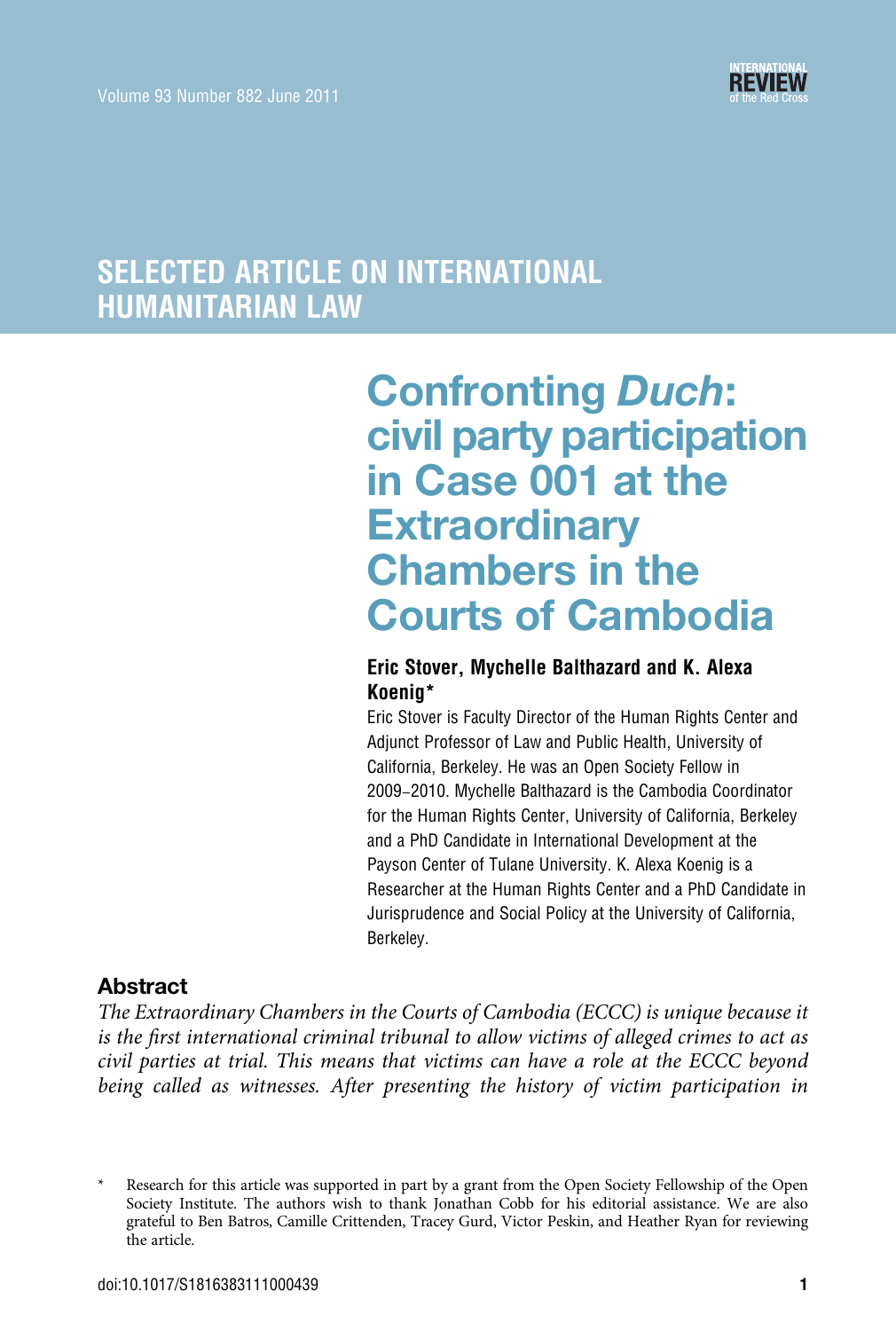national and international war crimes trials, this article examines how civil party participation shaped the trial proceedings at the ECCC, and how the civil parties viewed their interactions with the court. It concludes by reflecting on the positive and negative aspects of civil party participation in the Duch trial, and what implications such participation may have for future trials at the ECCC and other international criminal courts.

**ESSESS** 

To keep you is no gain, to destroy you is no loss.

(Khmer Rouge slogan)

The older you become, the more the history of the genocide comes back to you in an insidious way, a bit like poison that has been distilled into your body bit by bit. The only way to relieve things is to testify.

(Rithy Panh, Cambodian film director and screenwriter)

On 18 August 2009, the trial of Kaing Guek Eav (alias 'Duch') was in full swing in the courtroom of the Extraordinary Chambers in the Courts of Cambodia (ECCC) when a 52-year-old farmer named Neth Phally asked the presiding judge if he could show the court a photograph of his brother who had died at 'S-21', the notorious Tuol Sleng detention centre. Between 1975 and 1979, the accused, a former maths teacher turned Khmer Rouge revolutionary, had overseen the torture and execution of more than 12,000 people in his capacity as the prison's head.

With the judge's approval, Neth Phally carefully took out an 8-by-11-inch photograph of a young man with black, short-cropped hair and held it upright on the witness table in front of him. 'I would like to show a photo of my brother', he said. '[I]t is like he is sitting here ... next to me ... I believe that my brother will be at peace, having learned that justice is achieved through this court'. Phally leaned forward and turned to speak directly to his brother's image: 'The soul of you [will] be here with me and in the photo forever so that I can pay homage to you and dedicate ... offerings ... to you. I [will] never find [your] dead body ... [so] this photo ... represents the ashes and body of you'. 1

It was itself an extraordinary moment, rarely seen in the courtrooms of international criminal tribunals, where judges seldom, if ever, let victims or witnesses tell their stories for their own sake, and often admonish those who stray from reporting facts.

Three months after Neth Phally testified in Phnom Penh, we travelled to his farm in Kampong Cham province where he lives with his mother, his wife, and their

<sup>1</sup> Extraordinary Chambers in the Courts of Cambodia (ECCC), Prosecutor v. Kaing Guek Eav alias 'Duch', Case No. 001/18-07-2077-ECCC/TC, available at: <http://www.eccc.gov.kh/en/case/topic/1> (last visited 1 September 2011). See also Neth Phally's testimony on ECCC, Transcript of Trial Proceedings – Kaing Guek Eav 'Duch', Case File No. 001/18-07-2007-ECCCC/TC, 18 August 2009, Trial Day 60, pp. 109–110, available at: [http://www.eccc.gov.kh/sites/default/](http://www.eccc.gov.kh/sites/default/files/documents/courtdoc/E1_64.1_TR001_20090818_Final_EN_Pub.pdf)files/documents/courtdoc/E1\_64.1\_ [TR001\\_20090818\\_Final\\_EN\\_Pub.pdf](http://www.eccc.gov.kh/sites/default/files/documents/courtdoc/E1_64.1_TR001_20090818_Final_EN_Pub.pdf) (last visited 7 September 2011).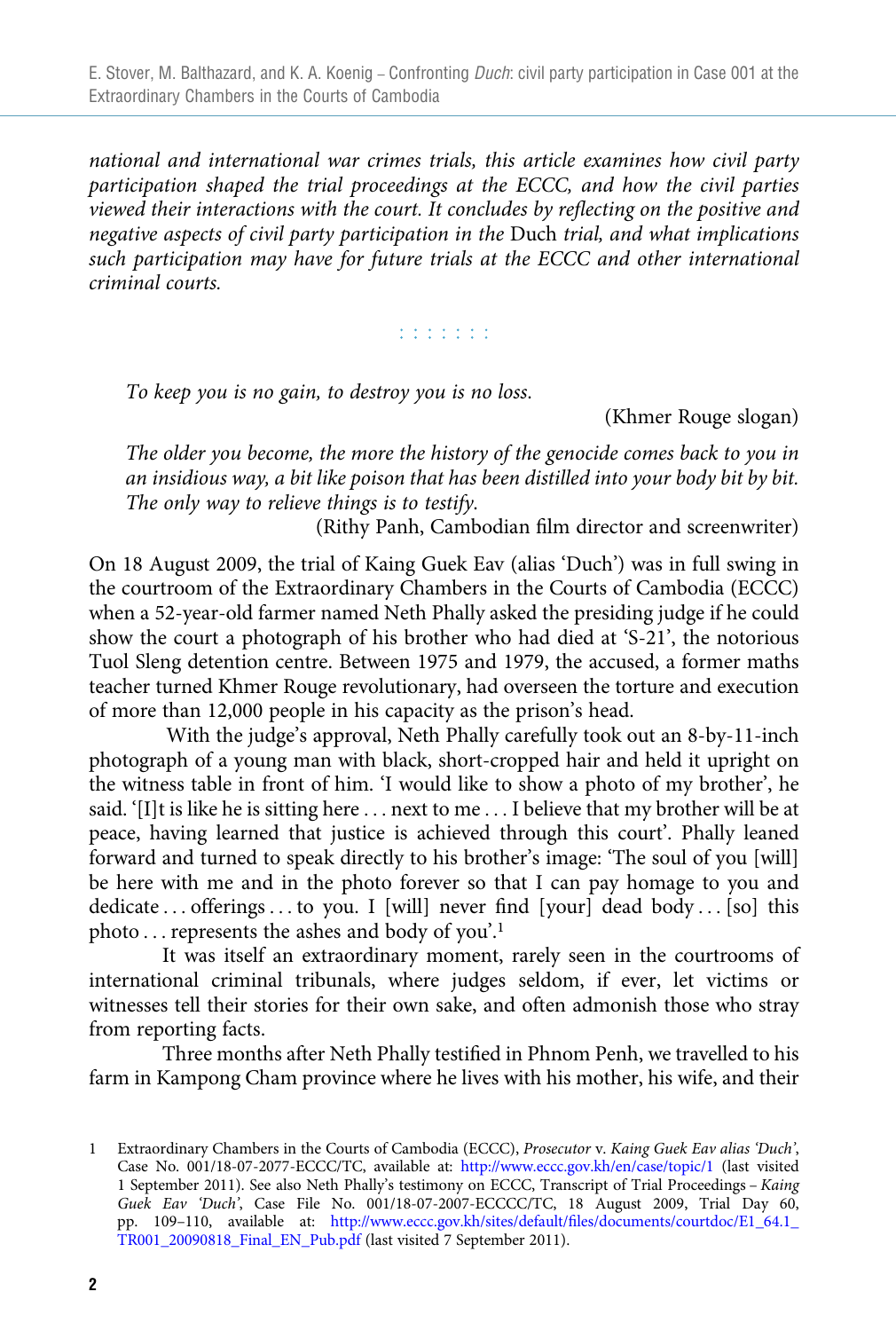teenage daughter. Phally took us to a small shrine he had recently built at the back of the house. Hanging above the altar, surrounded by incense sticks and a painting of the Buddha, was the portrait of his brother. 'What had led him to show the photograph in the courtroom?' we asked. 'There were many reasons', he replied.

To begin with, I wanted to show Duch my brother so he would know I was not accusing him for no reason. I also wanted my brother to see the man who was responsible for his suffering. You see when my brother was taken to Tuol Sleng he was blindfolded and couldn't see anyone. But in the courtroom I could show him the accused ... I felt this would help release his soul from wandering and help him find peace so he could be reborn again.<sup>2</sup>

Neth Phally was one of ninety Cambodians and foreigners who participated in the Duch trial as 'civil parties' (in French, 'parties civiles'). Of these, twenty-two testified in court about their imprisonment at S-21 or about the loss of one or more of their relatives there.<sup>3</sup> To be accepted by the court as a civil party, each of the ninety had to show evidence of a 'physical, material or psychological' injury as a 'direct consequence' of the offences alleged in Duch's indictment.<sup>4</sup> Unlike regular witnesses, they testified without taking an oath, could participate at various stages of the trial proceedings, and could comment in court upon the awarding of any reparations.5

Established in 2006 after prolonged negotiations between the Cambodian government and the United Nations, the ECCC6 is a national court with the mandate to try senior leaders and those most responsible for genocide, crimes against humanity, serious war crimes, and other crimes under Cambodian law that

- There were ninety-four civil party applicants at the initial hearing of the *Duch* trial in February 2009. During the investigation phase, twenty-eight were accepted as civil parties. During the trial, four of the remaining sixty-six applicants were rejected or withdrew their application. The sixty-two that were left had a provisional civil party status throughout the trial. Twenty-four of the sixty-two were ultimately denied civil party status at the judgment. Out of the pool of accepted and provisional civil parties, twenty-two were selected by the judges to testify at trial from a list submitted by the civil party lawyers. Decisions on civil parties' acceptance are detailed in Case 001, ECCC Trial Chamber, Judgment: see ECCC, Case File No. 001/18-7-2007/ECCC/TC, paras. 637–638, Judgment (Trial Chamber), 26 July 2010, available at: <http://www.eccc.gov.kh/en/documents/court/judgement-case-001> (last visited 7 September 2011).
- 4 ECCC, Internal Rules (revision 3), as revised on 6 March 2009, Rule 23(2). All revisions of the ECCC Internal Rules are available at: <http://www.eccc.gov.kh/en/document/legal/internal-rules> (last visited 7 September 2011).
- 5 Ibid., e.g. Rules 23(6), 23(11), 24(2).
- 6 The ECCC consists of a Pre-trial Chamber, Trial Chamber, and Supreme Court Chamber. The Pre-trial and Trial Chambers are composed of five judges (three Cambodian and two international), while the Supreme Court Chamber contains seven judges (four Cambodian and three international). Every decision requires a 'super-majority', meaning an affirmative vote of at least four out of five judges in the Pre-trial and Trial Chambers, and at least five out of seven judges in the Supreme Court Chamber. A Cambodian and an international head the offices of the Co-Investigating Judges and Co-Prosecutors, while each accused is represented by at least two defence lawyers, one Cambodian and one foreign. See Law on The Establishment of Extraordinary Chambers in the Courts of Cambodia for the Prosecution of Crimes Committed During the Period of Democratic Kampuchea, NS/RKM/1004/006, 27 October 2004, Arts. 9, 14, 16, 20, 23. See also ECCC, Internal Rules, above note 4, Rule 22(1) and Rule 22(2), available at: [http://](http://www.eccc.gov.kh/sites/default/files/legal-documents/KR_Law_as_amended_27_Oct_2004_Eng.pdf) www.eccc.gov.kh/sites/default/fi[les/legal-documents/KR\\_Law\\_as\\_amended\\_27\\_Oct\\_2004\\_Eng.pdf](http://www.eccc.gov.kh/sites/default/files/legal-documents/KR_Law_as_amended_27_Oct_2004_Eng.pdf) (last visited 7 September 2011).

<sup>2</sup> Interview with Neth Phally, Kampong Cham province, 13 November 2009.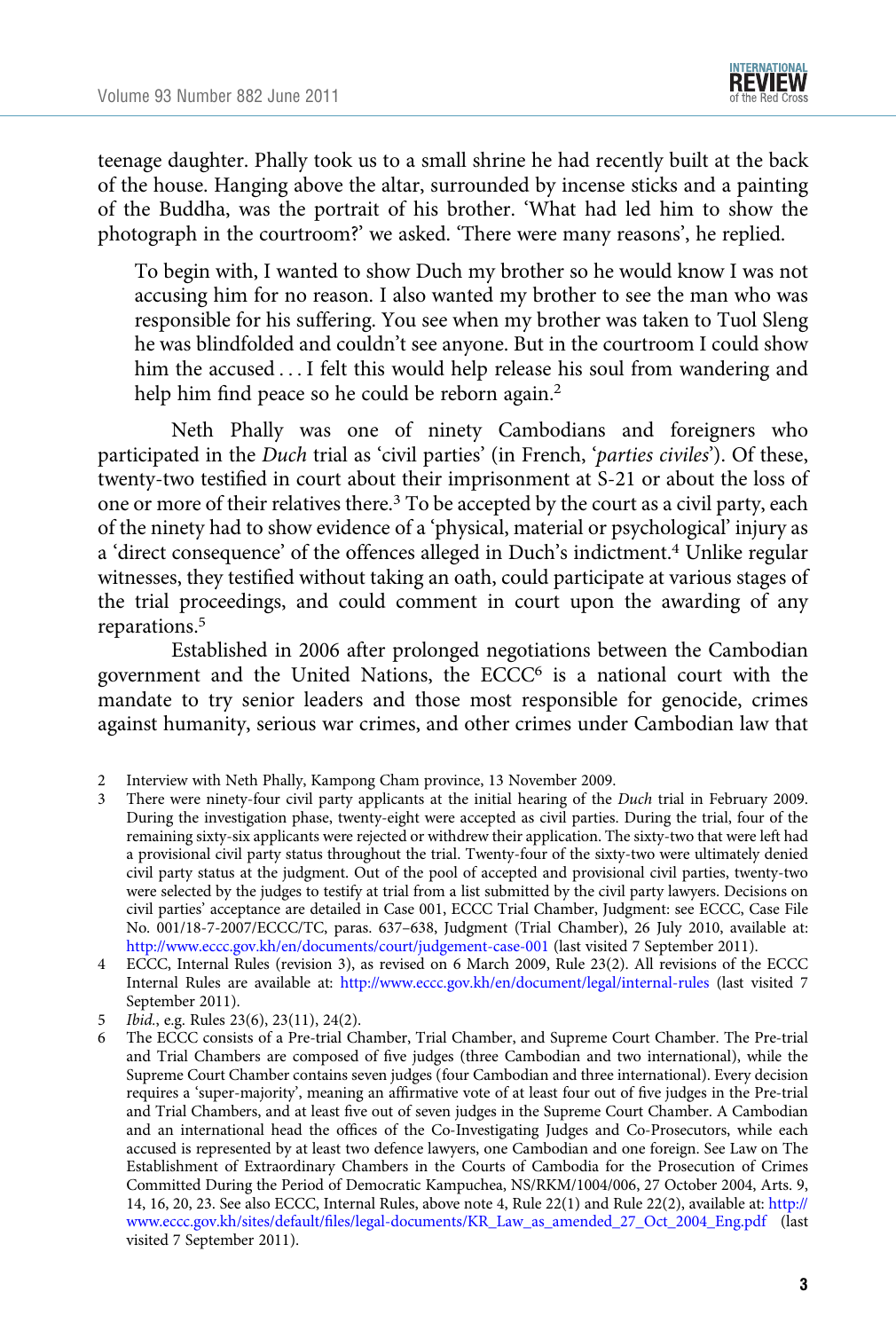were committed during the Khmer Rouge era, which lasted from 17 April 1975 to 6 January 1979.7 At least 1.7 million people, fully one quarter of the population, were killed or died from some combination of starvation, exhaustion from slave labour, malnutrition, torture, or untreated diseases during the regime.<sup>8</sup> The Court includes both national and international judges and staff, and has the authority to apply national and international laws. The Duch trial (Case 001) was its first case. Its second case (Case 002), which began in 2011, features three former Khmer Rouge leaders – Ieng Sary (Deputy Prime Minister and Foreign Minister), Khieu Samphan (Head of State), and Nuon Chea (Deputy Secretary of the Communist Party of Kampuchea).9 In November 2011, the Trial Chamber ruled that the fourth defendant, Ieng Thirith (Minister of Social Affairs and Action), was unfit to stand trial and that the proceedings against her should be stayed.10 The Co-Prosecutors responded by filing an appeal to prevent her release from detention.<sup>11</sup> A third and fourth case (Cases 003 and 004) are still before the Co-Investigating Judges.12

One of the ECCC's most innovative steps was the inclusion of civil parties in its proceedings. For the first time in an international criminal trial, victims of mass atrocity were included as civil parties, rather than as mere witnesses.13 During the Duch trial, all of the civil parties testified openly and publicly in the courtroom without the use of protective measures, such as image and voice distortion. One civil party, a French citizen of Cambodian descent, testified from France via a teleconference video.

- 7 Law on the Establishment of Extraordinary Chambers, above note 6, Arts. 1, 3, 4, 5, 6, 7, 8.
- 8 Estimations of the number of deaths vary. See Craig Etcheson, After the Killing Fields: Lessons from the Cambodian Genocide, Praeger Publishers, Westport, CT, 2005, pp. 107–128.
- 9 The Trial Chamber held the Initial Hearing in Case 002 on 27–30 June 2011. See, ECCC Public Affairs, 'Trial Chamber announces agenda for Case 002 initial hearing', press release, 16 June 2011, available at: [http:/](http://www.eccc.gov.kh/sites/default/files/media/ECCC%20Press%20Release%20-%20002%20Initial%20Hearing%20Agenda.pdf)/www.eccc.gov.kh/sites/default/fi[les/media/ECCC%20Press%20Release%20-%20002%20Initial%](http://www.eccc.gov.kh/sites/default/files/media/ECCC%20Press%20Release%20-%20002%20Initial%20Hearing%20Agenda.pdf) [20Hearing%20Agenda.pdf](http://www.eccc.gov.kh/sites/default/files/media/ECCC%20Press%20Release%20-%20002%20Initial%20Hearing%20Agenda.pdf) (last visited 7 September 2011).
- 10 See ECCC, Decision on Ieng Thirith's Fitness to Stand Trial, Case File No. 002/19-9-2007/ECCC/TC (Trial Chamber), 17 November 2010, available at: [http://www.eccc.gov.kh/en/document/court/decision](http://www.eccc.gov.kh/en/document/court/decision-ieng-thirith039s-fitness-stand-trial)[ieng-thirith039s-](http://www.eccc.gov.kh/en/document/court/decision-ieng-thirith039s-fitness-stand-trial)fitness-stand-trial (last visited 27 November 2011).
- 11 See ECCC, [Corrected 1] Immediate Appeal Against Trial Chamber Decision to Order the Release of Accused Ieng Thirith, Co-Prosecutors, Case File No. 002/19-9-2007/ECCC/TC, 18 November 2011, available at: [http://www.eccc.gov.kh/en/document/court/corrected-1-immediate-appeal-against-trial](http://www.eccc.gov.kh/en/document/court/corrected-1-immediate-appeal-against-trial-chamber-decision-order-release-accused-ien)[chamber-decision-order-release-accused-ien](http://www.eccc.gov.kh/en/document/court/corrected-1-immediate-appeal-against-trial-chamber-decision-order-release-accused-ien) (last visited 5 December 2011).
- 12 The investigation in Cases 003 and 004 have been controversial and have involved several exchanges between the Co-Investigating Judges and the International Co-Prosecutor. See statements by the parties available on the ECCC website at: <http://www.eccc.gov.kh/en/case/topic/286> and [http://www.eccc.gov.kh/](http://www.eccc.gov.kh/en/case/topic/98) [en/case/topic/98](http://www.eccc.gov.kh/en/case/topic/98) (last visited 27 November 2011). The international Co-Investigating Judge resigned on 9 October 2011. See ECCC Public Affairs, 'Press Release by the International Co-Investigating Judge', 10 October 2011, available at: [http://www.eccc.gov.kh/en/articles/statement-international-co-investigating](http://www.eccc.gov.kh/en/articles/statement-international-co-investigating-judge)[judge](http://www.eccc.gov.kh/en/articles/statement-international-co-investigating-judge) (last visited 27 November 2011).
- 13 Civil parties have since been included in other criminal tribunals, including the International Criminal Court (ICC) and the Special Tribunal for Lebanon, although the full extent of participatory rights differs from court to court. See, e.g., ICC, Prosecutor v. Thomas Lubanga Dyilo, Case No. ICC-01/04-01/06-1119, 'Decision on Victims' Participation: Public', paras. 93–95 (Trial Chamber I), 18 January, 2008; Rome Statute, Art. 68; ICC, Rules of Procedure and Evidence, Rule 85; Statute of the Special Tribunal for Lebanon, Art. 17; Special Tribunal for Lebanon, Rules of Procedure and Evidence, 10 November 2010, Rule 86.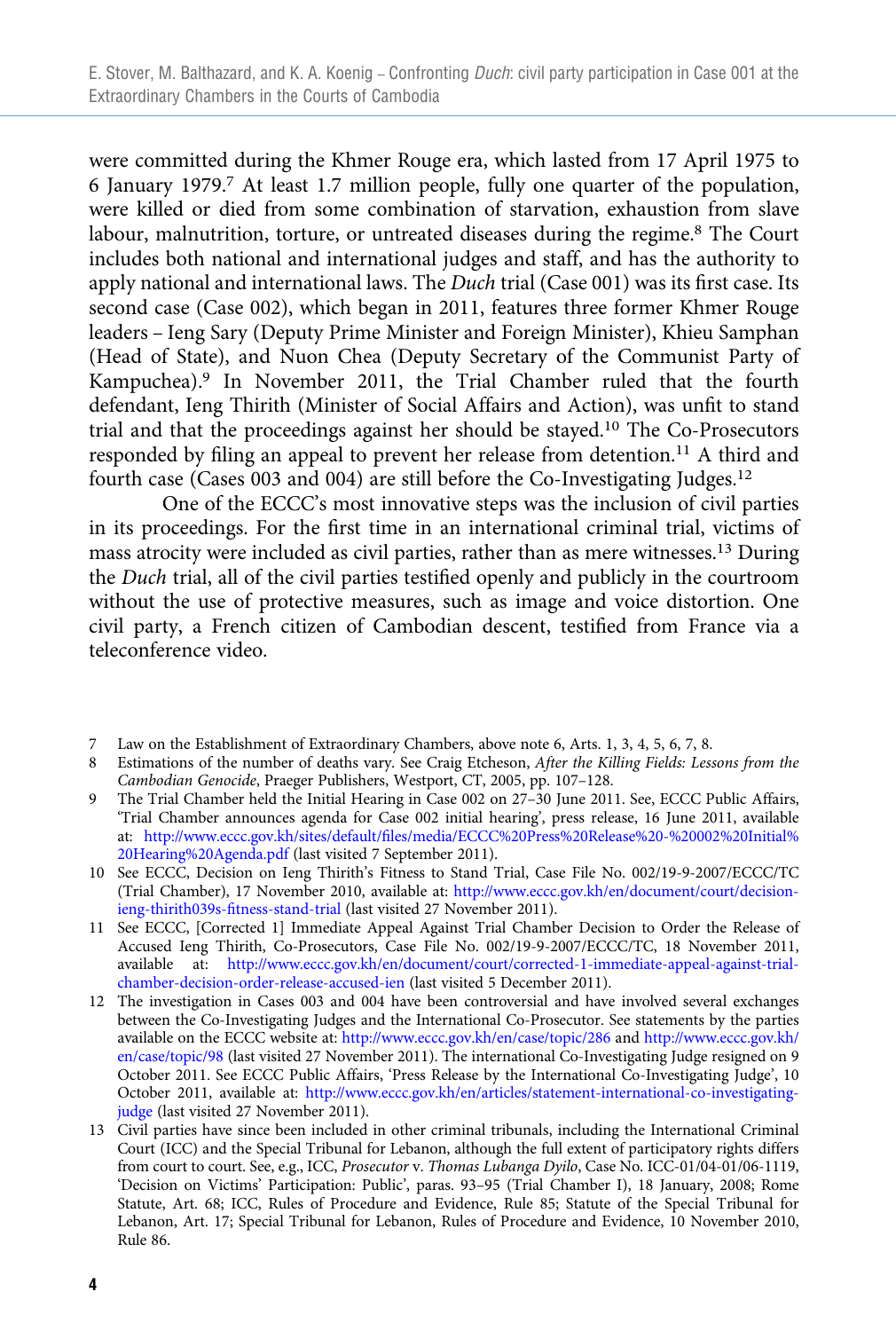

During the proceedings, the civil parties spoke freely to the media about their testimonies and the trial process. They also brought moments of great intensity and emotion to the trial, as did the accused, a remarkably complex character who appeared, as one trial observer put it, 'intelligent, endowed with exceptional memory, well versed in human psychology and displaying great physical and mental resistance'. <sup>14</sup> Duch and his attorneys (and, occasionally, the judges) sparred with some of the civil parties, challenging their identities and the truthfulness of their testimonies. This, in turn, brought forceful remonstrations from the civil party lawyers. Chaos never prevailed, but there were moments when it appeared that the proceedings would spiral out of control.

In this article, we examine how civil party participation in the Duch trial shaped the trial proceedings, and how the civil parties viewed their interactions with the ECCC. International tribunals are increasingly embracing the notion of victim participation.15 However, little research has been conducted into the impact of such participation, either on the administration of justice or on the participants themselves.

As a first step toward remedying this oversight, we studied the transcripts of the Duch trial and, in late 2009, interviewed twenty-one of the twenty-two civil parties who had testified. In August 2010, soon after the verdict was announced, we spoke with seventeen of the twenty-one civil parties whom we had interviewed eight months earlier. In our interviews we probed the meaning that the civil parties had derived from the experience of testifying. What motivated them to testify and what was it like to appear before the accused? What did they think of the behaviour of the judges, prosecutors, and defence attorneys? Was the process fair, the verdict just, and the sentence appropriate? We supplemented their responses with interviews with current and former members of the Cambodia court – judges, prosecutors, and administrators – as well as lawyers, psychologists, and human rights workers who interacted with the civil parties on a regular basis.

By grounding this article in a review of trial transcripts and the views and opinions of a relatively small number of individuals, we run the risk of formulating general conclusions from a limited data set. But our aim is not to provide an overarching theory about the effects of international criminal trials on individual survivors. Instead we intend to explore the process by which a group of direct and indirect victims of the crimes committed at Tuol Sleng prison engaged in an international criminal tribunal and how their experience of testifying affected their lives and their quest for justice.

To set a context for this discussion, we begin with a brief account of the history of victim participation in national and international war crimes trials and the civil law tradition out of which it emerges. We conclude by reflecting on the positive and negative aspects of civil party participation in the Duch trial, and what

<sup>14</sup> See Thierry Cruvellier, 'Cambodia: reflections on the Duch trial', in Crimes of War Project, 26 July 2010, available at: [http://www.crimesofwar.org/commentary/regions/cambodia-re](http://www.crimesofwar.org/commentary/regions/cambodia-reflections-on-the-duch-trial/)flections-on-the-duch-trial/ (last visited 1 September 2011).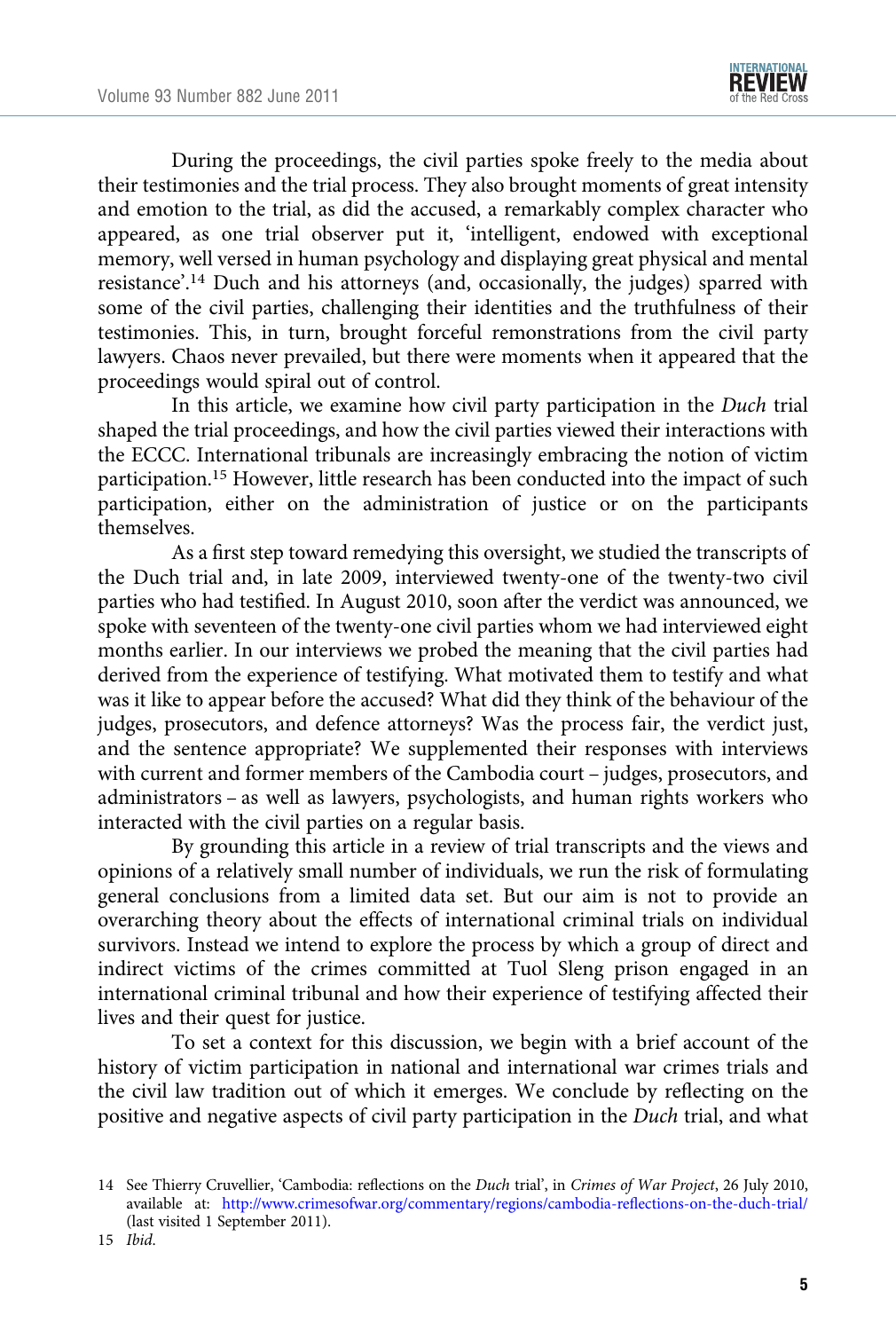implications our findings may have for future trials at the ECCC, the ICC, and other domestic and international war crimes tribunals.

# Civil party participation in war crimes trials

Victim participation in criminal trials is not a novel phenomenon, but historically it has been more typical in countries with civil law traditions than in those with common law traditions. This distinction is important. The common law system, which is practised in the United Kingdom, the United States, and most former and current Commonwealth countries, tends to focus on the adversarial nature of criminal proceedings: the prosecution and the defence make their cases to the jury and the judge acts mainly as a referee, mediating the process and helping the jury fulfil its fact-finding function. The role of victims in most common law systems is largely limited to that of being a witness. As witnesses, victims can only speak if called on by the prosecution (or defence) and can only answer questions that are posed to them. In some common law countries, such as the United States, victims may also be allowed to provide 'impact statements' during the sentencing phase to make the court aware of facts that could contribute to determining an appropriate sentence.

By contrast, in inquisitorial courts within the civil law system – a system that is predominately utilized by national courts in continental Europe, most of Latin America, many parts of Africa and Asia, and recent adopters of Western legal traditions (for example, Japan) – one or more investigating judges generally supervise the compilation of a dossier (which can include a wider range of evidence than is permitted in common law courts), to which the accused must respond at trial. Curran writes:

the judge has great latitude to bring in any matter that might recreate the past and shed some light on events only indirectly related to the matters at hand, and particularly aspects that might shed light on the moral character and psychological outlook of the perpetrator within the context in which he or she acted.<sup>16</sup>

Unlike the relatively passive role of the common law judge, the inquisitorial judge actively controls the trial's direction and questions witnesses. In such systems, victims may institute proceedings or seek compensation by applying to join the criminal prosecution as a civil petitioner (constitution de partie civile). Victims may also benefit from legal representation, present evidence, cross-examine witnesses, and make closing statements.<sup>17</sup>

Recent international tribunals have had to decide which of these two models to adopt – common law or inquisitorial civil law – or whether to create a

<sup>16</sup> Vivian Grosswald Curran, 'Globalization, legal transnationalization and crimes against humanity: the Lipietz case', in American Journal of Comparative Law, Vol. 56, Spring 2008, p. 376.

<sup>17</sup> See Charles P. Trumbull IV, 'The victims of victim participation in international criminal proceedings', in Michigan Journal of International Law, Vol. 29, Summer 2008, p. 778.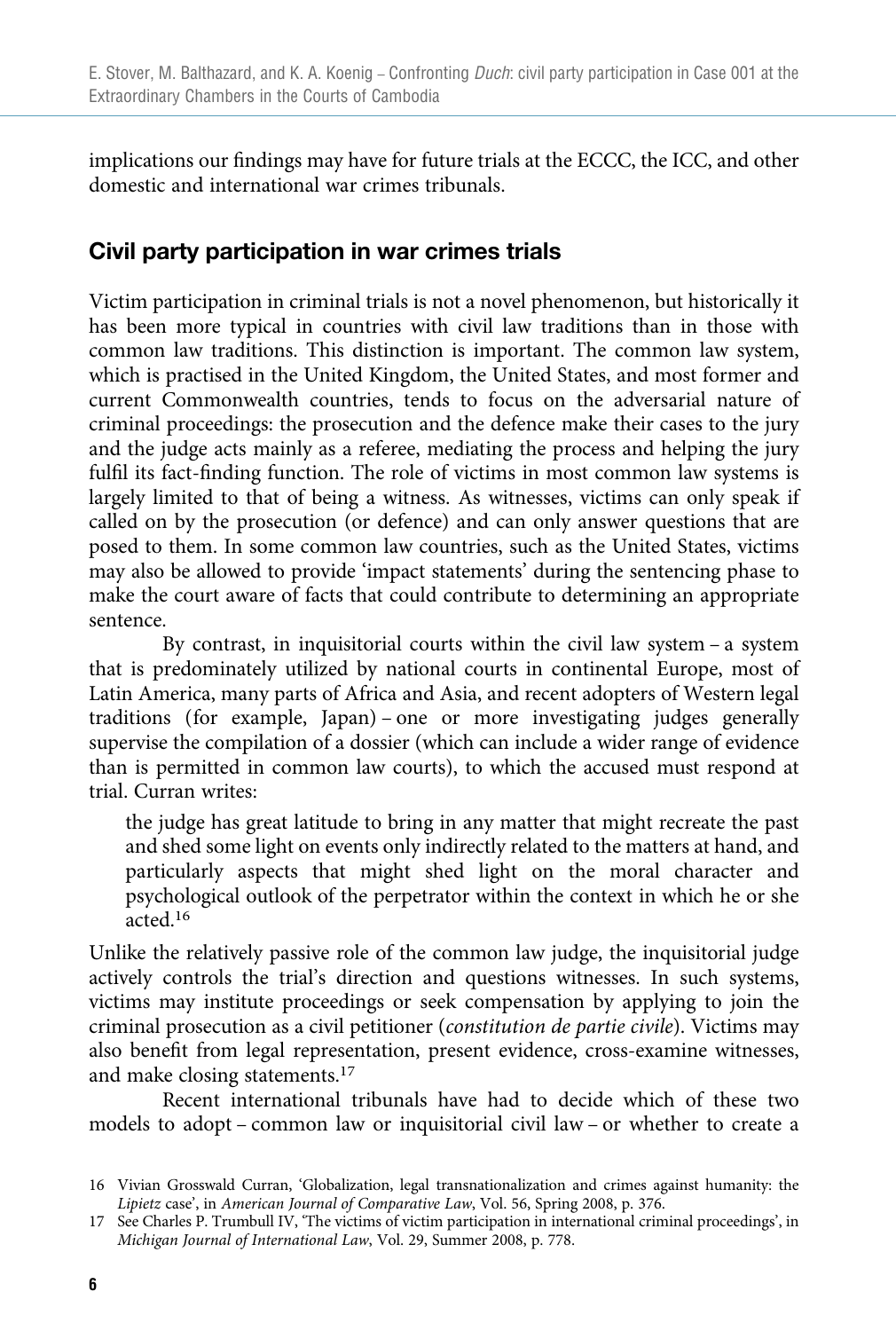

hybrid of the two. Because of this, empirical research is desperately needed to help practitioners better understand the impact of each model on victims and the implementation of justice more generally.

#### Civil party participation in World War II trials

Little, if anything, is known about the experiences of victims who have testified before international war crimes tribunals. A review of English-language scholarship covering the hundreds of war crimes trials that followed World War II reveals not a single empirical study of victims and their perceptions of the trial process.18 It is tempting to dismiss this omission as scholarly lack of interest or oversight. But it seems more likely that the experiences of victims were overlooked in the post-World War II years because they did not factor into the larger public debates at the time, especially in Germany and Japan, where the very legitimacy of the trials was hotly contested.19 The French sociologist Annette Wieviorka suggests that this paucity can be attributed, in part, to the reluctance of many Holocaust survivors in the years immediately following World War II to speak publicly about the atrocities that they experienced.<sup>20</sup> And, unlike today, there were few formal support systems for survivors actively encouraging them to speak publicly about past abuses.

It was not until the trial of the SS officer Adolf Eichmann that a forum was created for victims to share their memories of the Holocaust with the world. The Eichmann trial, according to Wieviorka, marked the advent of an 'era of testimony' for victims of mass atrocities that continues to this day.21 She points to the pedagogical and commemorative role that victim-witnesses played in having, in the words of the prosecutor, Attorney-General Gideon Hausner, lit 'a spark in the frigid chamber which we know as history'. <sup>22</sup> But not all observers of the Eichmann proceedings thought these new functions for war crimes trials were necessarily a good thing.

In Eichmann in Jerusalem, the writer and philosopher Hannah Arendt betrays her impatience with the 'endless sessions' of survivor testimonies. The victims' speeches occupied half the court's agenda and, at times, 'degenerated into a bloody show, "a rudderless ship tossed about on the waves"', where 'witness followed witness and horror was piled upon horror'.<sup>23</sup> She argues that, while every

<sup>18</sup> Neither of the two major bibliographies on war crimes trials immediately following World War II contains any references to studies of victims and witnesses. See Norman E. Tutorow (ed.), War Crimes, War Criminals, and War Crimes Trials: An Annotated Bibliography and Source Book, Greenwood Press, New York, 1986; Inge S. Neumann (ed.), European War Crimes Trials: A Bibliography, Greenwood Press, New York, 1951.

<sup>19</sup> The Allied Forces were more interested in vilifying the German and Japanese leaders in the eyes of their own people than in creating a forum for victims to tell their stories. See, for example, Telford Taylor, The Anatomy of the Nuremberg Trials: A Personal Memoir, Alfred A. Knopf, New York, 1992.

<sup>20</sup> See Annette Wieviorka, L'Ére du témoin, Plon, Paris, 1998.

<sup>21</sup> Ibid., p. 97.

<sup>22</sup> Ibid.

<sup>23</sup> Hannah Arendt, Eichmann in Jerusalem: A Report on the Banality of Evil, Penguin Books, New York, 1977, pp. 8–9.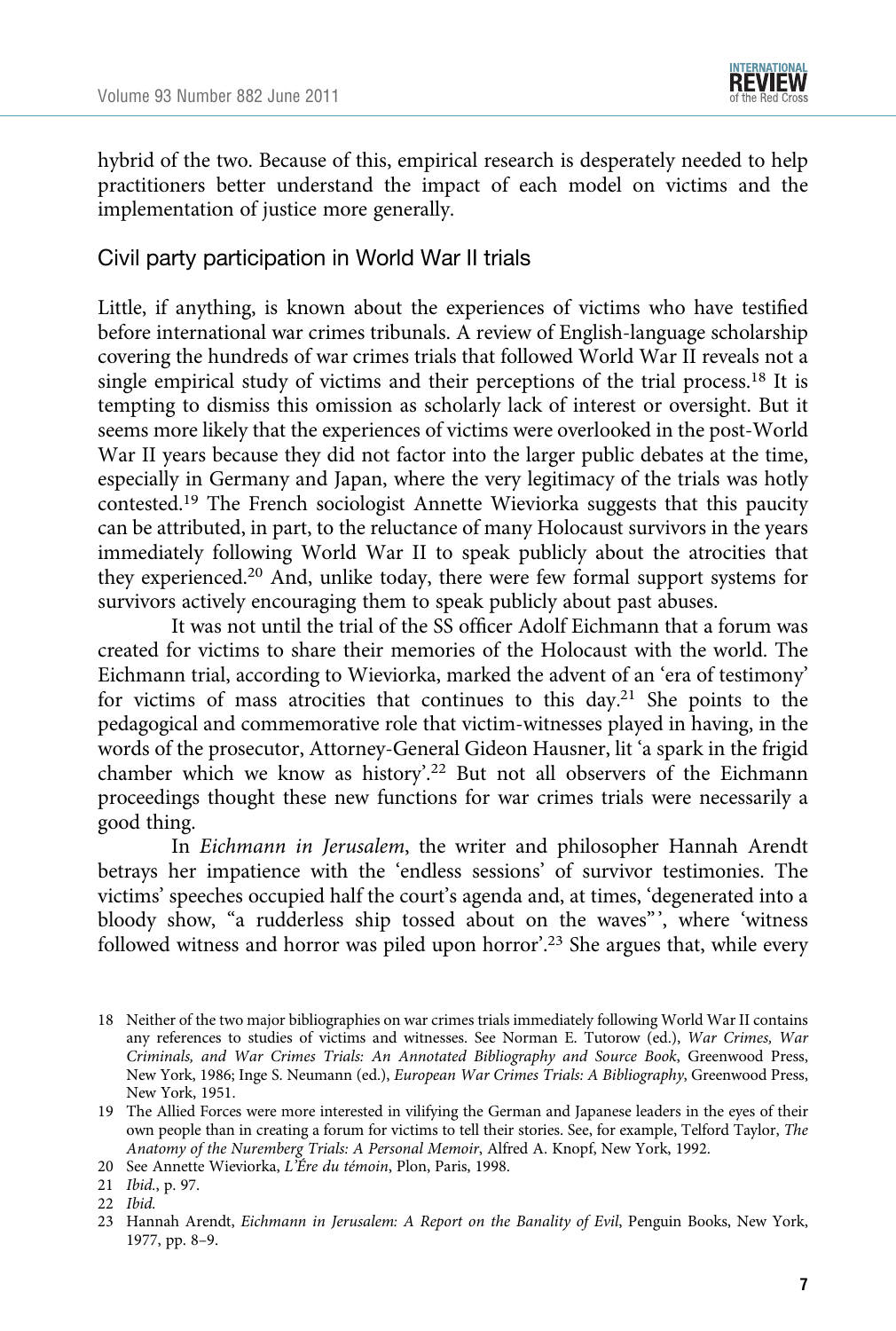effort must be made to vindicate the suffering of victims during war crimes proceedings, it must not be forgotten that

a trial resembles a play in that both begin and end with the doer, not with the victim ... In the center of a trial can only be the one who did – in this respect, he is like the hero in the play – and if he suffers, he must suffer for what he has done, not for what he has caused others to suffer.24

Thus, vindicating victims must be subordinated to the demands of a fair trial, one in which it is the accused who plays protagonist.

In recent decades, France has received the most attention for its use of victim participation in three prominent trials of alleged Nazi war criminals and sympathizers.<sup>25</sup> Klaus Barbie (head of the Gestapo in Lyon), Paul Touvier (leader of a Vichy-run paramilitary group), and Maurice Papon (a police official in the Prefecture of Bordeaux) were the first such defendants to find themselves subject to French justice. In the 1987 Barbie case, the court defined the term 'victim' fairly broadly, thereby establishing an expansive foundation for civil party participation in subsequent trials. In the words of one set of commentators, victims included 'not only the direct objects of systematic racial or religious persecution, but also those who opposed such persecution by any means. Thus, [even] Resistance members, as soldiers fighting Nazism . . . could be deemed victims of crimes against humanity.'<sup>26</sup>

The 1994 Touvier trial, held just outside Paris, similarly embraced a broad definition of 'victim', becoming notable for its extensive civil party participation. By the end of the trial, Touvier and his attorneys had faced not only the public prosecutor but also a bevy of thirty-four civil party lawyers representing between fifty and eighty victims and victim groups. As with the Eichmann trial, this remarkable level of victim participation resulted in sharp criticism, the trial quickly descending into what some have described as 'an extraordinary spectacle'. 27

The third trial was that of Maurice Papon, who was convicted in 1998 for his role in ordering the arrest and deportation of 1,690 Jews to extermination camps during the Nazi occupation of France.<sup>28</sup> At least one commentator has suggested that Papon would never have been prosecuted but for civil party involvement:

[His] nearly 40 years of service at the highest levels of the French civil service subsequent to the war ... would appear to have demonstrated that his reputation had been rehabilitated significantly if not completely in the higher

<sup>24</sup> Ibid., p. 261.

<sup>25</sup> See Thierry Cruvellier, 'Civil party participation and representation: a few other experiments at a glimpse', International Center for Transitional Justice, 2009, which provides an overview of civil party participation in domestic war crimes proceedings in several countries.

<sup>26</sup> Michael E. Tigar, Susan C. Casey, Isabelle Giordani, and Sivakumaren Mardemootoo, 'Paul Touvier and the crime against humanity', in Texas International Law Journal, Vol. 30, 1995, p. 295 (discussing the history of the Barbie case and its influence on Touvier's subsequent trial).

<sup>27</sup> Ibid., p. 299.

<sup>28</sup> Whitney R. Harris, 'A world of peace and justice under the rule of law: from Nuremberg to the International Criminal Court', in Washington University Global Studies Law Review, Vol. 6, 2007, pp. 689 and 697. See also Richard H. Weisberg, 'The risks of adjudicating Vichy', in Roger Williams University Law Review, Vol. 5, 1999, p. 127.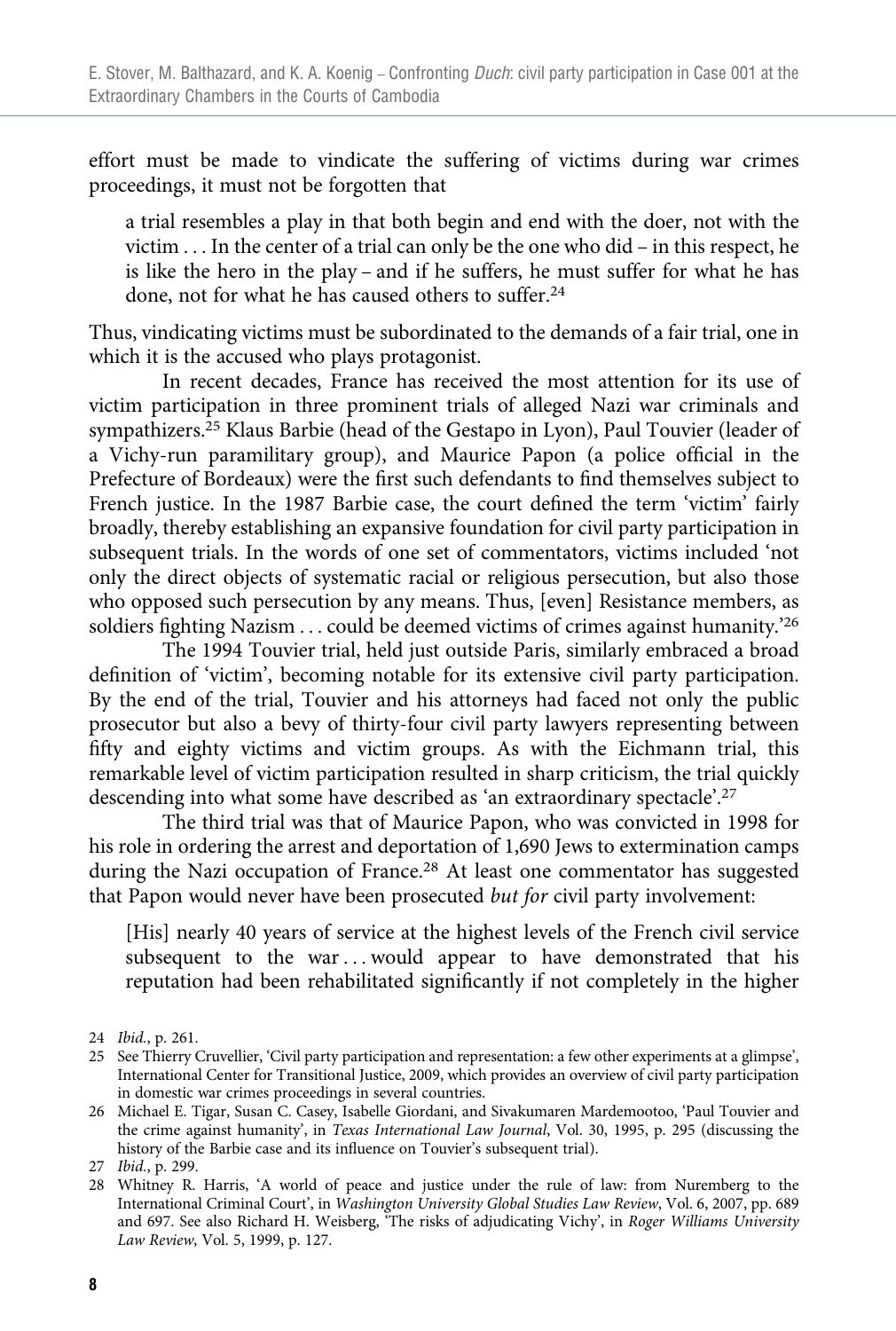circles of French society. It was the insistent efforts by his fellow citizens whose families had suffered due to Papon's actions that countered that process of rehabilitation to finally force the case to come forward.29

Another commentator has noted the crucial role that civil parties played in extending liability for Papon's actions to France itself: the Papon case was 'the first to hold the French state directly liable [to victims] for acts of the Vichy government'. <sup>30</sup> Still, the trial was not without controversy. Many of the civil parties had nothing to say about Maurice Papon himself and failed to draw any direct link between the fate of their family members and the actions of the former Vichy bureaucrat.31

# Victim participation in recent international criminal tribunals

Since the early 1990s, a number of national and international victims rights and human rights organizations have lobbied to ensure that victims' participatory rights would be embedded in the founding documents of the ICC and other international criminal tribunals. This movement, though viewed with scepticism in some legal circles, was fuelled by four factors that had emerged over several decades.32

#### Victims' rights movement

The first factor dates back to the rise of a victims' rights movement in Great Britain, New Zealand, and several other common law countries in the 1960s. Legislators in these countries enacted a series of laws to protect and compensate crime victims, especially victims of rape and child abuse.<sup>33</sup> Over the next three decades, the existence of such laws, coupled with new research on the psychological effects of trauma,<sup>34</sup> would help to generate a second wave of legislation aimed at providing victim-witnesses with specific rights in criminal proceedings. In 1990, lobbying efforts in the United States led to the adoption of a victims' bill of rights, which instructs federal prosecutors and law enforcement officers that victims of crime should be regarded as active and engaged participants in – not merely auxiliaries

30 See V. Grosswald Curran, above note 16, p. 373.

<sup>29</sup> Benjamin G. Davis, 'Refluat stercus: a citizen's view of criminal prosecution in U.S. domestic courts of high-level U.S. civilian authority and military generals for torture and cruel, inhuman or degrading treatment', in Saint John's Journal of Legal Commentary, Vol. 23, 2008, p. 544.

<sup>31</sup> See Nancy Wood, 'The Papon trial in an "era of testimony" ', in Richard J. Golsan (ed.), The Papon Affair: Memory and Justice on Trial, Routledge, New York, 2000, p. 97.

<sup>32</sup> See C. P. Trumbull IV, above note 17, p. 778; and Eric Stover, The Witnesses: War Crimes and the Promise of Justice in The Hague, University of Pennsylvania Press, Philadelphia, PA, 2005, pp. 17–32.

<sup>33</sup> In common law countries, New Zealand adopted the first victim's compensation law in 1963, followed by England in 1964. See William Doerner and Steven Lab, Victimology, 2nd edition, Anderson, Cincinnati, OH, 1988, p. 18. See also Joanna Shapland, Jon Willmore, and Peter Duff, Victims in the Criminal Justice System, Gower, Aldershot, Hampshire, 1985, p. 175.

<sup>34</sup> See, e.g., Judith Lewis Herman, Trauma and Recovery: The Aftermath of Violence – From Domestic Abuse to Political Terror, Basic Books, New York, 1992.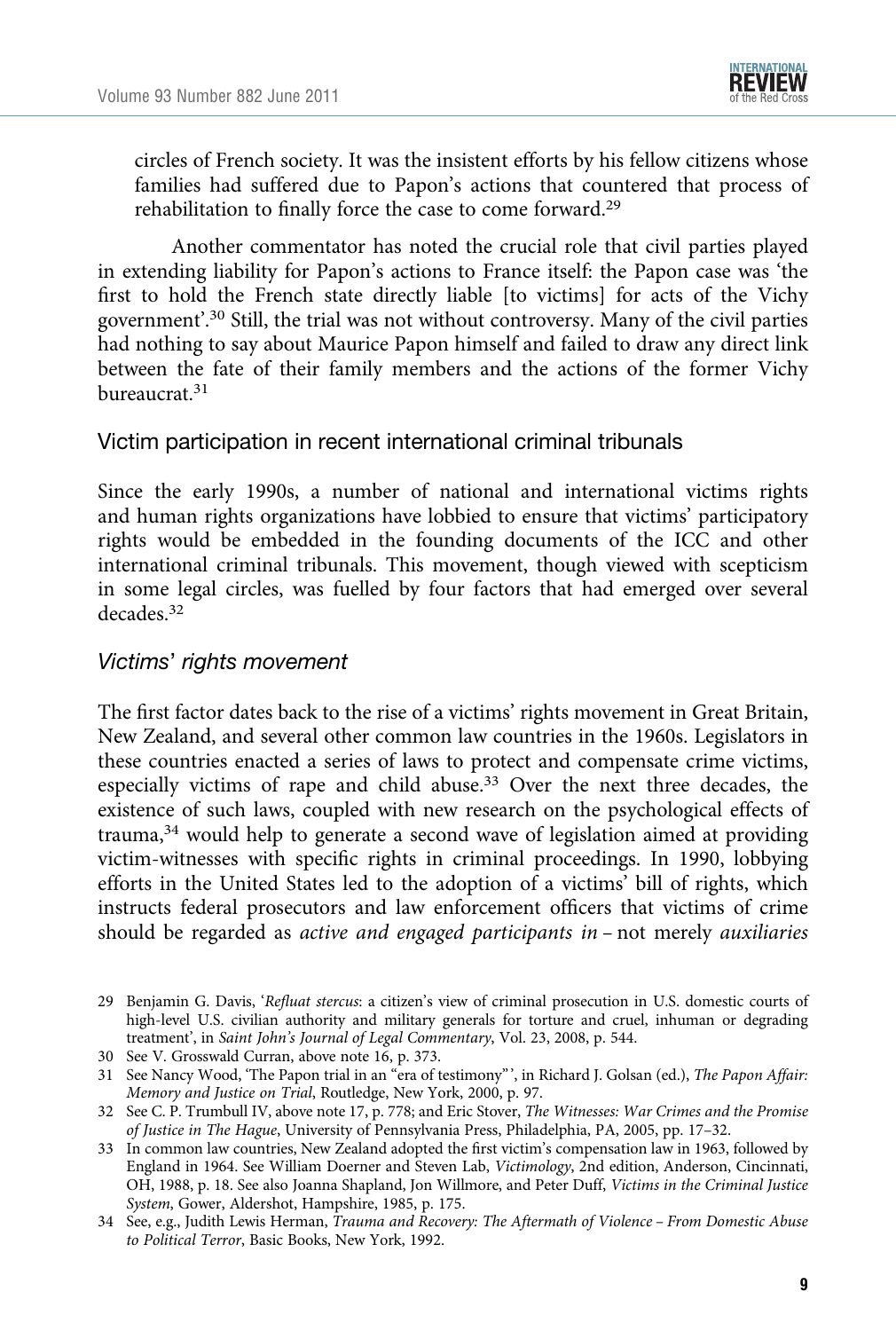$to$  – the criminal justice system.<sup>35</sup> The bill of rights requires that victims be kept informed about the progress of their case, be treated in a dignified manner, and be reasonably protected from the accused.36 In the United Kingdom, the Victims' Charter, enacted in 1996, provides victims with a number of services throughout the criminal process and requires the prosecutor to consider the victim's views when deciding whether to prosecute.37 Similar legislation was adopted by the Council of Europe at the beginning of the twenty-first century.38

#### UN initiatives

The second contributing factor was the impetus behind several UN initiatives designed to address the plight of crime victims at the international level. One of the most significant initiatives was the Declaration of Basic Principles of Justice for Victims of Crimes and Abuse of Power, adopted by the UN General Assembly in 1985.39 Hailed as an international Magna Carta for crime victims, the declaration sets out basic principles of justice, including the right of victims to have access to the judicial process and receive prompt redress for the harms they have suffered. Six years later, Theo van Boven, then UN Special Rapporteur on the prevention of discrimination and protection of minorities, created a set of basic principles to guide the provision of reparations to victims of human rights violations.<sup>40</sup> The 'van Boven Principles', as they are commonly called, guided the victim-centred approach ultimately adopted by the drafters of the ICC's Rome Statute.<sup>41</sup>

# Case law of regional human rights courts

The third contributing factor has been three decades of case law, developed by treaty-based regional human rights courts that have interpreted human rights conventions as conferring legal standing on victims. Some recent decisions by the

- 35 See the Crime Control Act of 1990 (42 U.S.C. §§ 10606–10607) and the Victims' Rights Clarification Act of 1977 (18 U.S.C. § 3510).
- 36 In 2004, Congress passed the Crime Victims' Rights Act (18 U.S.C. § 3771), which guaranteed victims the right to 'reasonably be heard at any public proceeding in the district court involving release, plea, sentencing, or parole proceedings'.
- 37 Craig Bradley (ed.), Criminal Procedure: A Worldwide Study, 2nd edition, Carolina Academic Press, Durham, NC, 2007, p. 45.
- 38 See Council of Europe, Council Framework Decision of 15 March 2001 on the Standing of Victims of Crime in Criminal Proceedings (2001/220/JHA) OJ, L82, 22 March 2001, and Commission of the European Communities, Council Directive on Compensation to Crime Victims, European Commission, Brussels, 2002, p. 562.
- 39 United Nations Declaration of Basic Principles of Justice for Victims of Crime and Abuse of Power, UN General Assembly Resolution 40/34 of 29 November 1985, available at: [http://www.un.org/documents/ga/](http://www.un.org/documents/ga/res/40/a40r034.htm) [res/40/a40r034.htm](http://www.un.org/documents/ga/res/40/a40r034.htm) (last visited 25 August 2010).
- 40 Basic Principles and Guidelines on the Right to a Remedy and Reparation for Victims of Gross Violations of International Human Rights Law and Serious Violations of International Humanitarian Law, adopted by UN General Assembly Resolution 60/147 of 16 December 2005.
- 41 See Theo van Boven, 'The position of the victim in the Statute of the International Criminal Court', in H. von Hebel, J. G. Lammers, and J. Schukking (eds), Reflections on the International Criminal Court: Essays in Memory of Adriaan Bos, T.M.C. Asser Press, The Hague, 1999, p. 81.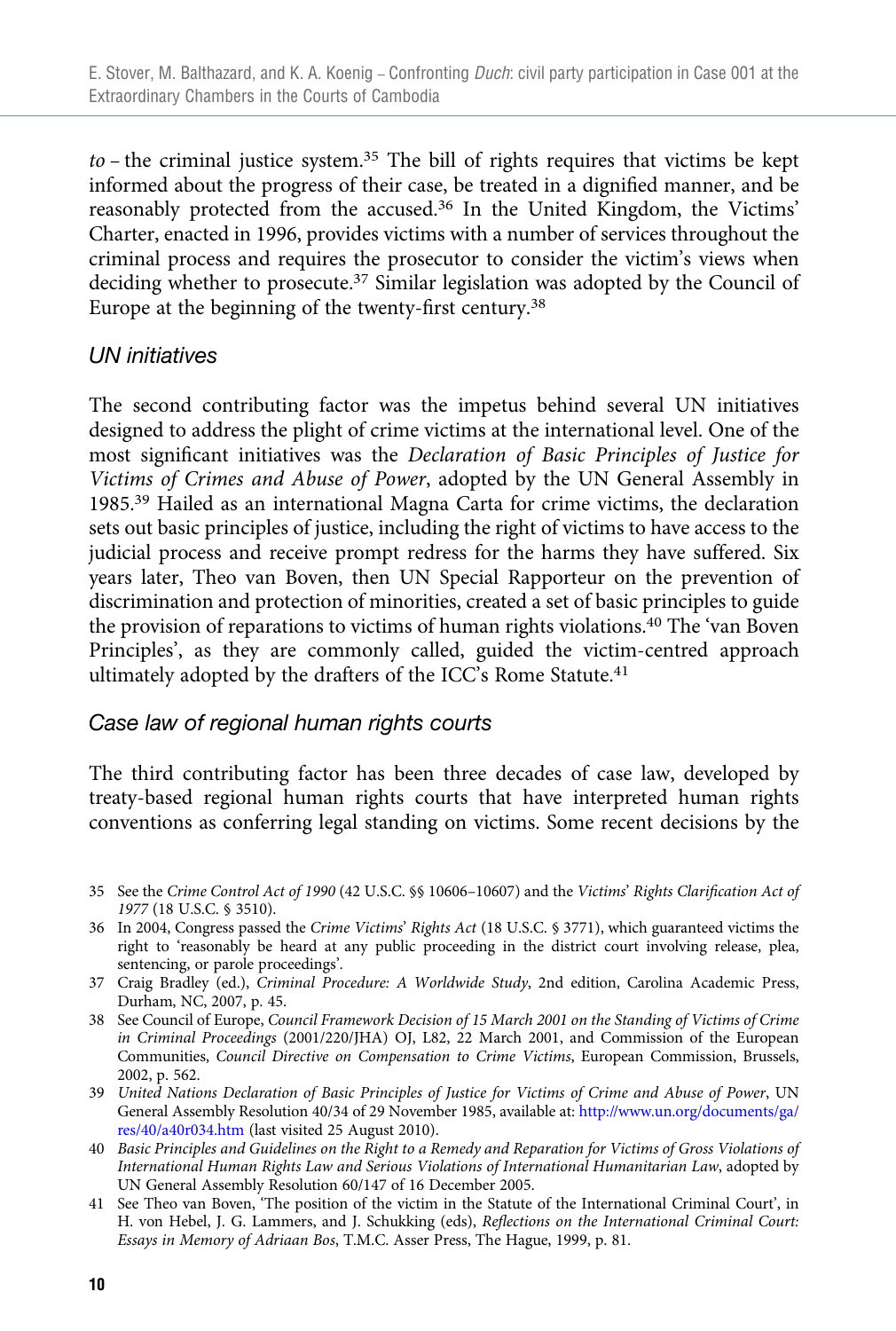

European Court of Human Rights (ECHR), for example, specify that victims have a right to be kept informed of trial proceedings, provided with information about the investigation and trial, and allowed access to relevant documents to ensure meaningful participation.42 The ECHR stopped short of granting victims participatory rights in criminal proceedings, but the court has supported a principle later enshrined in the Rome Statute, namely that victims should have significant access to the criminal justice process and receive compensation for their suffering.<sup>43</sup>

#### Criticisms of international criminal tribunals

The fourth factor contributing to the rise of victims' rights has been response to the criticisms lodged – rightly or wrongly – against the International Tribunal for the Former Yugoslavia (ICTY) and the International Criminal Tribunal for Rwanda (ICTR) for their failure to consider victims' needs. For example, neither tribunal provides victims with the right to apply for reparations or participate in proceedings beyond testifying as witnesses. Critics argue that these omissions essentially objectify victims and turn them into mere instruments for securing convictions.44

#### Victim participation at the International Criminal Court

Unlike the statutes underlying the tribunals for Rwanda and the former Yugoslavia, the Rome Statute of the International Criminal Court (ICC), adopted in 1998, gives victims an innovative role as witnesses, courtroom participants, and reparations beneficiaries.45 The Rome Statute provides victims with extensive procedural rights, including the right to be heard by judicial authorities regarding the decision to authorize an investigation, the admissibility of a case, and issues that affect their personal interests, so long as the presentation is done 'in a manner which is not prejudicial to or inconsistent with the rights of the accused and a fair and impartial trial'. <sup>46</sup> As such, the Statute recognizes that the ICC has 'not only a punitive but also a restorative function', reflecting the 'growing international consensus that participation and reparations play an important role in achieving justice for victims'. 47

Victim participation provisions have caused significant dissension among jurists, activists, and scholars, who often split along common law versus civil law

<sup>42</sup> Raquel Aldana-Pindell, 'In vindication of justiciable victims' rights to truth and justice for state-sponsored crimes', in Vanderbilt Journal of Transnational Law, Vol. 35, No. 5, 2002, pp. 1419–1422, 1434–1436.

<sup>43</sup> Ibid., pp. 1419–1422.

<sup>44</sup> C. P. Trumbull IV, above note 17, p. 788.

<sup>45</sup> Most victims participate in court proceedings through legal representatives, but in the ICC's first trial three victim-participants addressed the Court directly. See Eric Stover, Camille Crittenden, Alexa Koenig, Victor Peskin, and Tracey Gurd, 'The impact of the Rome Statute system on victims and affected communities', paper delivered at the Review Conference of the Rome Statute, International Criminal Court, Kampala, Uganda, 30 May 2010 (RC/ST/V/INF.4).

<sup>46</sup> Rome Statute of the International Criminal Court, 17 July 1998, A/CONF.183/9, Art. 68.

<sup>47</sup> See ICC, Report of the Court on the Strategy in Relation to Victims, ICC-ASP/8/45, 10 November 2009, Introduction, para. 3.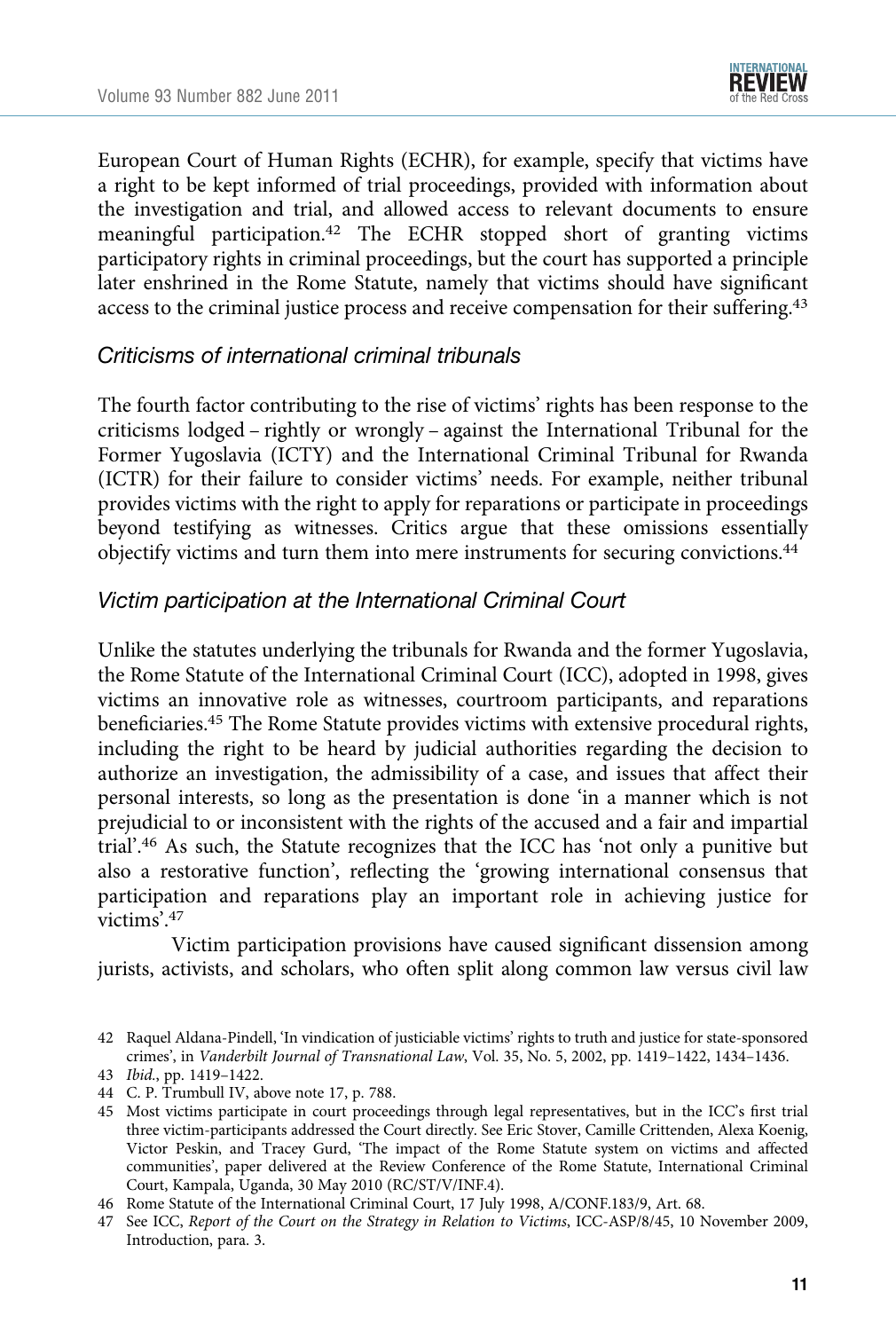lines. On one side are those who argue that by providing victims with expansive participatory rights the ICC and other international tribunals will help restore victims' dignity, contribute to their 'healing' and rehabilitation, and bring to light facts and evidence that may not otherwise emerge.48 On the opposing side are those who fear that such participatory rights will run roughshod over a defendant's right to a fair trial; prolong proceedings, thus increasing the cost of prosecution; hinder the prosecutor's ability to conduct a focused investigation; and provide legal recognition to certain categories of victims and not others, thereby limiting any access to justice. On the last point, one commentator argues that the cost for 'unrecognized victims' will be extensive as '[c]rimes falling within the ICC's jurisdiction may involve hundreds of thousands of victims, most of whom will not be legally recognized by the Court'.<sup>49</sup>

# Civil party participation at the Extraordinary Chambers in the Courts of Cambodia

While victim participation had occurred in national war crimes trials in France and a few other countries, the Duch trial in the ECCC marked the first time that an international tribunal had afforded victims the opportunity of joining the proceedings as civil parties. The ECCC's founding document<sup>50</sup> contained no provision for victim participation, but the Court's Internal Rules, adopted two years later, included a right for direct participation in court proceedings similar to that in the ICC's Rome Statute.<sup>51</sup> However, while the ICC allows victims to participate in proceedings, the ECCC refers to some victims not as participants but as parties civiles, or 'civil parties'.<sup>52</sup> A civil party is an actual party to the criminal proceedings and thus shares many of the same procedural rights as the defence and prosecution. Civil parties are permitted, through their lawyers, to address the court from the commencement of the proceeding – unlike witnesses, who only address the court at trial. Civil parties are usually able to question witnesses, experts, and the accused. Finally, the Court's Internal Rules specify that the purpose of the civil parties is twofold: to support the prosecution and to secure collective and moral reparations,<sup>53</sup>

<sup>48</sup> For an overview of the arguments commonly put for and against victim participation in international criminal tribunals, see C. P. Trumbull IV, above note 17, pp. 802–805.

<sup>49</sup> *Ibid.*, p. 811; for arguments against victim participation in international trials see pp. 805–818.

<sup>50</sup> Agreement between the United Nations and the Royal Government of Cambodia concerning the prosecution under Cambodian Law of crimes committed during the period of Democratic Kampuchea, 17 March 2003, approved by General Assembly Resolution 57/228 B, 22 May 2003, Annex.

<sup>51</sup> See James P. Bair, 'From the numbers who died to those who survived: victim participation in the Extraordinary Chambers in the Courts of Cambodia', in Harvard Law Review, Vol. 31, 2009, pp. 507–508, 520; see also ECCC, Internal Rules, above note 4, Rules 23(1), 23(3), 23(7), 23(8).

<sup>52</sup> See Jenia Iontcheva Turner, 'Decision on civil party participation in provisional detention appeals', in David J. Bederman (ed.), 'International decision', in American Journal of International Law, Vol. 103, No. 1, 2009, pp. 116–118; see also ECCC, Internal Rules, above note 4, Rules 23(1), 23(2), 23(3), 23(4), 23(5), 23(6).

<sup>53</sup> ECCC, Internal Rules, above note 4, Rule 23(1).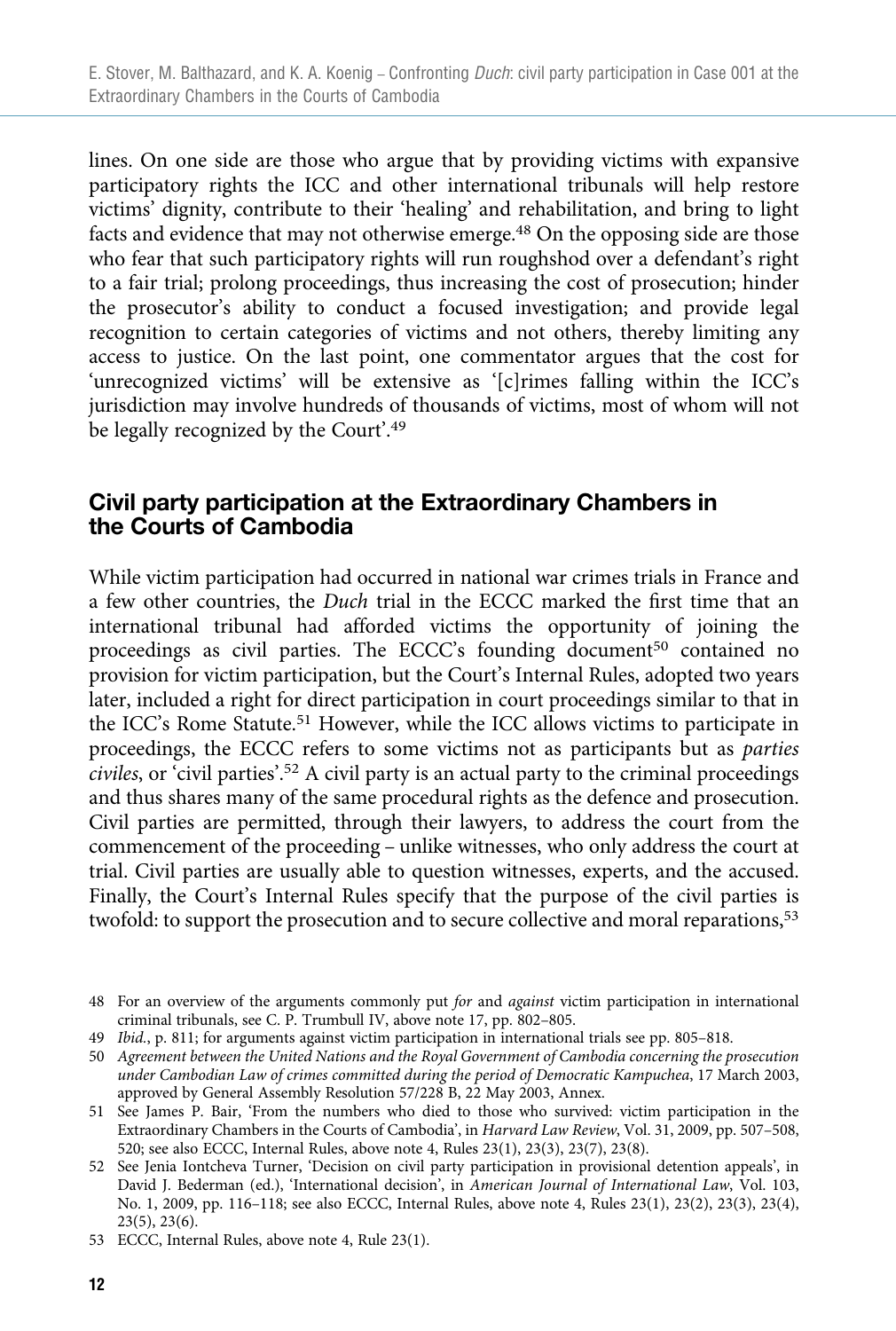which eliminates the need for individual compensation for the potentially overwhelming number of people victimized by the Khmer Rouge.

The ECCC draws a clear distinction between 'victims' who are complainants and victims who are 'civil parties'. Both categories can participate in ECCC proceedings, but the scope of their role differs. A complainant is a person who suffered, witnessed, or is aware of any crimes committed under the Khmer Rouge and chooses to submit a complaint to the Co-Prosecutors. The Co-Prosecutors, in turn, may use this information to shape their investigations.<sup>54</sup> A civil party is someone who was directly affected by one or more factual situations under investigation by the Court.55 Whereas a complainant's role is limited to bringing to the Co-Prosecutor's attention crimes under the regime, civil parties are active participants in every step of the judicial proceedings. The Chamber can later withdraw an individual's civil party status if it believes sufficient doubt has been raised about his or her status as either a direct victim or a relative or dependent of a victim.56

During Case 001, it was not the ECCC's under-resourced Victims Unit, established to assist victims file complaints and civil party applications,<sup>57</sup> but Cambodian human rights organizations<sup>58</sup> and civil party lawyers who led the effort to inform the Cambodian public about civil party participation at the ECCC, find legal representatives for the civil parties, and develop a system for managing the applications.59 Human rights groups undertook these projects with very limited guidance or assistance from the ECCC. In the end, these organizations became involved in nearly every aspect of the civil party process: informing victims of their

- 54 Ibid., Rules 49(2), 49(4).
- 55 At the time of the first trial, civil party applications were made to the Office of the Co-Investigating Judges (OCIJ) or the Trial Chamber and not to the Co-Prosecutors: see ECCC, Internal Rules, above note 4, Rules 23(3), 23(4). Since February 2010, civil party applications have been received by OCIJ only; see ECCC, Internal Rules (revision 5), as amended 9 February 2010, Rule 23 bis (2), Rule 23 bis (3). Situations under investigation are defined by facts presented by the Co-Prosecutors in Introductory or Supplementary Submissions: see ECCC, Internal Rules, above note 4, Rules 53(1), 55(2).
- 56 See for example, ECCC, Case File No. 001/18-7-2007/ECCC/TC, above note 3, paras. 639–649.
- 57 ECCC, Internal Rules, above note 4, Rule 12. Since February 2010, the Victims Unit has been renamed the Victims Support Section: see ECCC, Internal Rules (revision 5), above note 55, Rule 12.
- 58 Five Cambodian groups the Documentation Center of Cambodia (DC-CAM); the Cambodia Human Rights and Development Organization (ADHOC); the Khmer Institute for Democracy (KID); the Center for Social Development/Center for Justice and Reconciliation (CSD/CJR), whose focus would later be on the second Khmer Rouge case, Case 002; and the Khmer Kampuchea Krom Human Rights Association (KKKHRA) – took the lead in distributing and helping applicants fill in the forms. Two legal aid groups – the Cambodian Defender Project (CDP) and Legal Aid of Cambodia (LAC) – headed up the task of retaining lawyers for the civil parties, while the Cambodian Human Rights Action Committee (CHRAC), an umbrella organization for local human rights and aid groups, developed a database to track victim complaints and civil party applications.
- 59 The German Development Service (DED), Civil Peace Services (ZFD), and the French and the British embassies, for example, played an essential role in supporting these legal assistance projects. See DED/ GIZ, Projects, Civil Peace Service, available at: [http://kambodscha.ded.de/en/projects/civil-peace-service.](http://kambodscha.ded.de/en/projects/civil-peace-service.html) [html](http://kambodscha.ded.de/en/projects/civil-peace-service.html); ambassade de France à Phnom Penh, la France au Cambodge, 'Soutien de la France à l'association "Avocats sans frontières" ', available at: <http://www.ambafrance-kh.org/spip.php?article1247>; and British Embassy in Phnom Penh, Working with Cambodia, Khmer Rouge Tribunal, available at: [http://](http://ukincambodia.fco.gov.uk/en/about-us/working-with-cambodia/khmer-rouge-tribunal/) [ukincambodia.fco.gov.uk/en/about-us/working-with-cambodia/khmer-rouge-tribunal/](http://ukincambodia.fco.gov.uk/en/about-us/working-with-cambodia/khmer-rouge-tribunal/) (all websites last visited 7 September 2011).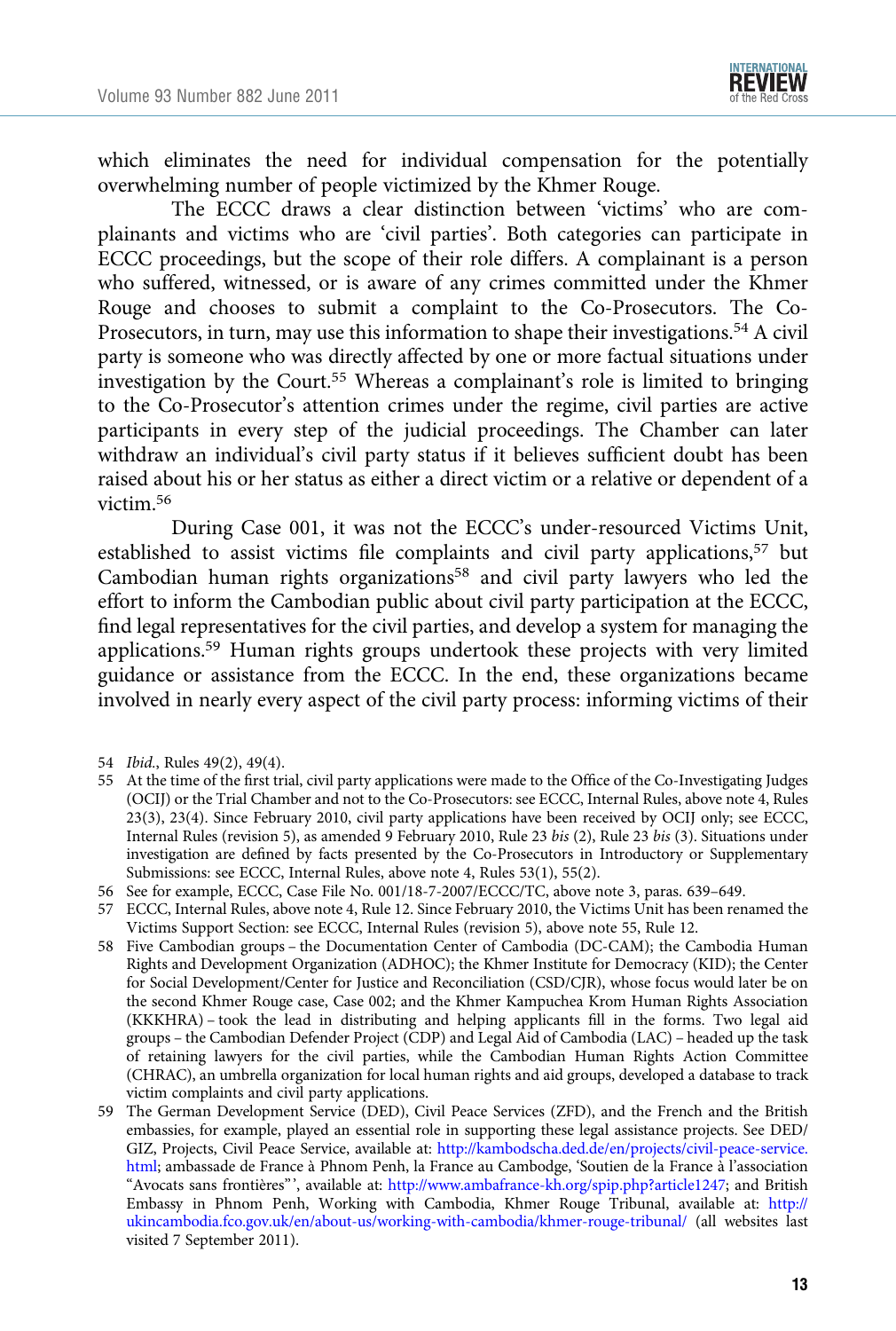rights; holding group meetings to answer questions; helping applicants fill in the requisite forms (a process that could often take hours and, in some cases, days); $60$ compiling and entering information from the forms into a database; sending the forms to the ECCC; and following up with the civil party applicants. The important role that the non-governmental organizations (NGOs) played is borne out by the interviews that we conducted: all of the civil parties said that their primary connection to the court was not through the Victims Unit but through their lawyers and local NGOs.

In November 2008, the German Foreign Office awarded the ECCC a grant of 1.5 million Euros to bolster the court's victim support services.<sup>61</sup> One of the Court's most important victim-related initiatives was to contract with the Transcultural Psychosocial Organization (TPO), a local mental health organization, to provide psychological support to civil parties, including a national hotline. TPO staff also offer civil parties support and counselling inside and outside the courtroom and, if summoned by the presiding judge, sit next to anyone who becomes agitated or overly emotional on the witness stand.<sup>62</sup>

# Civil party participants and their experiences

What has been the experience of civil parties who have testified at the ECCC? In November and December 2009, we interviewed twenty-one of the twenty-two civil parties who testified in the Duch trial.<sup>63</sup> Of these, seventeen were Cambodian citizens, three were French citizens (two of whom were of Cambodian descent), and one was a citizen of New Zealand. Eleven of the participants were male and ten were female. The youngest was 33 years old and the oldest was 79; most respondents were in their fifties. All but one of the interviews took place in Cambodia; the exception was a phone interview from Phnom Penh with a civil party living in New Zealand. The interviews were conducted at the close of the trial but before the announcement of the verdict. After the Chamber announced its judgment on 26 July 2010, we asked seventeen of the twenty-one civil parties to whom we had spoken in late 2009 about their views of the verdict.

#### Coming forward to testify

Most of the respondents we interviewed said that they had not fully thought through how becoming a civil party would affect them. Some entered the process

<sup>60</sup> Practice direction, including the application form, can be downloaded from the ECCC website, available at: [http://](http://www.eccc.gov.kh/sites/default/files/legal-documents/PD_Victims_Participation_rev1_En.pdf)www.eccc.gov.kh/sites/default/fi[les/legal-documents/PD\\_Victims\\_Participation\\_rev1\\_En.pdf](http://www.eccc.gov.kh/sites/default/files/legal-documents/PD_Victims_Participation_rev1_En.pdf) (last visited 6 September 2011).

<sup>61</sup> See ECCC, Public Affairs, 'ECCC issues media alert on signing ceremony of German contribution', 6 November 2008.

<sup>62</sup> TPO also offers individual and group therapy sessions to civil parties: see ECCC Court Report, Issue 12, Phnom Penh, February 2010, p. 10.

<sup>63</sup> One of the twenty-two civil parties was in the hospital and unable to receive visitors.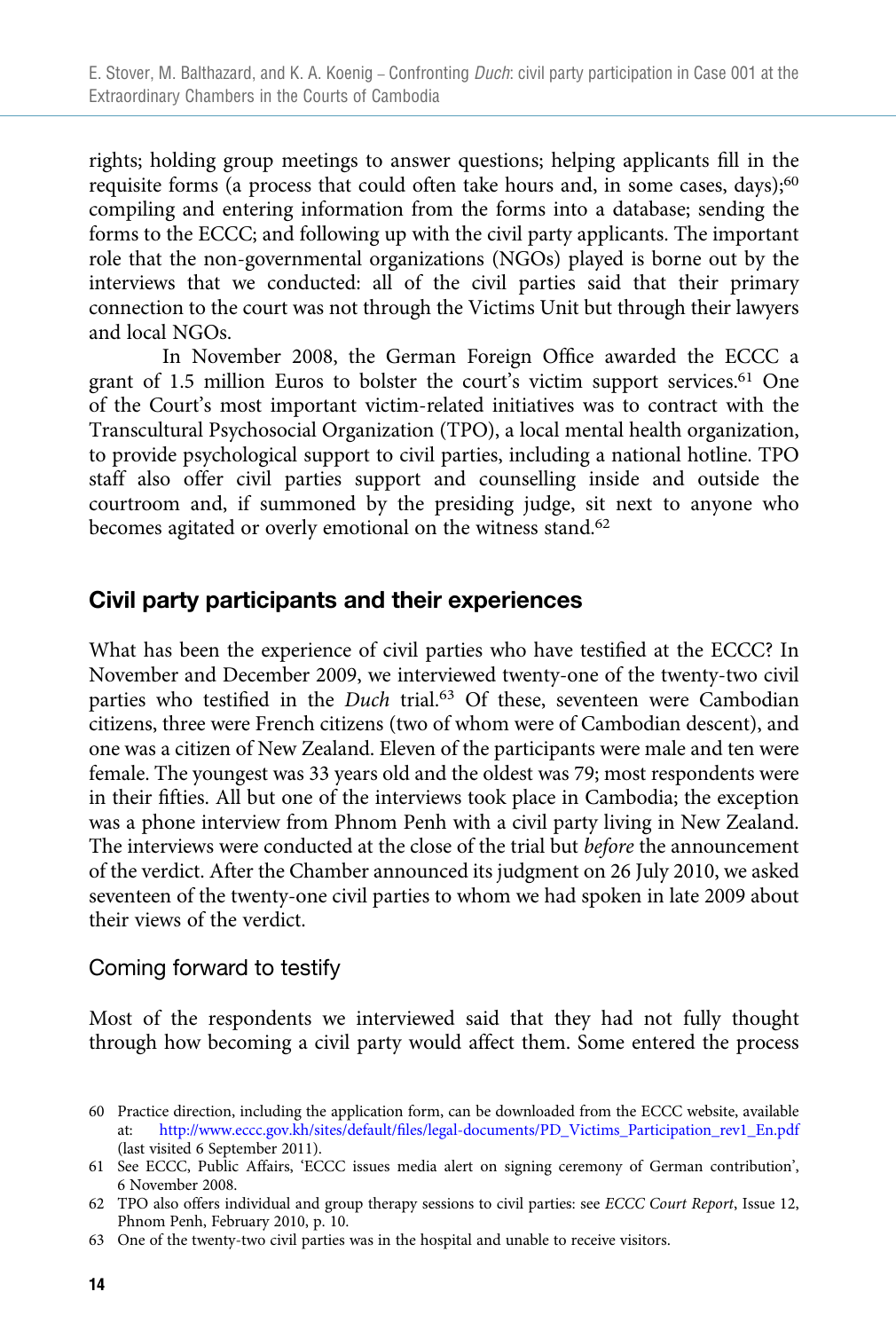with some reluctance, largely because they feared speaking publicly about painful memories that had burrowed deep into their psyches for decades. One respondent, a 54-year-old businessman whose brother perished in Tuol Sleng, put it this way: 'I do not like being under the spotlight, to be forced to talk about myself, to speak in front of other people. I consider suffering to be personal and discreet'. 64

Some respondents had never previously revealed to their spouses or children how they had been treated in prison. 'I had kept my whole story a secret', one person said. 'My wife knew I had been a prisoner, but, for 30 years, I never specified exactly where I had been detained and what I had experienced'.<sup>65</sup> The former prisoner's wife would learn these details as she sat with her children watching her husband testify on television.

Tuol Sleng survivor Chin Met said that her initial reluctance to testify was tethered to a life of secrecy in which keeping quiet or revealing as little as possible had helped her survive. She told the court that her father and mother had died when she was young and that she had been sent to a village in Khampong Thom to live with her grandparents.<sup>66</sup> One day Khmer Rouge soldiers came to her village, and she was pressed into service. Later, her superiors discovered an incriminating photograph of her father, who had been a Sihanouk government official, in her possessions. Chin Met was arrested and sent to Tuol Sleng, where she was processed, and then transferred to the re-education camp at Prey Sar. Unaware of her fate, her family held a death ceremony for her.

After her release, Chin Met survived by selling items that she scavenged from a garbage heap. Following the fall of the Khmer Rouge regime, she returned to her village, where she said nothing of her time in captivity, fearing that her family and community would shun her. 'I just wanted to hide it', she said. But that changed in 2003, when she received a copy of her file from Tuol Sleng prison. 'At that time I didn't realize I was a S-21 survivor. ... I was trying to forget about the past'.<sup>67</sup> Four years later, a group of her neighbours visited Tuol Sleng and discovered two photographs of her on display at the museum in the former prison. 'I was given two photographs', she recalled, 'and I was asked whether [they were] real photos of myself.' I said: 'Yes, but I don't want to anything else about that because I [don't] want to recall all my suffering.'<sup>68</sup>

As one of the only female survivors of Tuol Sleng, Chin Met was an invaluable asset to the court. A local NGO provided counselling for her and directed

- 64 Interview, 24 November 2009.
- 65 Interview, 26 November 2009.

68 See Trial Day 41, above note 66, p. 93.

<sup>66</sup> See ECCC, Transcript of Trial Proceedings – Kaing Guek Eav 'Duch', Case File No. 001/18-07-2007- ECCCC/TC, 8 July 2009, Trial Day 41, pp. 42–103, available at: [http://www.eccc.gov.kh/en/documents/](http://www.eccc.gov.kh/en/documents/court/transcript-proceedings-%E2%80%9Cduch%E2%80%9D-trial-trial-day-41) [court/transcript-proceedings-%E2%80%9Cduch%E2%80%9D-trial-trial-day-41](http://www.eccc.gov.kh/en/documents/court/transcript-proceedings-%E2%80%9Cduch%E2%80%9D-trial-trial-day-41) (last visited 7 July 2011).

<sup>67</sup> Interview with Chin Met, 14 November 2009.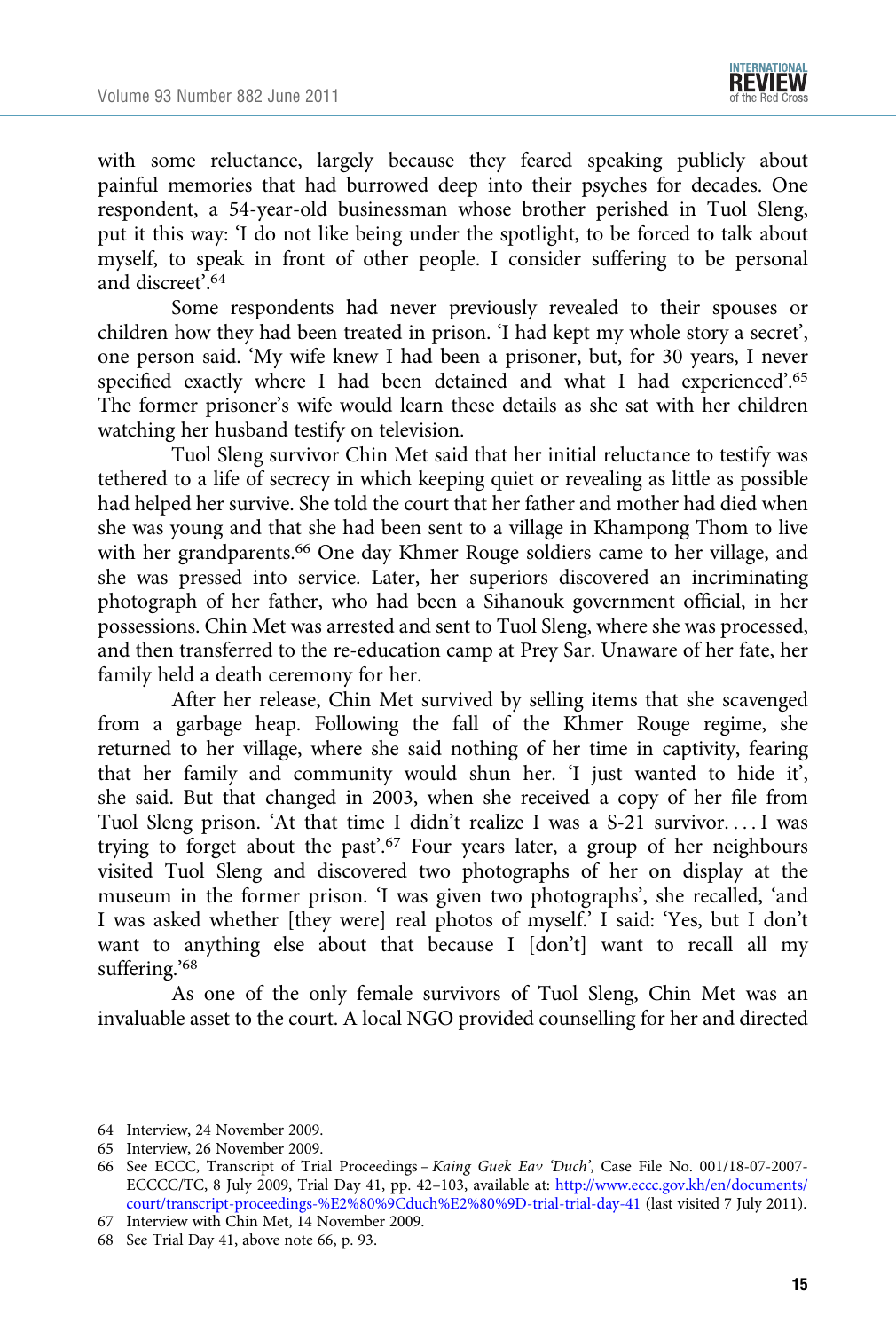her to the ECCC's victim unit.<sup>69</sup> 'Later I received a phone call to meet with lawyers [from Avocats Sans Frontières]', she recalled.

Their office was on the other side of the river in an area of the city I didn't know very well. So I thought: 'Oh dear, I'm going to get myself into more trouble.' ... The night before the meeting I couldn't sleep. The next morning I took a tuk tuk and the lawyers reimbursed me. They explained how the civil party process worked and then let me tell my story. They were encouraging, and asked if I felt strong enough to testify. They really showed me the way.<sup>70</sup>

# Motivation to testify

Just after World War II, George Orwell wrote a short essay on war crimes trials titled 'Revenge is sour'. In it, he argued that the

whole idea of revenge and punishment is a childish day-dream. Properly speaking, there is no such thing as revenge. Revenge is an act which you want to commit when you are powerless and because you are powerless: as soon as the sense of impotence is removed, the desire evaporates also.<sup>71</sup>

Revenge is also potentially self-defeating, if not for the avenger then potentially for future generations of his or her family. As a Chinese proverb warns, 'If you seek revenge, dig two graves.'

Under Duch's command, interrogators at Tuol Sleng – which means 'hill of poisonous trees' in the Khmer language – committed unspeakable atrocities, including the pulling of fingernails, holding victims' heads under water, and bleeding prisoners to death. The vast majority of prisoners were eventually executed and buried in mass graves. Given these horrible crimes, one would think that Duch's victims would have expressed strong desires for revenge. Yet only one civil party explicitly said that she would kill Duch if given the chance. While none of those whom we interviewed said that they would ever forgive Duch for his crimes,<sup>72</sup> most expressed one or more of four motivations for testifying: a need to know more about what had happened to themselves and their loved ones, a desire to pursue 'justice', a need to tell their story, and a need to educate the world about the Khmer Rouge regime.

<sup>69</sup> See Center for Social Development, 'CSD discovers only woman survivor of Tuol Sleng', Press Release, 1 August 2007.

<sup>70</sup> Interview with Chin Met, above note 67.

<sup>71</sup> Quoted in George Parker, 'Trials', in New Yorker, 5 January 2004, p. 5.

<sup>72</sup> The vast majority of respondents in two, earlier, studies of ICTY victim-witnesses also said that they could never forgive those responsible for their own suffering or the suffering of family members. See E. Stover, above note 32, pp. 75–76. See also Gabriela Mischkowski and Gorana Mlinarevic, "... And That it Does Not Happen to Anyone Anywhere in the World": The Trouble with Rape Trials – Views of Witnesses, Prosecutors, and Judges on Prosecuting Sexualised Violence during the War in the Former Yugoslavia, Medica Mondiale, December 2009, p. 53, available at: [http://www.medicamondiale.org/](http://www.medicamondiale.org/fileadmin/content/07_Infothek/Gerechtigkeit/medica_mondiale_Zeuginnenstudie_englisch_december_2009.pdf)fileadmin/content/ [07\\_Infothek/Gerechtigkeit/medica\\_mondiale\\_Zeuginnenstudie\\_englisch\\_december\\_2009.pdf](http://www.medicamondiale.org/fileadmin/content/07_Infothek/Gerechtigkeit/medica_mondiale_Zeuginnenstudie_englisch_december_2009.pdf) (last visited 19 December 2011).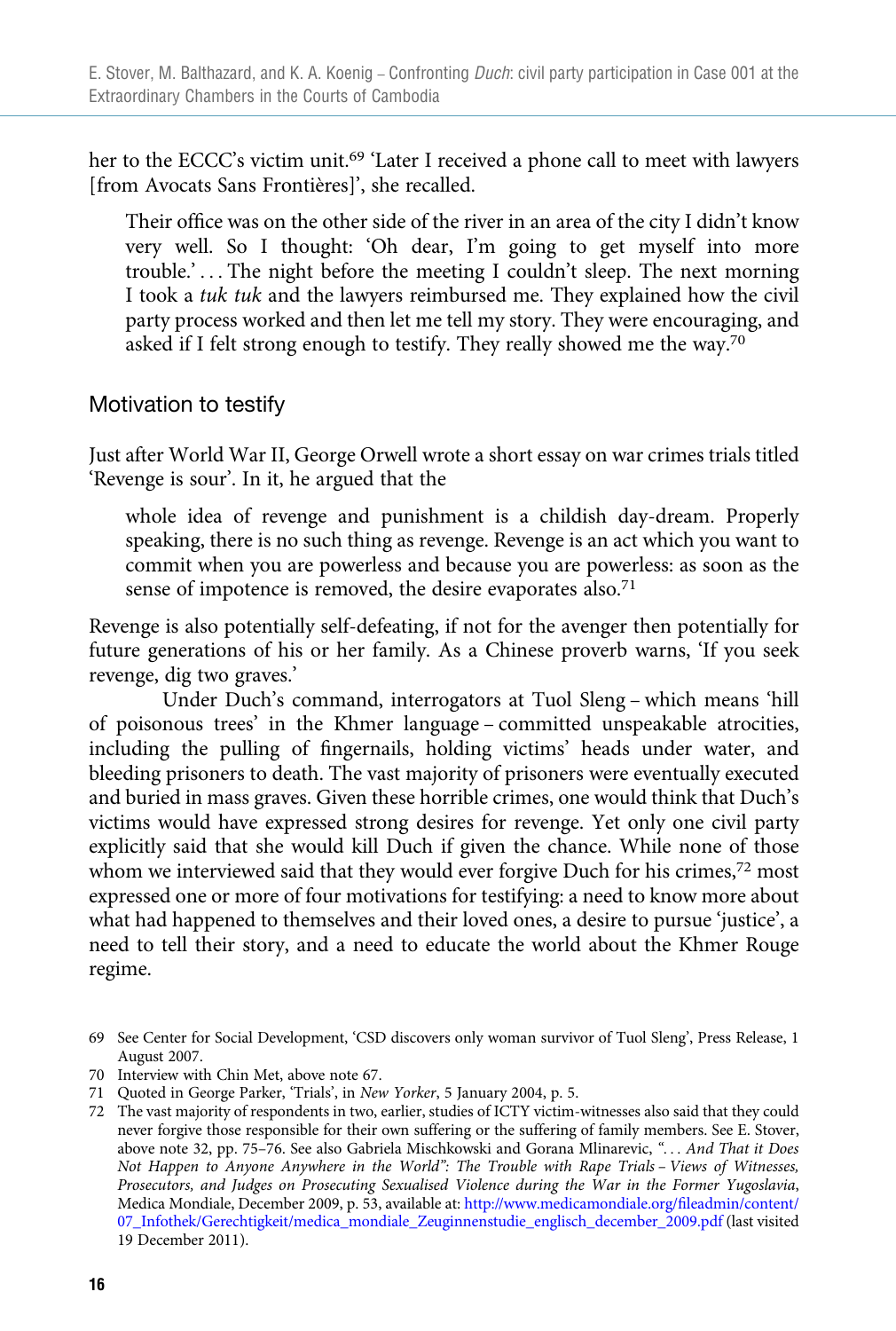

#### The need to know

First and foremost, civil parties wanted to confront Duch in the courtroom and force him to divulge details about the treatment of their deceased relatives, and accept responsibility for his crimes. Ou Savrith echoed the sentiments of other civil parties:

I wanted to know what exactly happened inside of S-21, to find out how prisoners were interrogated and tortured. I wanted to know what my brother suffered, to live what he had experienced. This was my way of helping to alleviate his suffering.<sup>73</sup>

Another respondent put it this way: 'Of all of my family I am the only survivor. So I wanted Duch to tell me what exactly had happened to my family. Who gave the orders to arrest them. And who ordered them to be killed'.<sup>74</sup> Many wanted Duch to tell them where the remains of their loved ones had been interred so that they could gather soil from the spot and perform a proper death ceremony at their homes. Some had already created shrines in anticipation of receiving some tangible evidence of their relative's burial.

This palpable need for details about a loved one's fate – however painful – reverberates in families of the disappeared around the world, regardless of cultural or political context.75 Unlike those known to have died and been mourned, the disappeared remain alive for those left behind. When forensic excavations of mass graves begin, family members will remain at the burial sites for days and weeks, hoping to learn some new and tangible fact about the fate of their missing relatives. The Harvard psychiatrist Richard Mollica writes, 'In many cultures the disappeared are seen as souls trapped in a shadow world between the living and the dead, endlessly searching for a peaceful death. Until they are found, they cannot escape their anguish and pain'. 76

For many civil parties in the Duch case, Tuol Sleng represents a tomb frozen in time that possesses both the spiritual and the physical remnants (in this case, files and photographs) of those who suffered and died there. Just like the many relatives who placed their hope in the forensic teams exhuming the remains of the disappeared in Guatemala and Bosnia, many civil parties believe that the ECCC can help them find some trace in the remnants of Tuol Sleng, bringing them closer to their disappeared relatives and, in some cases, setting their loved ones free from a world of limbo, as Neth Phally did when he displayed the photo of his deceased brother in the courtroom.

Ten of the fourteen civil parties whose family members had perished at S-21, including all of those living outside Cambodia, said that the opportunity to

73 Interview with Ou Savrith, 24 November 2009.

<sup>74</sup> Interview, 17 November 2009.

<sup>75</sup> See Christopher Joyce and Eric Stover, Witnesses from the Grave: The Stories Bones Tell, Little, Brown & Company, Boston, MA, 1991.

<sup>76</sup> Richard F. Mollica, Healing Invisible Wounds: Paths to Hope and Recovery in a Violent World, Vanderbilt University Press, Nashville, TN, 2006, p. 78.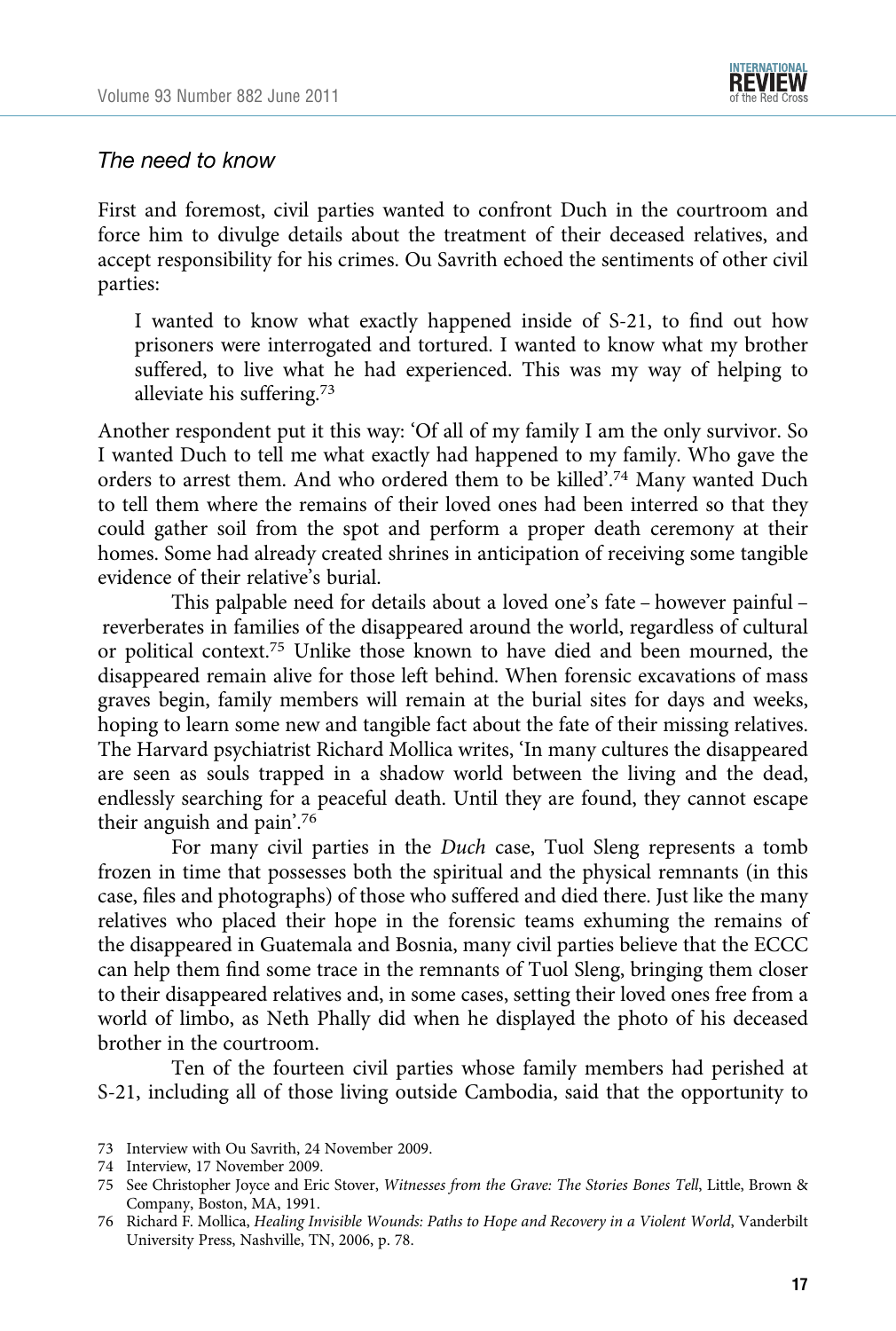confront Duch in the courtroom represented a pivotal moment in their quest to uncover the truth about the fate of their loved ones. Martine Lefeuvre, whose husband perished in Tuol Sleng, recalled that 'I believed one day there would be a court. I knew a group of lawyers and organizations would rise up and make sure those crimes would not go unpunished. And I was right'. In the fall of 2008, Lefeuvre discovered through a friend of her daughter that Avocats Sans Frontières was accepting civil party applications. 'Suddenly, I thought, my God, everything is possible. I hadn't climbed a step, I had ascended a temple!'77

Lefeuvre and her daughter, Ouk Neary, like other civil parties whom we interviewed, described being 'compelled' or 'driven' to uncover the truth about their deceased loved ones. 'I spent my entire life trying to come closer to the truth, the truth which the accused thinks he owns and of which I was deprived', Ouk Neary told the court. 'I wanted to know what my history was, I wanted to know what the truth was and this quest I undertook on my own ...'.<sup>78</sup>

Ouk Neary's first memory of her father, Ouk Ket, was learning of his death in 1979 when she was only 4 years old. Two years earlier, the Cambodian foreign services had recalled Ouk Ket, a diplomat in the Cambodian Embassy in Senegal, to Phnom Penh. He died in Tuol Sleng prison five months later, while his family was in France. In 1991, Neary, then 16, travelled to Phnom Penh with her mother and older brother and visited Tuol Sleng. Walking through the detention cells in the oppressive heat, they eventually arrived at a series of open rooms, their walls lined with portraits of prisoners who had been tortured and executed. They looked in vain for a photograph of Ouk Ket. Two weeks later, they returned to the prison and gained access to the room where the archives were stored. Leafing through the files, they uncovered a folder marked 'December 1977' and found Ouk Ket's name on a list of 301 people designated for execution. 'That day', Ouk Neary told the court, 'is the day when a drop of poison came to me, and I have never since ... stopped trying to find out what happened [to my father]'. 79

# The quest for justice

When asked about their motivations for testifying, all of the civil parties mentioned, often repeatedly, their desire to obtain justice for themselves, their families, and their deceased relatives. For the most part, they grounded their need to testify in personal and intrinsic terms rather than in feeling a responsibility to perform a universal good for all Cambodians or all humanity, although such sentiments were not completely absent. The artist Bou Meng, who survived his captivity in Tuol Sleng but lost his wife, said that he testified for 'my benefit and that of my wife ... and I wanted Duch to accept responsibility for our

<sup>77</sup> Interview with Martine Lefeuvre, 25 November 2009.

<sup>78</sup> See Trial Day 41, above note 66, p. 66.

<sup>79</sup> Ibid., p. 57.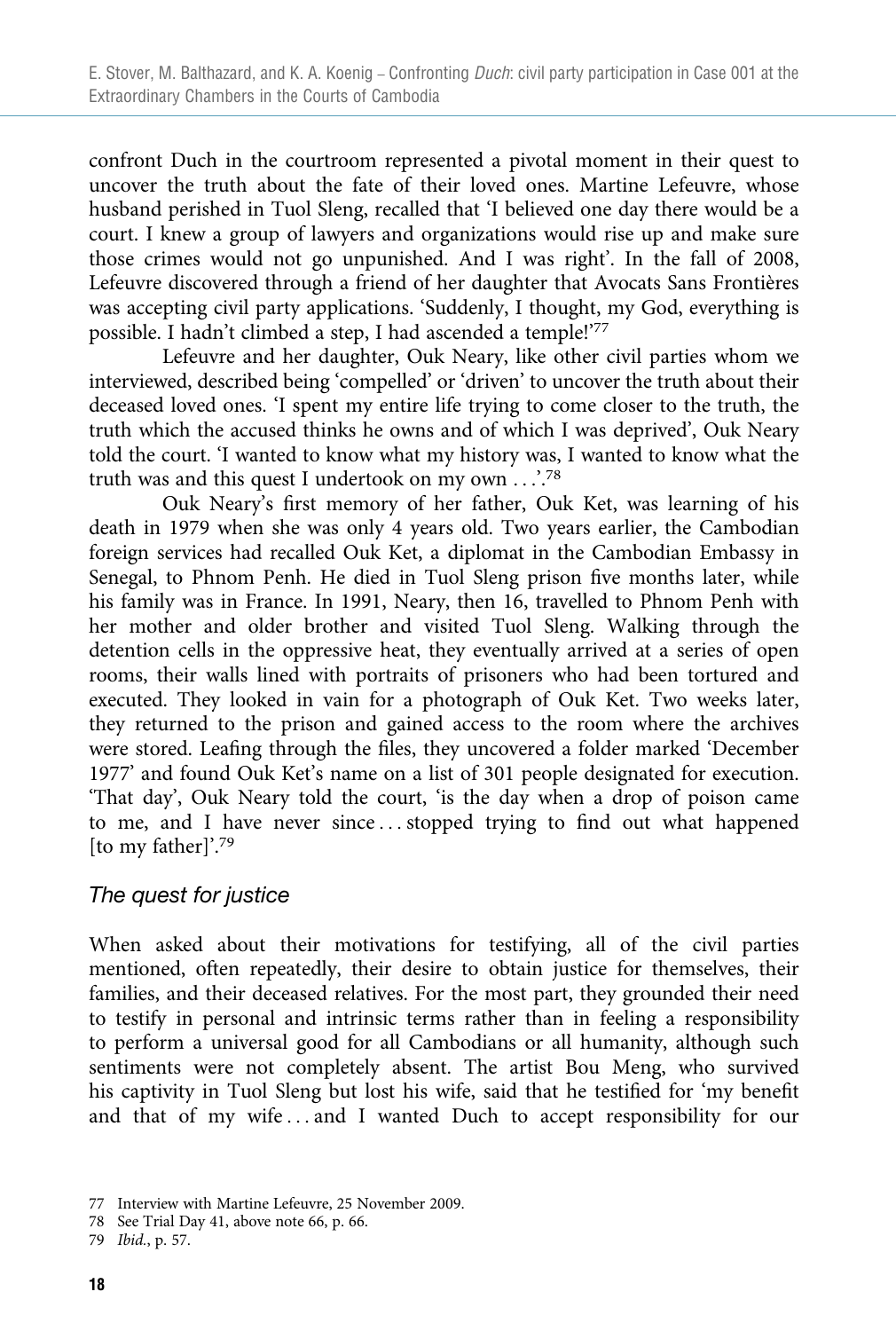suffering'.<sup>80</sup> A fellow S-21 survivor, Chum Mey, told the court that, after receiving the summons to testify,

I was so excited, so happy. I was so clear in my mind that I would testify to shed light before this Chamber, to tell the truth. I felt so relieved ... my mind was so disturbed.... I wanted to get it out of my chest.<sup>81</sup>

Chum Neou said that she testified on behalf of her husband, who had perished at Tuol Sleng, and her seven-month-old son, who had died of starvation while she and her child were detained in a Khmer Rouge 're-education' camp and a branch of S-21. Today Chum Neou lives in a rural Cambodian house on stilts, in a town two hours' drive from Phnom Penh. She has lived there for nearly thirty years but rarely talks about her time in prison or the time that she spent as a Khmer Rouge cadre, $82$  at least to strangers. The walls of her home bear numerous photographs of herself throughout her life but none of her family members.

When the war ended, Chum Neou returned to her village, only to find herself shunned because she had voluntarily joined the Khmer Rouge. Neou told the court:

My mother was so furious when I met her. She said [it was] because of me that her husband had died and this [was] a great pain inflicted on me... I [also] knelt down before my aunt to ask her forgiveness for the loss of her husband, but she would not accept it and she was my blood relative. And here I am before the Chamber and I cannot accept the apology made by the accused. ... just one word of apology by the accused in the Chamber cannot be accepted ... I lodged a complaint [before this court] to be a responsible person on behalf of my relatives who were victims of the crimes of that regime, to prove that I am not a member of the Khmer Rouge and I am responsible and that I am loyal to the nation. And that I felt betrayed by that group.<sup>83</sup>

# The need to tell one's story

In his memoirs of the Holocaust, Primo Levi frequently suggests that bearing witness to mass atrocity is both an act of narration – a trajectory of cause and

<sup>80</sup> Interview with Bou Meng, 15 November 2009.

<sup>81</sup> See ECCC, Transcript of Trial Proceedings – Kaing Guek Eav 'Duch', Case File No. 001/18-07-2007- ECCCC/TC, 30 June 2009, Trial Day 36, pp. 66–67, available at: [http://www.eccc.gov.kh/en/documents/](http://www.eccc.gov.kh/en/documents/court/transcript-proceedings-%E2%80%9Cduch%E2%80%9D-trial-trial-day-36) [court/transcript-proceedings-%E2%80%9Cduch%E2%80%9D-trial-trial-day-36](http://www.eccc.gov.kh/en/documents/court/transcript-proceedings-%E2%80%9Cduch%E2%80%9D-trial-trial-day-36) (last visited 7 July 2011).

<sup>82</sup> In addition to non-Khmer Rouge, S-21 held a large number, slightly over 78%, of those Khmer Rouge cadres who were accused of being spies or traitors. They came from either a Democratic Kampuchea government office or a military unit. See ECCC, Public Information by the Co-Prosecutors Pursuant to Rule 54 Concerning their Rule 66 Final Submission Regarding Kaing Guek Eav alias 'Duch', OCP, 18 July 2008, Criminal Case File 002/14-08-2006/ECCC/OCP, para. 81, available at: [http://www.eccc.gov.kh/sites/](http://www.eccc.gov.kh/sites/default/files/documents/courtdoc/Rule_54_Public_Information_re_Final_Submission.pdf) default/fi[les/documents/courtdoc/Rule\\_54\\_Public\\_Information\\_re\\_Final\\_Submission.pdf](http://www.eccc.gov.kh/sites/default/files/documents/courtdoc/Rule_54_Public_Information_re_Final_Submission.pdf) (last visited 8 September 2011). For detailed explanations of S-21 prisoners, see David Chandler, Voices from S-21: Terror and History in Pol Pot's Secret Prison, University of California Press, Berkeley, CA, 1999, pp. 41–76.

<sup>83</sup> See ECCC, Transcript of Trial Proceedings – Kaing Guek Eav 'Duch', Case File No. 001/18-07-2007- ECCCC/TC, 24 August 2009, Trial Day 63, pp. 42–43, available at: [http://www.eccc.gov.kh/en/documents/](http://www.eccc.gov.kh/en/documents/court/transcript-proceedings-%E2%80%9Cduch%E2%80%9D-trial-trial-day-63) [court/transcript-proceedings-%E2%80%9Cduch%E2%80%9D-trial-trial-day-63](http://www.eccc.gov.kh/en/documents/court/transcript-proceedings-%E2%80%9Cduch%E2%80%9D-trial-trial-day-63) (last visited 7 July 2011).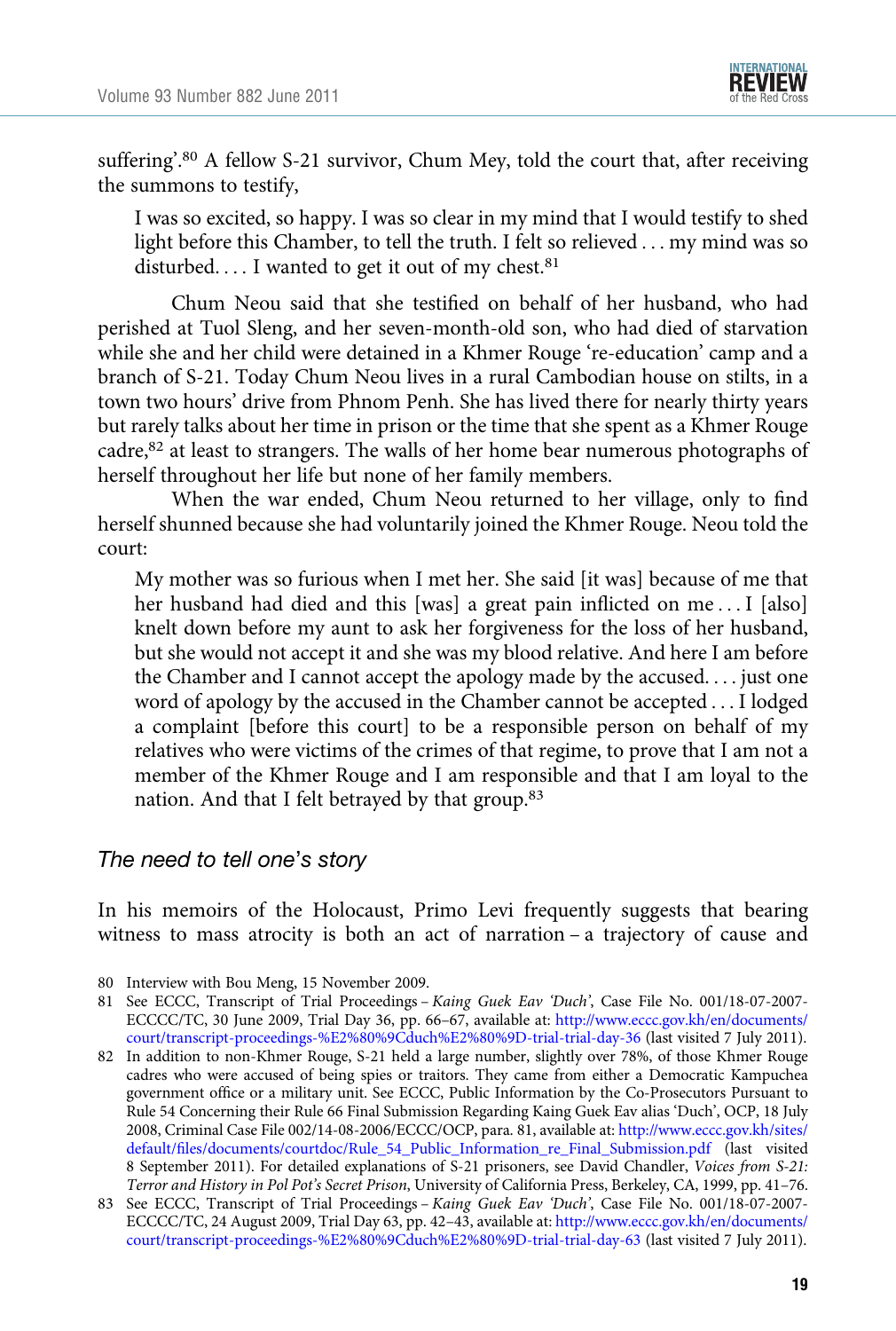effect – and a form of survivorship.<sup>84</sup> Similarly, the psychoanalyst Dori Laub argues that survivors need not 'only to survive so they can tell their story'; they also need 'to tell their story in order to survive. There is, in each survivor, an imperative need to tell and thus come to know one's story'.<sup>85</sup> In Laub's view, survivors need both time and the presence of two listeners – an external listener who acknowledges the reality of the survivor's lived experience, and an internal listener and agency of the self, who helps comprehend what one has witnessed.

Laub's notion of an external listener and an internal listener resonated in the reasons that respondents gave for wanting to testify before the ECCC. While they wished to confront Duch about specific details regarding their internment or loss of a family member and, through the court process, obtain justice, they also wanted their testimonies to be acts of acknowledgement and remembrance - and, at least in the case of Chum Neou, of familial contrition.

In a similar way to Neth Phally's presentation of his brother's photograph in the courtroom, all but two civil parties wanted to preserve the memory of their deceased relatives in the court record and in the minds of those listening to their testimonies. Referring to his deceased family members, Chum Sirath said:

Who could have told their story, if not me? Those stories have to be told to the court so there will be memory and people will not be forgotten. We know where the mass graves are, but we are unable to attach names to the bones. And if those names are not mentioned in court, we will have no memory. That is why it is my duty to testify.86

Martine Lefeuvre described her testimony as 'an act of liberation':

Finally I was going to be able to tell my family's story and especially Ket's story, to give him back his dignity ... to bring him out of the shadows. ... I took Ket out of his cell where he was rotting and brought him back among us, among the living.<sup>87</sup>

As she entered the courtroom, she realized what a 'great honour' it was to testify, she said. 'I am not a religious person, but I told myself, "Ket is here, his spirit is here"'.<sup>88</sup>

Antonya Tioulong, whose sister and brother-in-law perished in Tuol Sleng, echoed this sentiment:

It was important for me to confront Duch. It was important to tell him that he hurt us, not only the people he killed, but us. And it was important to testify for my sister, to have her ... being alive again, at least in spirit.<sup>89</sup>

<sup>84</sup> See Primo Levi, If This is a Man – The Truce, Penguin Books, London, 1979.

<sup>85</sup> Dori Laub, 'An event without a witness: truth, testimony and survival', in Shoshana Felman and Dori Laub, Testimony: Crisis of Witnessing in Literature, Psychoanalysis, and History, Routledge, London, 1992, p. 78.

<sup>86</sup> Interview with Chum Sirath, 17 November 2009.

<sup>87</sup> Interview with Martine Lefeuvre, above note 77.

<sup>88</sup> Ibid.

<sup>89</sup> Interview with Antonya Tioulong, 24 November 2009.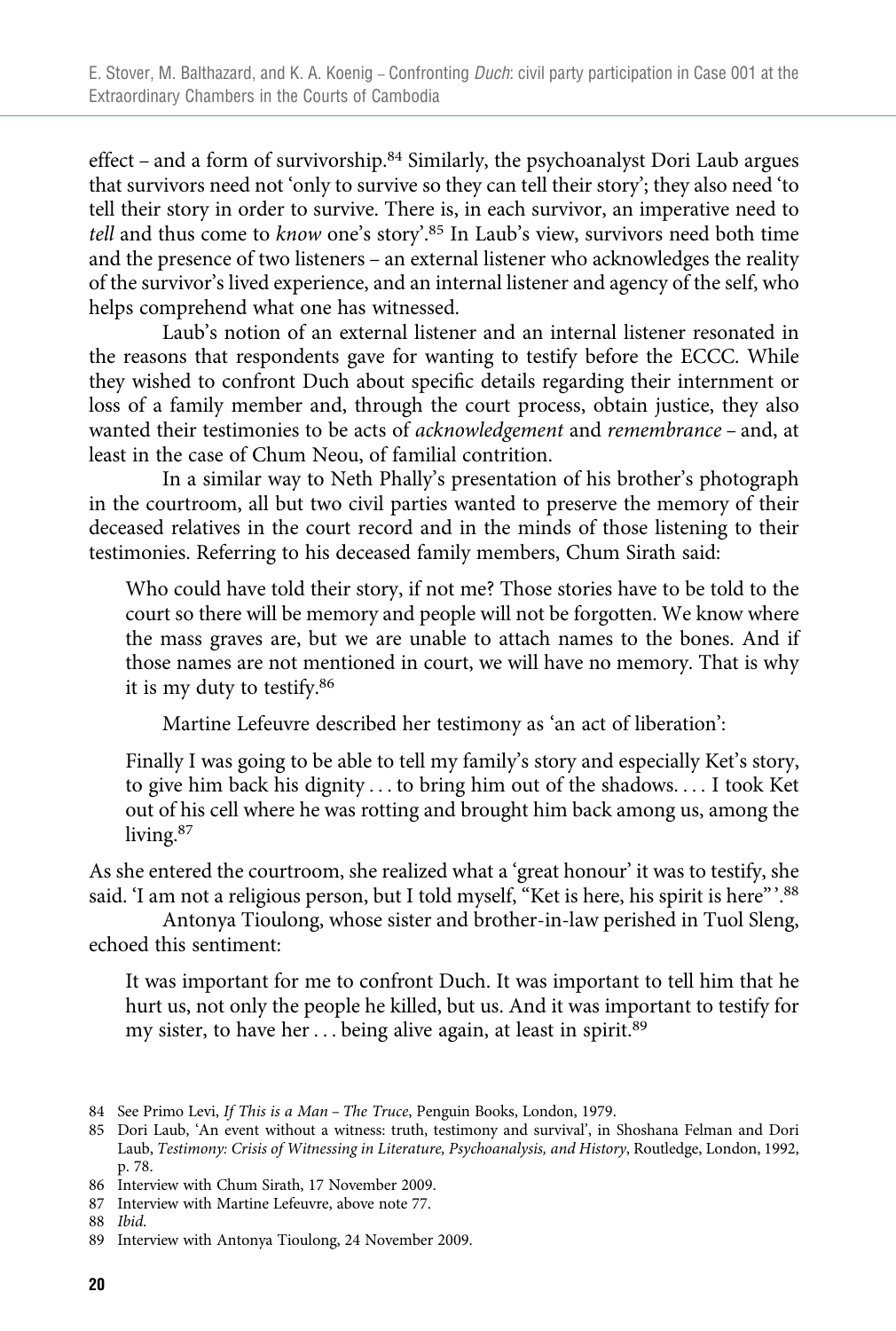

#### The need to educate the world

Finally, the majority of the respondents (twelve out of twenty-one) emphasized the educative value that their testimonies might have both for Cambodians and the world at large. 'It is important for our children to know about the past so it does not repeat itself', said one respondent, whose brother was executed at Tuol Sleng. Chum Mey, a Tuol Sleng survivor called the court 'a big achievement ... that other countries could learn from' and hoped that his testimony had contributed to that effort<sup>90</sup>

# The trial

During the Duch trial, the ECCC grappled with nearly every aspect of the civil party process – from the purpose and admissibility of civil parties to how best to define the role of their attorneys. As the trial got underway, the court seemed at times like a rudderless ship trying to make its way through uncharted waters. On several occasions, civil party lawyers took to their feet to oppose the prosecution directly or push for their own theory of the case, which bogged down the proceedings.<sup>91</sup> In the meantime, the defence counsel argued that the civil party lawyers, who were eight strong, were acting as substitute 'prosecutors' and thus threatening 'equality of arms' <sup>92</sup> – the principle, considered an essential element of a fair trial, that the prosecution and the defence should have procedural equality.<sup>93</sup> Finally, the Chamber ruled that, while civil parties had the right to support or assist the prosecution, this did not confer on them 'a general right of equal participation with the Co-Prosecutors'. 94

Throughout Case 001, the judges adopted such a restrictive interpretation of civil party participation that it appeared at times as if they were unwilling to recognize the civil parties as actual parties. Civil parties requested, and were denied, the opportunity to make an opening statement; to submit an opinion as to Duch's request to be released from provisional detention; to respond to the Co-Prosecutor's

<sup>90</sup> Interview with Chum Mey, 17 November 2009.

<sup>91</sup> Michelle Staggs Kelsall et al., Lessons Learned from the Duch Trial. A Comprehensive Review of the First Case before the Extraordinary Chambers in the Courts of Cambodia, Asian International Justice Initiative's KRT Monitoring Group, December 2009, p. 28, available at: [http://www.ocf.berkeley.edu/~changmin/](http://www.ocf.berkeley.edu/~changmin/documents/Lessons%20Learned%20from%20the%20Duch%20Trial_MRSK_FINAL.pdf) [documents/Lessons%20Learned%20from%20the%20Duch%20Trial\\_MRSK\\_FINAL.pdf](http://www.ocf.berkeley.edu/~changmin/documents/Lessons%20Learned%20from%20the%20Duch%20Trial_MRSK_FINAL.pdf) (last visited 19 December 2011).

<sup>92</sup> It quickly became clear that civil party lawyers, many with nominal funding or operating pro bono, had extremely limited resources. This does not excuse but may help to explain their lack of co-ordination and preparation.

<sup>93</sup> KRT Trial Monitor, Reports No. 7 (week ending 31 May 2009), No. 9 (week ending 21 June 2009), and No. 21 (week ending 21 September 2009).

<sup>94</sup> ECCC, Decision on Civil Party Co-Lawyers' Joint Request for a Ruling on the Standing of Civil Party Lawyers to Make Submissions on Sentencing and Directions Concerning the Questioning of the Accused, Experts and Witnesses Testifying on Character, Case File 001/18-07-2007/ECCC/TC (Trial Chamber), 9 October 2009, para. 25, available at: [http://www.eccc.gov.kh/sites/default/](http://www.eccc.gov.kh/sites/default/files/documents/courtdoc/E72_3_EN.pdf)files/documents/courtdoc/ [E72\\_3\\_EN.pdf](http://www.eccc.gov.kh/sites/default/files/documents/courtdoc/E72_3_EN.pdf) (last visited 6 September 2011).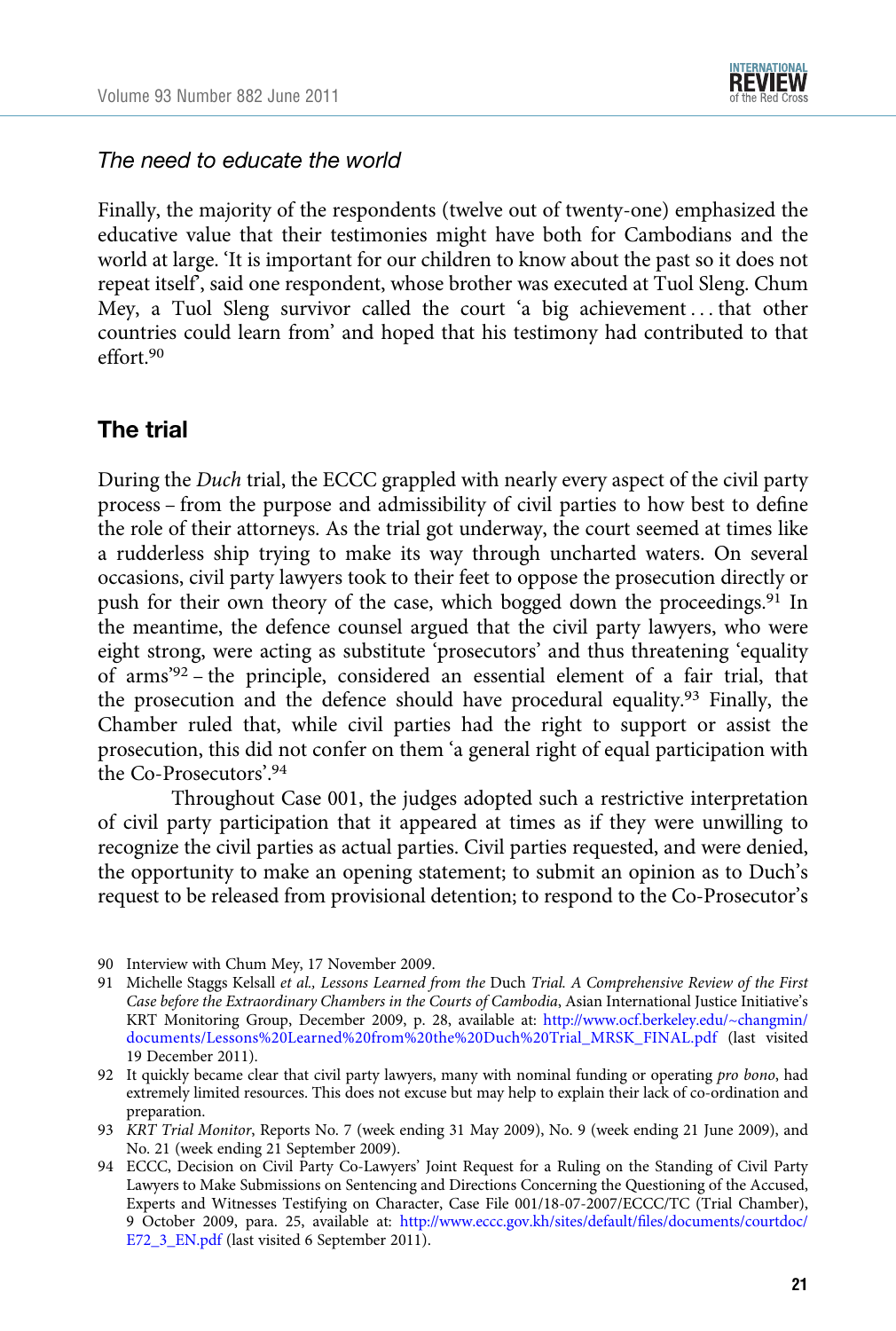opening statement; to make a submission on sentencing; to question the accused on his character; and to pose questions to his character witnesses.<sup>95</sup>

Perhaps the most difficult moment took place midway through the trial, when the defence challenged the admissibility of civil parties who testified based on lack of sufficient evidence of their status as former Tuol Sleng prisoners or as relatives of prisoners who had perished there.<sup>96</sup> As civil parties struggled to share their stories, the presiding judge, the defence, and the accused picked apart details in their testimonies. Much of the controversy centred on the civil parties' identities or on whether they were detained at Tuol Sleng, as opposed to one of the dozens of other detention centres operated by the Khmer Rouge. During the Khmer Rouge regime, it was not uncommon for someone to adopt a 'revolutionary name', often similar to but slightly different from their given name – a phenomenon that the civil parties tried to explain but that the judges found difficult to understand. The case of Ly Hor was especially problematic. The presiding judge questioned him extensively, resulting in several inconsistencies in his testimony and much confusion. This led a foreign judge to criticize Ly Hor's preparation and admonish his lawyer, who admitted that he had relied on a translation from an intermediary organization and failed to communicate with Ly Hor directly. At the end of Ly Hor's testimony, Duch accused him of lying about his identity, claiming that the real Ly Hor had been killed.97

It soon became clear to everyone that the civil parties needed better preparation. Several civil party lawyers had not expected their clients to be examined and cross-examined like witnesses, and thus were unprepared for the scrutiny. Further, the detailed questions necessary to vet the parties' identities ignored the potential trauma of having one's identity challenged, the likelihood of a faulty memory after thirty years, and the sheer difficulty of explaining clearly what had occurred in such a nightmarish situation. Fortunately, the next week of civil party testimony was much improved – at least from a procedural perspective – as civil party lawyers presented all identity documents prior to each testimony, and most testifiers simply read a statement from the stand.

# Preparing to testify

Because testifying in a criminal court often means confronting the alleged perpetrator and reliving the crime, there is always the danger that disturbing memories and sensations will overwhelm a civil party or witness. Psychologists call this phenomenon psychophysiologic reactivity: when describing past traumatic episodes survivors often react physically as well as psychologically. Physical reactions may include sweating, trembling, and heart palpitations.<sup>98</sup>

<sup>95</sup> See M. S. Kelsall et al., above note 91, p. 32.

<sup>96</sup> Ibid., pp. 29–30.

<sup>97</sup> ECCC, Transcript of Trial Proceedings – Kaing Guek Eav 'Duch', Case File No. 001/18-07-2007-ECCCC/ TC, 6 July 2009, Trial Day 39, pp. 82–87, available at: [http://www.eccc.gov.kh/en/documents/court/](http://www.eccc.gov.kh/en/documents/court/transcript-proceedings-%E2%80%9Cduch%E2%80%9D-trial-trial-day-39) [transcript-proceedings-%E2%80%9Cduch%E2%80%9D-trial-trial-day-39](http://www.eccc.gov.kh/en/documents/court/transcript-proceedings-%E2%80%9Cduch%E2%80%9D-trial-trial-day-39) (last visited 6 September 2011).

<sup>98</sup> See Robert J. McNally, Remembering Trauma, Harvard University Press, Cambridge, MA, 2003, p. 106.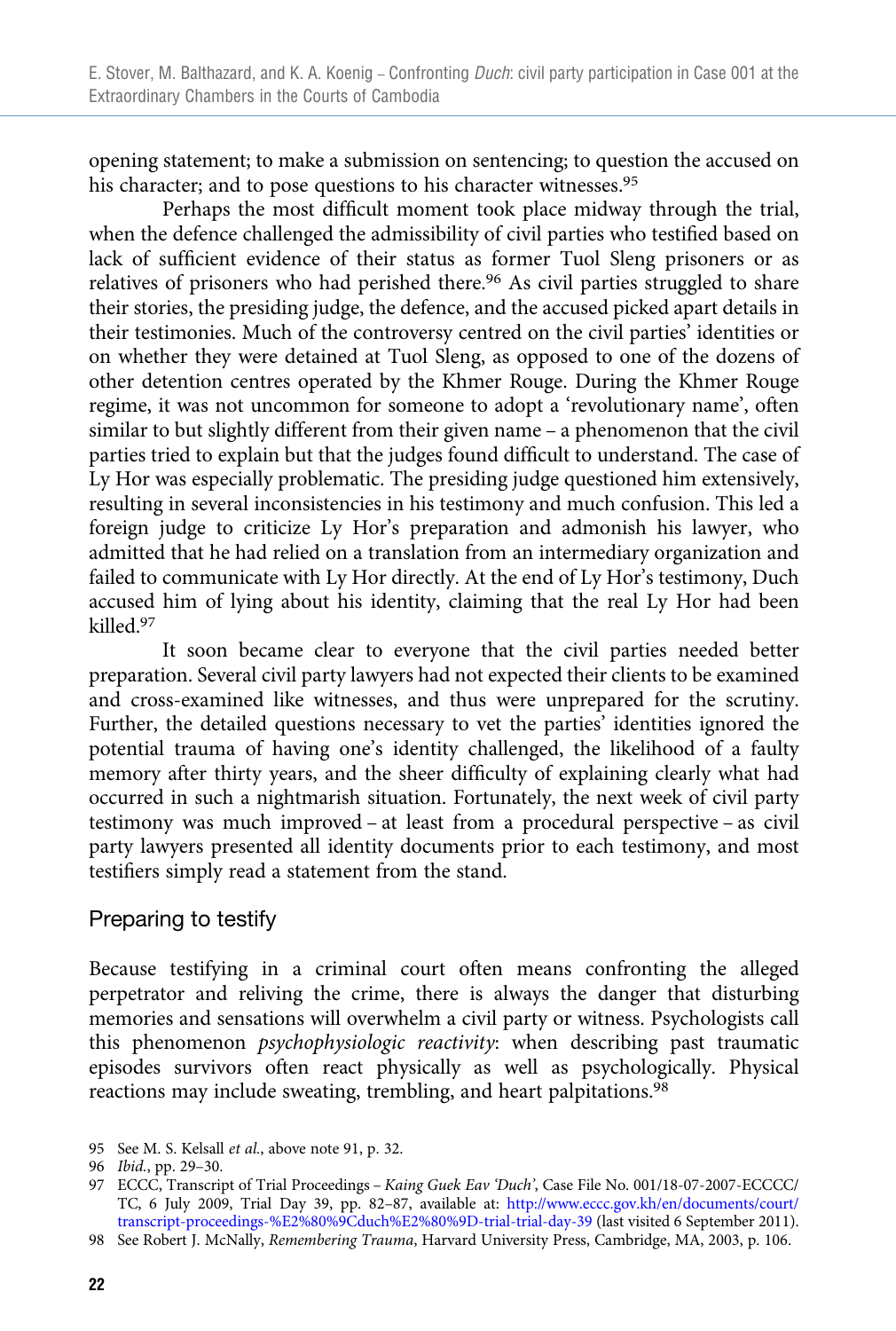

If we were ever prompted to design a system for exacerbating pre-existing emotional and psychological suffering,<sup>99</sup> we could not do better than a court of law. Indeed, the mental health needs of victims of war crimes, as the psychiatrist Judith Herman writes, are often diametrically opposed to the requirements of legal proceedings. Victims need to establish a sense of power and control over their lives; the court requires them to submit to a complex set of rules and procedures which they may not understand, and over which they have no control. Victims need an opportunity to tell their stories in their own way, in a setting of their choice; the court requires them (at least in common law trials) to respond to a set of 'yes' or 'no' questions that break down any personal attempt to construct a coherent and meaningful narrative.100

Yet, as difficult as testifying might be, it does not mean that civil parties or witnesses necessarily become traumatized by their court experience or consider it a negative experience. As a recent survey of the extant empirical literature suggests, there is little evidence that truth-telling mechanisms, including war crimes tribunals in post-war settings, either 'dramatically harm[s] individuals ... [or] ease their emotional and psychological suffering'.<sup>101</sup> The effects may be quite individual and varied. We simply do not know.

What we do know is that many victims and witnesses, when asked to testify about war crimes, have expressed trepidation about their own safety and the safety of their families, as well as about their own ability to withstand the rigours of recalling painful memories in a public setting.<sup>102</sup> Such concerns, however, are not uniform and often vary depending on the cultural, political, and security dynamics of the post-conflict setting. The civil parties whom we interviewed in Cambodia, for example, expressed few serious concerns about their physical safety, largely because they felt that Cambodia was finally at peace. Only one respondent was concerned that Duch's family members might seek revenge.

That said, many were concerned about how they would perform in the courtroom, especially when relating traumatic events and feelings, and, ultimately, how the judges and audience would perceive their testimonies. Respondents described a range of physical and emotional symptoms, including a perceived rise in blood pressure, sweaty palms and feet, trembling hands, and alternate feelings of terror and lightness immediately before entering the courtroom. 'I was so anxious', Ouk Neary said. 'I was shaking and I never shake. My hands were trembling, so

<sup>99</sup> Multiple studies suggest that the psychological effects of traumatic exposure during the Khmer Rouge periods have been profound, including a high prevalence of post-traumatic stress disorder (PTSD), somatic symptoms, and disability among the survivors. See Jeffrey Sonis, et al., 'Probable posttraumatic stress disorder and disability in Cambodia: associations with perceived justice, desire for revenge, and attitudes towards the Khmer Rouge trials', in Journal of the American Medical Association, Vol. 302, No. 5, 2009, p. 527.

<sup>100</sup> Judith Lewis Herman, 'Justice from the victims' perspective', in Violence Against Women, Vol. 11, No. 5, 2005, p. 574.

<sup>101</sup> David Mendeloff, 'Trauma and vengeance: assessing the psychological and emotional effects of postconflict justice', in Human Rights Quarterly, Vol. 31, No. 3, 2009, p. 593.

<sup>102</sup> See E. Stover, above note 32, pp. 74–75.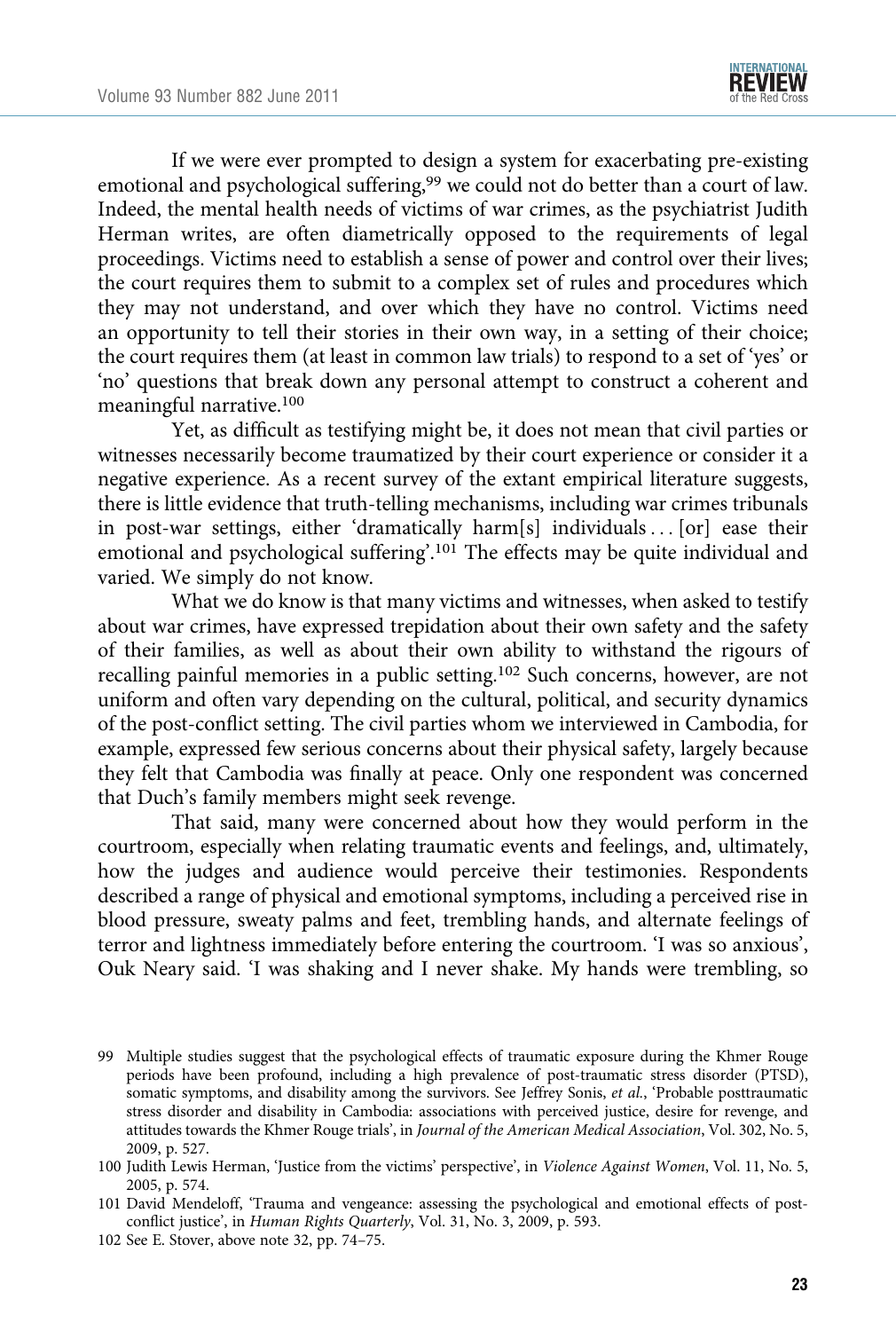I knitted my fingers together and told myself, "Okay, your hands don't move anymore"'.<sup>103</sup>

Ou Savrith admitted that, although he was accustomed to speaking at large business gatherings, he was besieged with 'performance anxiety' before he stepped into the courtroom:

I kept thinking: 'Will others be interested in what I say? In what I think? What I have suffered?' You know, we, Cambodians are not comfortable expressing ourselves. We keep our feelings to ourselves. ... I don't want to bother or frustrate people because I believe suffering is individual. So I was afraid that I would not know what to say in the face of millions of deaths, not only my brother's death, and that what I said would not be interesting or important to people. Testifying before a court needs dignity; you need to be clear and understandable, and I was scared I might just collapse.104

Martine Lefeuvre describes how she coped with her courtroom appearance:

I knew as the first civil party to testify that week, I was going through a 'test of fire'. Really, my heart was about to explode. When I got to the witness stand, the first thing I did was bow to the public as Ket was my tie to Cambodia, and this was important for me. Then I paid my respect to the court which was finally there for us. I told myself, 'I'll occupy this place. It is small, maybe a square metre, but it is going to be my place. I will get comfortable. This is my place'. ... My [lawyer?] told me to speak slowly. And I am grateful not to have been interrupted. This was very, very important because Ket's story had to be told without interruption.105

# Confronting Duch

Once in the courtroom civil parties were seated in the witness box facing the judges, with their backs to the public gallery. To their left were the civil party lawyers and national and international prosecutors; the two defence lawyers, flanked by assistants, were to their right, as was the accused, who sat no more than two metres away from the civil parties. By turning slightly to their right, civil parties could look directly at the accused.

'I knew if I had ever encountered Duch, we would have probably fought', one respondent said later. 'But my lawyer and the NGOs told me to hold my temper, so that is what I did'.<sup>106</sup> Another respondent told us: 'I grew angry when I saw the accused. He knew my cousin. He accompanied him to the airport when he left the country to study abroad'.<sup>107</sup> When the respondent's cousin returned to Cambodia, Duch allegedly arrested him and later ordered his execution.

<sup>103</sup> Interview with Ouk Neary, 25 November 2009.

<sup>104</sup> Interview with Ou Savrith, above note 73.

<sup>105</sup> Interview with Martine Lefeuvre, above note 77.

<sup>106</sup> Interview, 15 November 2009.

<sup>107</sup> Interview, 13 November 2009.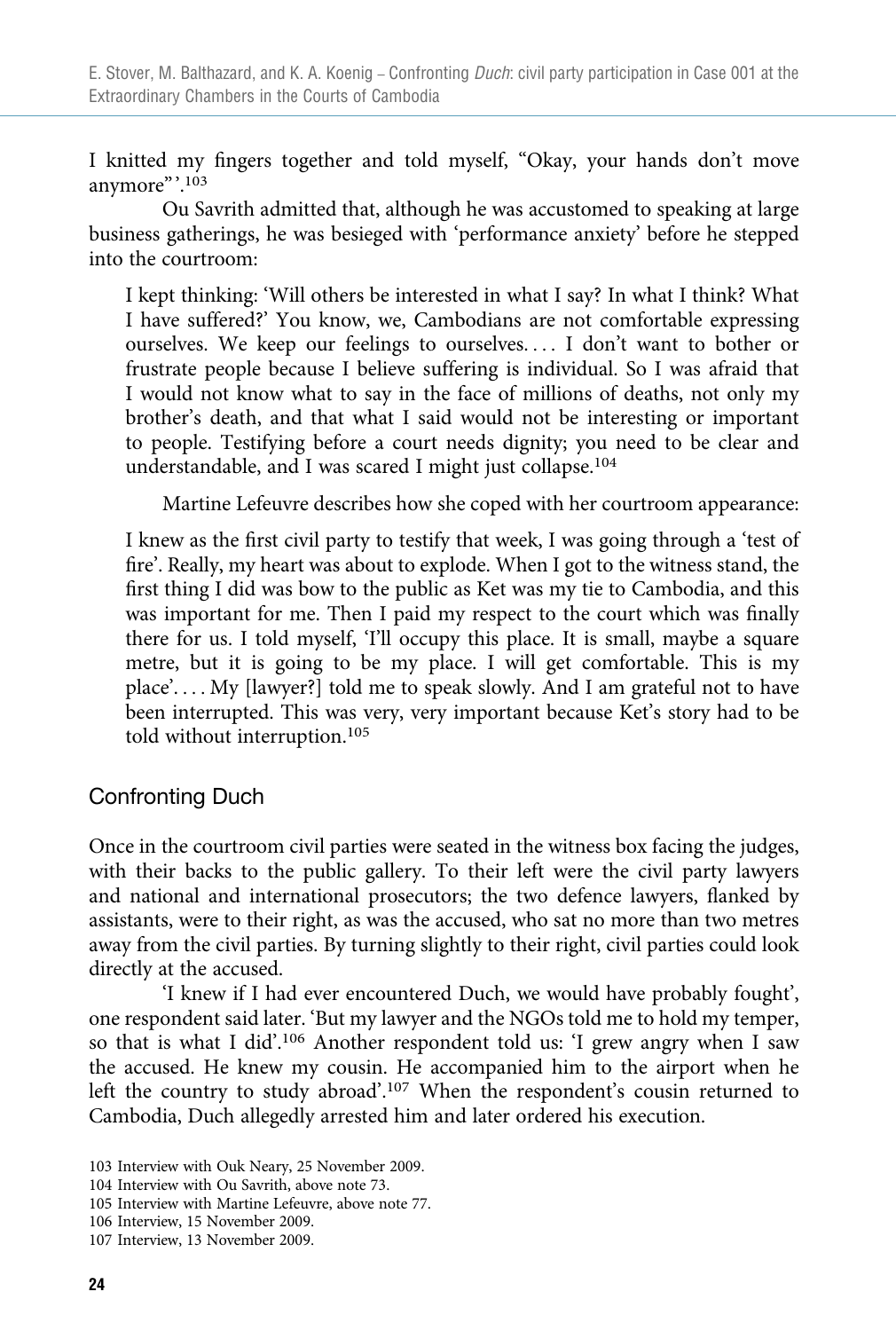

But not all civil parties were as restrained in the courtroom as those two. For example, Chum Mey, a survivor of S-21, lashed out at Duch, just after describing being subjected to electric shocks and repeated beatings. 'So I would like to tell this to Duch', Chum Mey said as he turned toward the accused, ' ... Duch did not beat me personally, directly, otherwise he would not have the day to see the sunlight. I just would like to be frank.'<sup>108</sup> In a prompt response, the presiding judge rebuffed the Tuol Sleng survivor for being abusive and insulting in a courtroom setting.109

Several respondents described 'locking eyes' with Duch before or during their testimonies. Some said that they did it as a means of showing their resolve or expressing their unwillingness to forgive him. Others, like Robert Hamill, said they felt that the accused was trying to intimidate them:

I looked across the courtroom and Duch was staring at me. I stared back and we made contact for a good ten seconds. I didn't show any expression, and neither did he. Finally, he broke away. Now when I look back on that moment, I think how incredibly rude it was because in any culture but especially [Cambodian] culture you don't look people in the eye that way. And it just said so much about how this guy, who had done these terrible atrocities to my brother and all those people, was still prepared to look me in the eye and stand his ground. It made me wonder just how remorseful he really was.<sup>110</sup>

'Duch is like that', Ouk Neary said, referring to his manner of confronting his accusers in the courtroom. 'He is always trying to see what is true in what you say and when you have made a mistake.' Of her days in court prior to testifying, Neary said:

I observed Duch [but] I didn't want him to look at me. I didn't want him to touch me with his look. ... It is not that I didn't have any courage to face him. It was that I was feeling respect for my Dad as he would not have liked this guy to have touched me with his eyes.<sup>111</sup>

In describing their testimonies, the respondents became most animated when recalling the moments when Duch apologized and asked forgiveness for his crimes. The former prison commander's first admission that he was responsible for atrocities at S-21 took place in the afternoon of 31 March 2009, the second day of the proceedings. 'I would like to ... emphasize that I am responsible for the crimes committed at S-21, especially the tortures and execution of the people there', he said. He also asked his victims to 'leave an open window for me to seek forgiveness'.<sup>112</sup>

Addressing the court, he said that he had feared for his own life and did not dare to think of challenging his superiors: 'it was the life and death situation of me,

111 Interview with Ouk Neary, above note 103.

<sup>108</sup> See Trial Day 36, above note 81, p. 12.

<sup>109</sup> Ibid., pp. 12–14.

<sup>110</sup> Interview with Robert Hamill, conducted via telephone, 25 November 2009.

<sup>112</sup> See ECCC, Transcript of Trial Proceedings – Kaing Guek Eav 'Duch', Case File No. 001/18-07-2007- ECCCC/TC, 31 March 2009, Trial Day 2, pp. 67–68, available at: [http://www.eccc.gov.kh/en/documents/](http://www.eccc.gov.kh/en/documents/court/transcript-proceedings-%E2%80%9Cduch%E2%80%9D-trial-trial-day-2) [court/transcript-proceedings-%E2%80%9Cduch%E2%80%9D-trial-trial-day-2](http://www.eccc.gov.kh/en/documents/court/transcript-proceedings-%E2%80%9Cduch%E2%80%9D-trial-trial-day-2) (last visited 7 July 2011).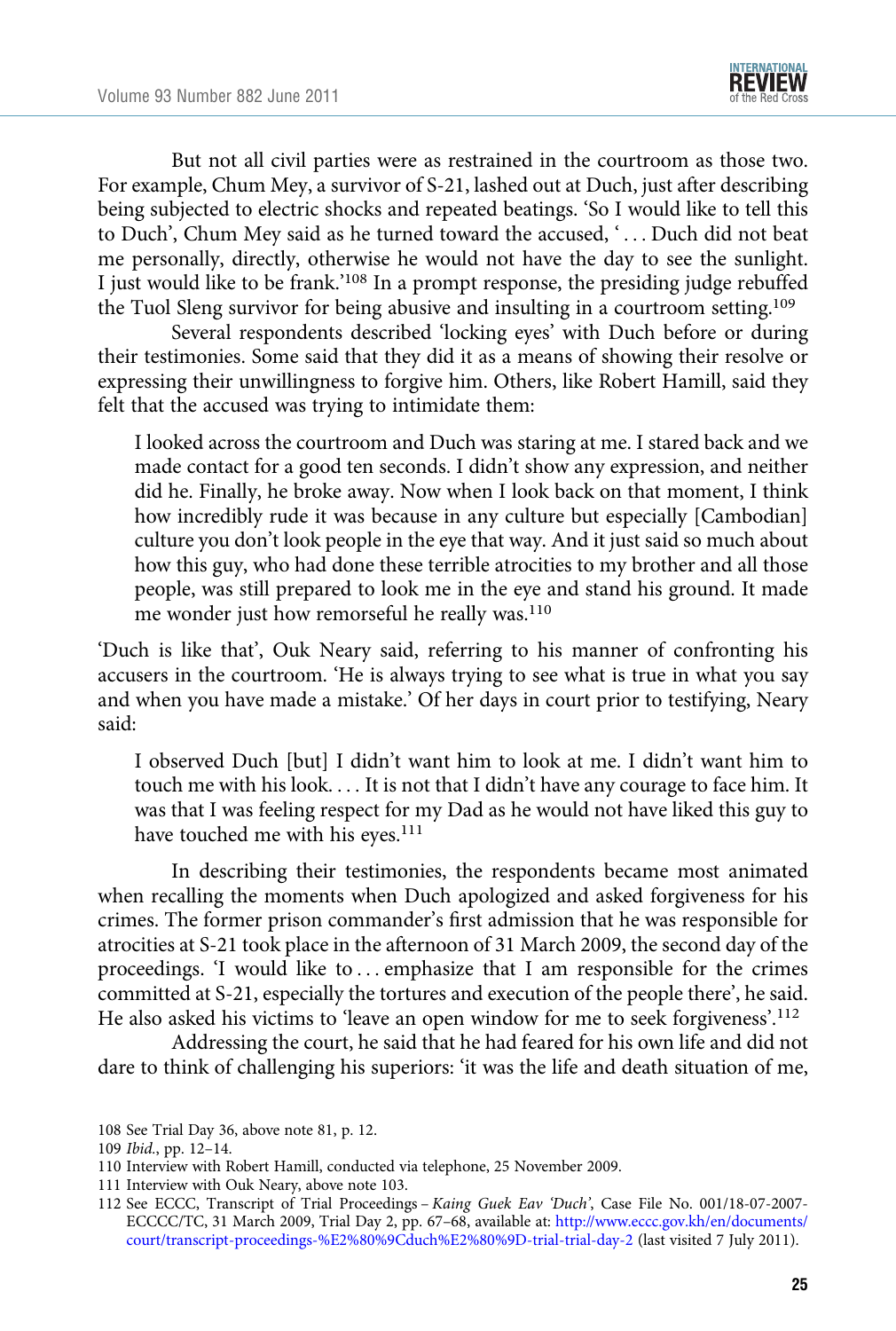myself, and my family as a whole', he said. 'As the person who was in charge of S-21, I never attempt to find other alternatives other than obeying the orders, although I know that obeying the order meant that the lives of numerous people would be perished.' He had an affinity with survivors of the Khmer Rouge, he said, and claimed that he felt remorse and shame 'in the eyes of people who are victims and those who lost loved ones during the regime, and including my families who lost members of the family also'.<sup>113</sup>

A few civil parties suggested that Duch's apparent co-operation and truthtelling would offer some of the historical clarification that many Cambodians were seeking, but none felt that his apology was sincere. 'Duch's apology just comes from his lips, not from his heart', said Nam Mon. 'It's a total masquerade', Ouk Neary added.

You can see when he refers to himself as the chief of S-21, he is proud of it as if he is the S-21 employee of the month. He may say he is responsible, but never says for what. He never says, 'I have killed 17,000 persons'.

When asked if she accepted his 'apology' at the end of her testimony, she bristled: 'In his way, he said I want to bow down in front of you. He said it but he didn't do it'. According to Ouk Neary, whose father had perished at Tuol Sleng, it was as if he were saying, "You are like all those orphans whose parents died, nothing special, you are not the only one." Well, I understood the double-meaning of his sentences'. 114

Before testifying, one respondent asked his three children if he should accept Duch's apology; they all said 'no'. On the witness stand, he read a statement from his niece, who was four years old when her father perished at Tuol Sleng. She, too, refused to forgive Duch and explained why:

to grant forgiveness comes down to saying that finally no serious crime was committed. To grant forgiveness boils down to admitting that the atrocities committed do not touch us deeply. To grant forgiveness would mean to feel pity, but how can anyone feel pity for a man who has taken away so many lives? Did he have any pity for the women, the children, and the men he caused to be assassinated?<sup>115</sup>

Before testifying, Hav Sophea had wanted Duch to apologize for the death of her father. But she found what he said in the courtroom deeply disappointing:

When I saw the accused I felt quite tense, but after we both spoke and he accepted responsibility for the death of my father, it helped me release my tension. But then, in the end, he said he wasn't sure if I was my father's daughter. That really upset me. Why did he have to say that?<sup>116</sup>

<sup>113</sup> Ibid., p. 69.

<sup>114</sup> Interview with Ouk Neary, above note 103.

<sup>115</sup> See ECCC, Transcript of Trial Proceedings – Kaing Guek Eav 'Duch', Case File No. 001/18-07-2007- ECCCC/TC, 20 August 2009, Trial Day 62, p. 63, available at: [http://www.eccc.gov.kh/en/documents/](http://www.eccc.gov.kh/en/documents/court/transcript-proceedings-%E2%80%9Cduch%E2%80%9D-trial-trial-day-62) [court/transcript-proceedings-%E2%80%9Cduch%E2%80%9D-trial-trial-day-62](http://www.eccc.gov.kh/en/documents/court/transcript-proceedings-%E2%80%9Cduch%E2%80%9D-trial-trial-day-62) (last visited 7 July 2011). 116 Interview with Hav Sophea, 13 November 2009.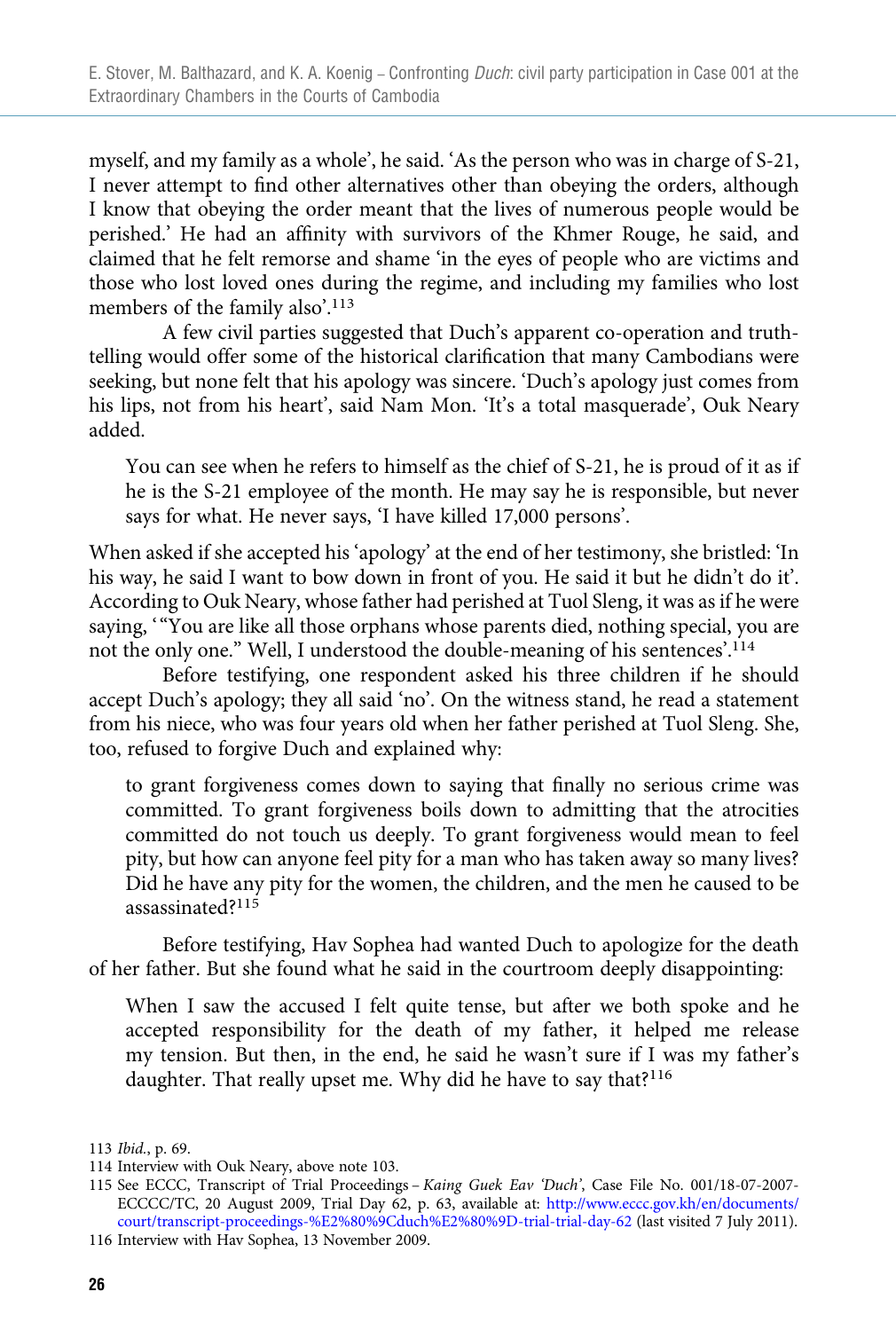In a similar vein, Antonya Tioulong found Duch's questioning of whether or not her sister was ever detained at S-21 very upsetting:

What I really wanted to know was what Duch did to my sister. At first he said he didn't know she was at S-21. Then, a few moments later, he said he heard her voice. So which one is it? He knew? Or he didn't know? This made me really angry. I controlled myself because I didn't want to cause an incident in the courtroom. But I had a lot of anger. And I told him that I would never forgive him.117

Several civil parties characterized Duch's admissions of guilt and responsibility as Janus-faced acts of contrition aimed at gaining the sympathy of the judges, especially the foreign ones. Chum Sirath explained what he saw as Duch's psychological and strategic objectives:

When Duch speaks of forgiveness, he repeatedly says he is responsible for all those crimes as only one member of the Communist Party of Kampuchea [CPK]. It is his way of always diverting responsibility. It is as if he is saying: 'I am one of a million members of the CPK therefore I bear a millionth of the responsibility'. When he addresses individuals who he feels inferior to, he flatters them. But when it comes to the civil parties he considers beneath him, he crushes them. But he does this in a very subtle way. Here and there he accepts certain things the civil parties say as the truth, while still managing to sow doubt about their veracity.<sup>118</sup>

#### The experience of testifying

Human rights advocates have argued that victims who speak publicly about their ordeals in criminal trials or before truth commissions often experience catharsis, which, in turn, can lead to healing and closure.<sup>119</sup> But psychoanalysts and psychologists take a more critical view of the idea of a quick, cathartic cure as a result of testifying.120 For example, one respondent told us that he felt elated after his testimony but it took only a matter of hours for the feeling to pass:

After the testimony, when the microphone was switched off, I felt happy. It was like being relieved of a big weight. I was feeling light. My head was free. I was happy. During those two hours, I thought that [my suffering] was over. But, as I found out later that wasn't the case at all. Still I will remember those two hours for the rest of my life.<sup>121</sup>

119 See, e.g., Laurel E. Fletcher and Harvey M. Weinstein, 'Violence and social repair: rethinking the contribution of justice to reconciliation', in Human Rights Quarterly, Vol. 24 , No. 3, 2002, pp. 592–593.

<sup>117</sup> Interview with Antonya Tioulong, above note 89.

<sup>118</sup> Interview with Chum Sirath, above note 86.

<sup>120</sup> Ibid., pp. 593–594.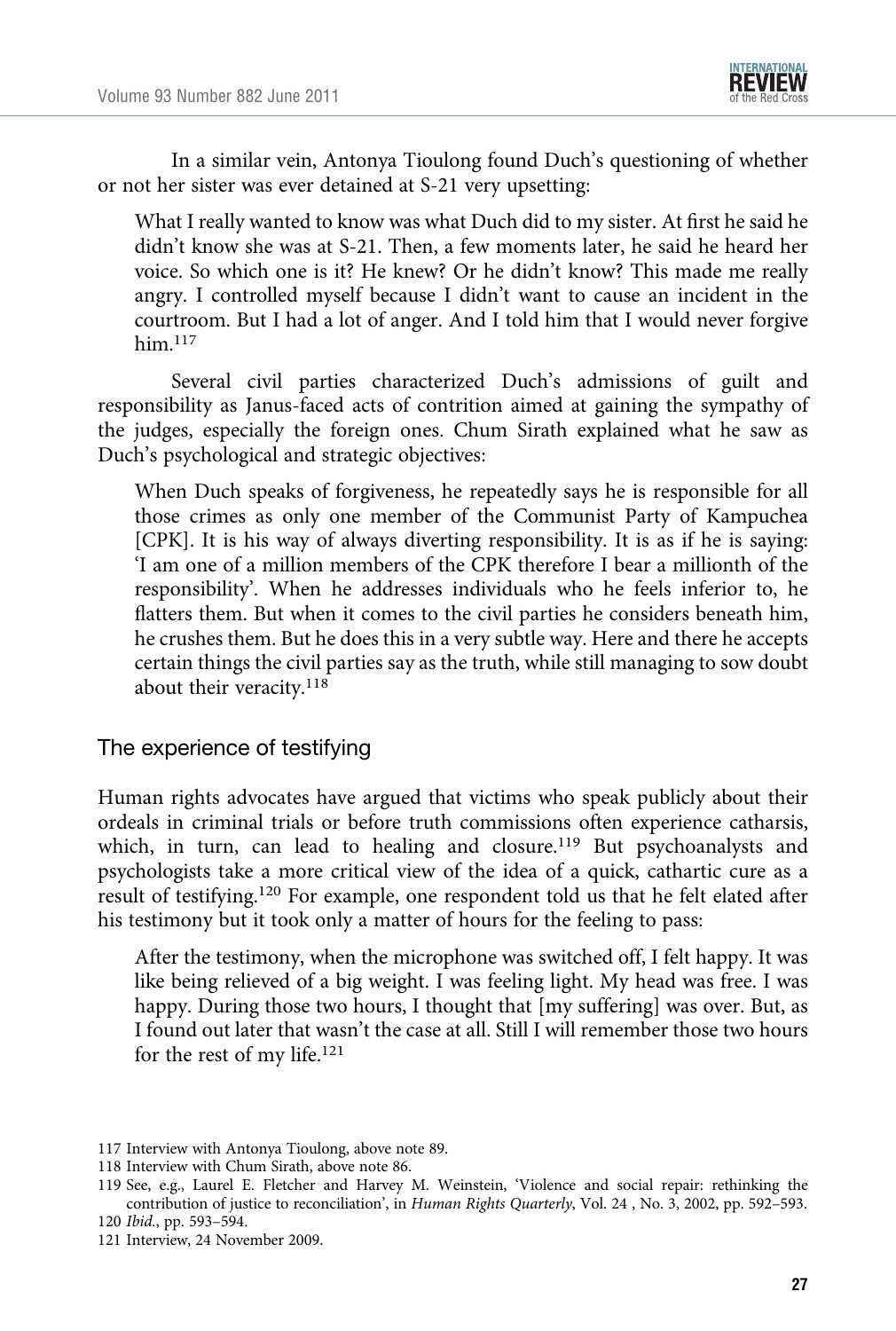The majority (seventeen out of twenty-one) of the civil parties whom we interviewed characterized their court experiences as largely positive, the remaining four saying that it was a mixed experience. Most said they left the courtroom in a highly charged emotional state. But, beyond that, the respondents described a variety of reactions and shifting emotions during and immediately after their courtroom experience. These accounts affirm earlier studies of victim-witnesses who have testified in war crimes trials,<sup>122</sup> and suggest that the act of giving testimony either as a victim-witness or as a civil party is a multifaceted experience, fraught with unexpected challenges and emotional swings, rather than one that is wholly cathartic.

Civil parties described a range of feelings as they left the courtroom. Some said that they felt 'disappointed' for having failed to recount important details or not having enough time to tell their story. Bou Meng, an S-21 survivor said:

Testifying helped me release some anger. But I failed to tell the court how I had lost my career as a painter because of my treatment at S-21. I wanted to tell the court that I am now disabled, that my sight and hearing have deteriorated greatly. But the court didn't ask me what the torture did to my body.123

Neth Phally put it this way:

When I left the courtroom my feelings had been eased, and I left hopeful that the court would provide justice for my brother. But I also felt dissatisfied that I was unable to tell my whole story. One hour is not enough time.<sup>124</sup>

Hav Sophea said that, as she left the courtroom, she felt something was missing:

I wasn't angry or disappointed with the court, I just felt I missed the opportunity to tell my whole story. I had wanted to tell the accused: 'If I was not my father's daughter, why would I have come? I would not have wasted my time doing this'. 125

Four of the twenty-one civil parties whom we interviewed found testifying very difficult, largely because it meant recalling painful events. Chum Neou, who lost both her husband and child during the Khmer Rouge period, characterized her time in the courtroom as bittersweet; at one point she became so distraught a TPO social worker was asked to sit with her in the witness stand. She said:

It was important to tell my story, to tell about my life after hiding it for thirty years [but] it was very difficult, too. How could I explain my tremendous sadness and suffering to the court? My first hearing took place, and then I had to wait three days before I could continue. It was difficult. During those three

<sup>122</sup> See E. Stover, above note 32, pp. 87–90; G. Mischkowski and G. Mlinarevic, above note 72, p. 59.

<sup>123</sup> Interview with Bou Meng, above note 80.

<sup>124</sup> Interview with Neth Phally, above note 2.

<sup>125</sup> Interview with Hav Sophea, above note 116.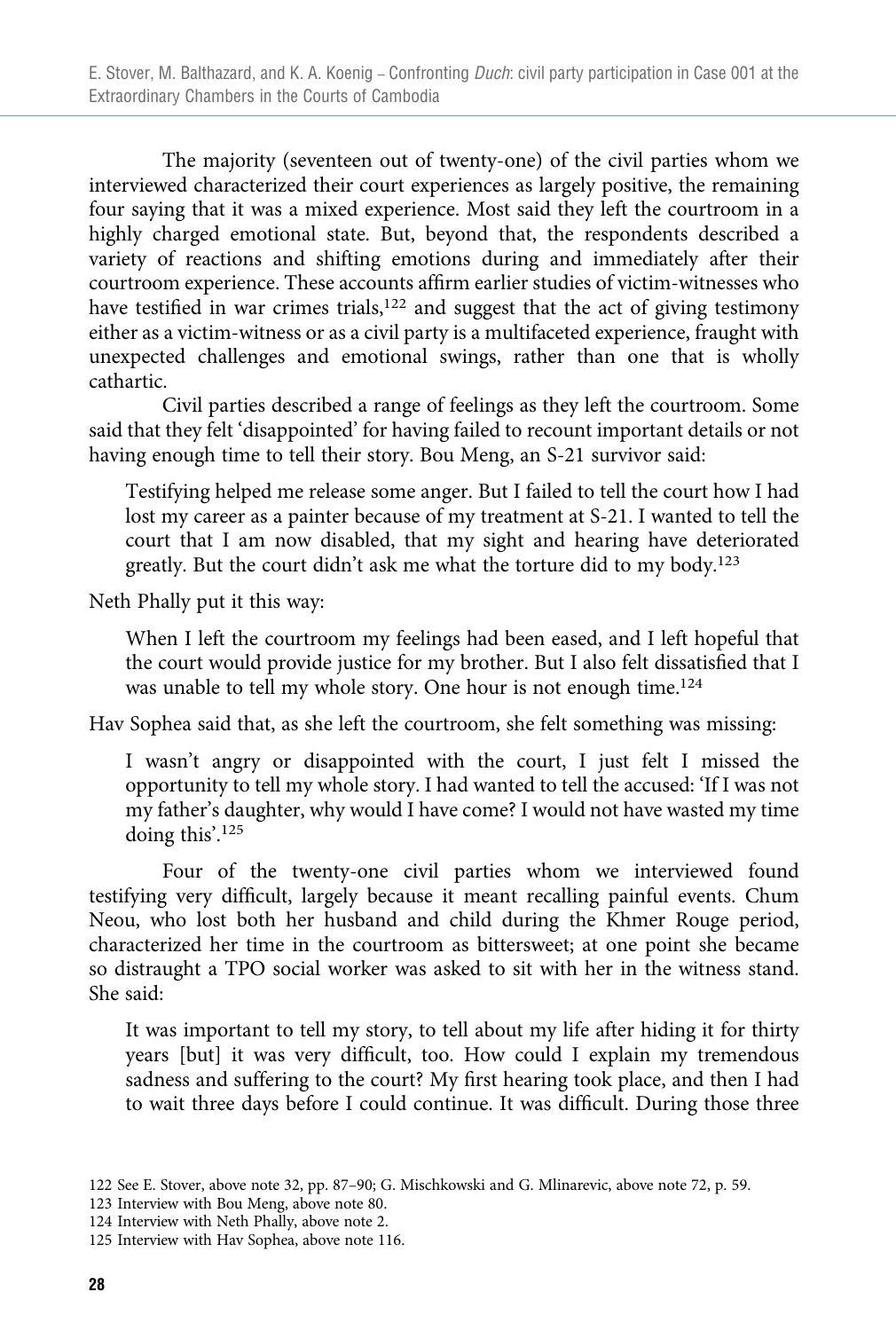days, I tried to keep all the stories straight in my head so I could recount them accurately for the court.126

Chin Met said the court treated her respectfully, but that the process of recalling a past she had buried was gut-wrenching:

The whole story I have tried to forget just came back to me. The lawyers and the non-governmental organizations keep asking me the same questions again and again, and it always brings back the sadness. ... It is like a healed wound that is being picked at by a stick. When I walked out of the court, I did not feel I got any benefit from it. Only the court got some benefits.<sup>127</sup>

Several civil parties derived great satisfaction from testifying. The most demonstrative was Chum Mey, President of the Victims Association of Democratic Kampuchea (Ksem Ksan), an organization comprised in part of victims of the Khmer Rouge. Several days a week, Chum Mey works as a guide at Tuol Sleng, where he leads tour groups around the grounds of the former prison. He said,

Before entering the courtroom I felt tense in my chest. But after I talked to the judges and related my story, I felt like all of this tenseness was released. Like right now when I tell my story to visitors to Tuol Sleng, I can control myself. I don't cry like I used to. Before I testified, I kept thinking I should probably see a psychiatrist, but after I testified I realized my feelings had become normal.128

A victim's response to the stress of testifying can, of course, fall anywhere on a continuum from the traumatic to the pleasurable, but how the victim internalizes that stress will largely depend on his or her perception of the trial's outcome and the extent to which it validated his or her participation in it.<sup>129</sup>

# A sense of justice

Since the mid-1970s, social psychologists have surveyed people around the world who have participated in judicial proceedings and various forms of arbitration to understand what it is about such processes that leads participants to consider them fair or unfair, and ultimately to accept or reject the outcome. Almost universally, these studies have concluded that the manner in which a trial is conducted and the extent to which participants have a 'voice' in the proceedings are major influences – though not the only ones – on satisfaction that justice was done.<sup>130</sup>

126 Interview with Chum Neou, 12 November 2009.

128 Interview with Chum Mey, above note 90.

<sup>127</sup> Interview with Chin Met, above note 67.

<sup>129</sup> R. J. McNally, above note 98, pp. 98–99.

<sup>130</sup> See, e.g., John W. Thibaut and Laurens Walker, Procedural Justice: A Psychological Analysis, Lawrence Erlbaum Associates, Inc., Hillsdale, NJ, 1975; Edgar Allan Lind and Tom R. Tyler, The Social Psychology of Procedural Justice, Plenum, New York, 1988; Edgar Allan Lind, Ruth Kanfer, and P. Christopher Earley, 'Voice, control, and procedural justice', in Journal of Personality and Social Psychology, Vol. 59, No. 5, 1990, pp. 952–959; Robert J. Maccoun, 'Voice, control, and belonging: the double-edged sword of procedural fairness', in Annual Review of Law and Social Science, Vol. 1, 2005, pp. 171–201; David De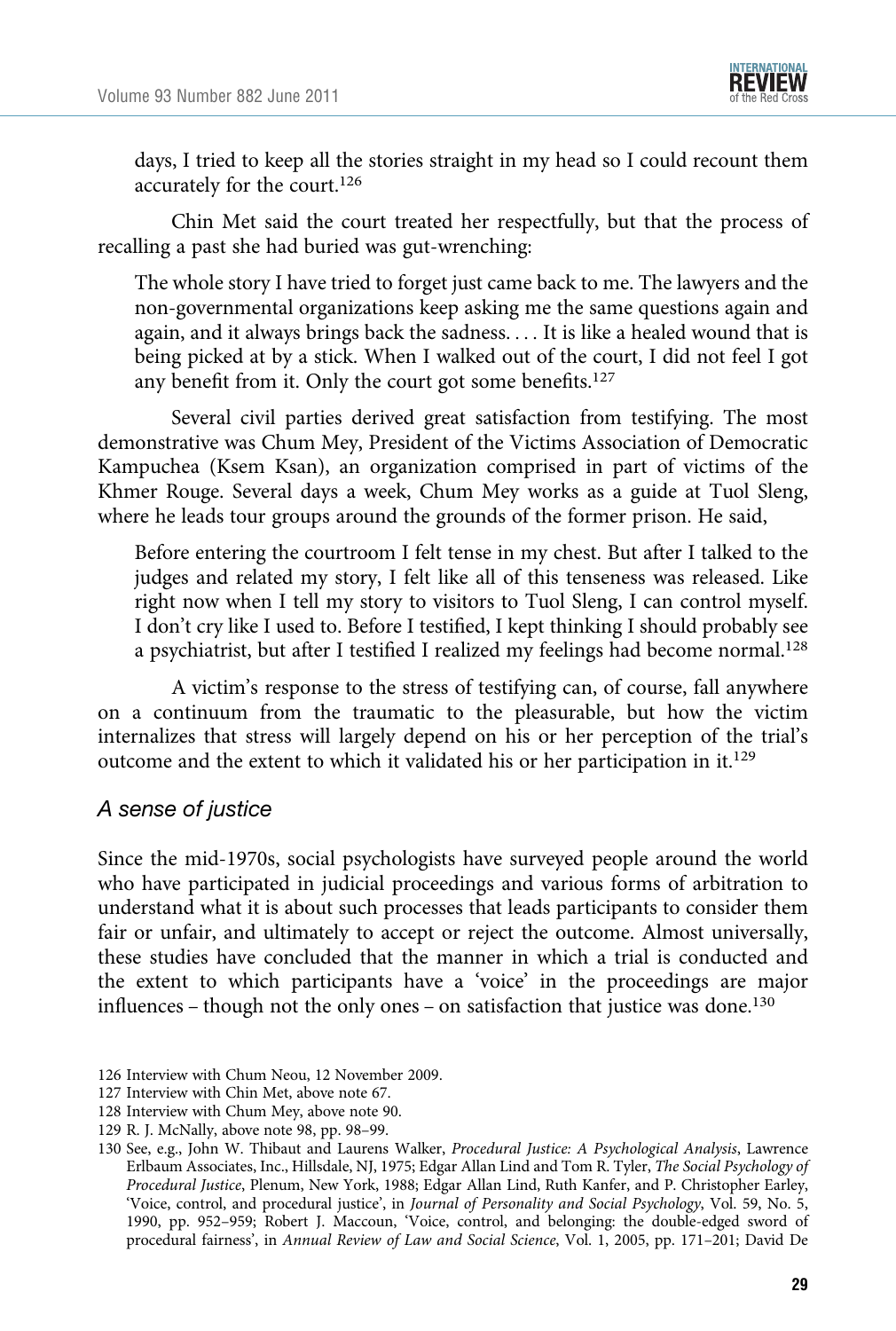According to these studies, individuals define a 'fair process' as one that is based largely on three criteria: benevolence – the degree to which they perceive that the authorities care about them and their experiences; neutrality - the extent to which they have been able to talk about their experiences in a neutral and unbiased forum; and *respect* – the extent to which they have been treated in a professional and dignified manner. 'Judgments about "how hard" the authorities tried to be fair emerged as the key overall factor in assessing procedural justice', writes the social psychologist Tom Tyler.131 In effect, those involved in judicial processes are looking for signs that they can trust the authorities.132 For this reason, showing the utmost respect to witnesses and civil parties in the courtroom is a key component for building trust in a court's authority and legitimacy.

The civil parties whom we interviewed tended to express the most dissatisfaction with the ECCC when they perceived that either the judges or defence attorneys were failing to respect their interests, were showing favouritism to the accused, or were adopting measures that restricted their role and the role of their lawyers in the courtroom. This was particularly evident near the end of the trial when a group of twenty-eight civil parties, including many of those whom we interviewed, boycotted the proceedings for a week.133 The incident arose when the Chamber determined that the civil party lawyers would not be permitted to question the accused or witnesses called by the defence to testify about Duch's character, nor make submissions on sentencing. What particularly irked the civil parties was the Chamber's determination that their role as civil party participants did not confer on them 'a general right of equal participation' with the prosecution, nor 'transfer them into additional prosecutors'. 134

# A sense of fairness

Despite these setbacks, only one of the respondents felt that the trial proceedings were unfair, and even his criticisms focused more on

Cremer and Constantine Sedlikides, 'Self-uncertainty and responsiveness to procedural justice', in Journal of Experimental Social Psychology, Vol. 41, 2005, pp. 157–173.

<sup>131</sup> Tom R. Tyler, 'What is procedural justice? Criteria used by citizens to assess the fairness of legal procedures', in Law and Society Review, Vol. 22, No. 1, 1988, p. 129.

<sup>132</sup> See Bernard Barber, The Logic and Limits of Trust, Rutgers University Press, New Brunswick, NJ, 1983; and Tom R. Tyler, 'When does procedural justice matter in organizational settings?', in Roy J. Lewicki, Blair H. Sheppard, and Max H. Bazerman (eds), Research on Negotiation in Organizations, Vol. 1, JAI Press, Greenwich, CT, Vol. 1, pp. 7–23.

<sup>133</sup> See 'Letter of civil parties in Case 001 to the President of the Trial Chamber', available at: [http://www.eccc.](http://www.eccc.gov.kh/sites/default/files/documents/courtdoc/E166.1_FR.pdf) gov.kh/sites/default/fi[les/documents/courtdoc/E166.1\\_FR.pdf](http://www.eccc.gov.kh/sites/default/files/documents/courtdoc/E166.1_FR.pdf) (last visited 7 September 2011). The letter was in response to the Trial Chamber's oral decisions on civil party lawyers to make submissions on sentencing and questioning of the accused, experts, and witnesses testifying on character: see ECCC, Transcript of Trial Proceedings – Kaing Guek Eav 'Duch', Case File No. 001/18-07-2007-ECCCC/TC, 27 August 2009, Trial Day 66, pp. 42 and 74FN, available at: [http://www.eccc.gov.kh/sites/default/](http://www.eccc.gov.kh/sites/default/files/documents/courtdoc/E1_70.1_TR001_20090827_Final_EN_Pub.pdf)files/ [documents/courtdoc/E1\\_70.1\\_TR001\\_20090827\\_Final\\_EN\\_Pub.pdf](http://www.eccc.gov.kh/sites/default/files/documents/courtdoc/E1_70.1_TR001_20090827_Final_EN_Pub.pdf) (last visited 7 September 2011). See also KRT Trial Monitor, Report No. 20 (week ending 4 September 2009), p. 2.

<sup>134</sup> Decision on Civil Party Co-Lawyers' Joint Request, above note 94, para 25.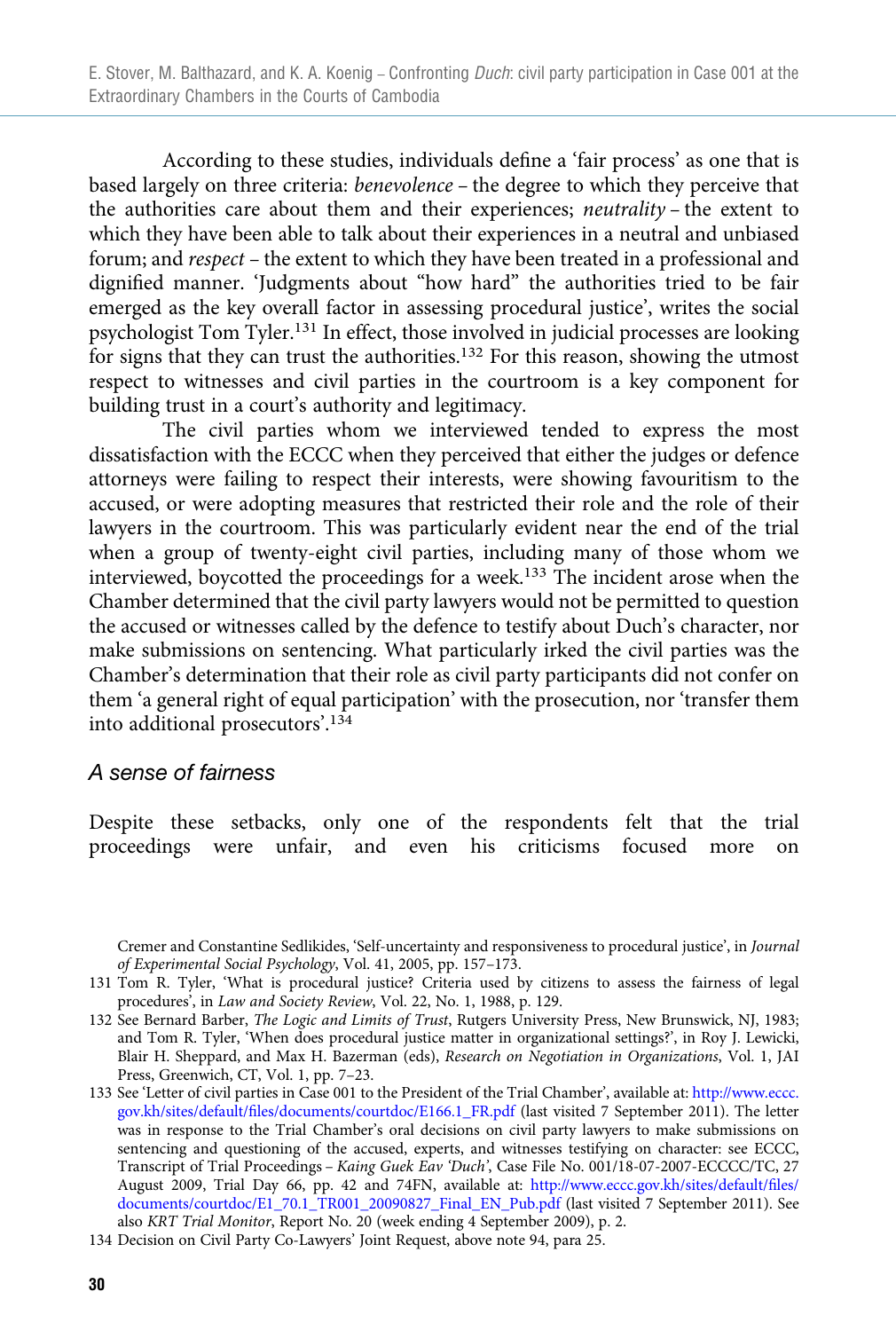what he perceived as the incompetence of the prosecutors than any bias. 'Still', he said,

it was necessary to have such a court, to show the leaders that there is no impunity ... and for the victims to impart a feeling that we have done our duty toward our missing loved ones. And, for the country, for the people, so they will see that impunity is not there all the time.<sup>135</sup>

Most civil parties whom we interviewed (fifteen out of twenty-one) said that the trial had been fair. 'I felt respected by the court', Neth Phally said,<sup>136</sup> while another respondent, who had been grilled about his identity by the judges and defence, characterized the proceedings as 'very fair' and said 'full rights' were provided to everyone.137 Robert Hamill, whose brother died at S-21 agreed. He added that it was his 'understanding that there was a negative response from one or two judges to the idea of hearing civil parties. Because of that, I wanted ... to show that I appreciated the opportunity that they allowed us to participate'.<sup>138</sup> Another respondent, echoing the sentiments of others, felt that the international presence in the court helped to keep the proceedings impartial.139

Our interviews suggest that, overall, the civil parties found the trial process to be fair, although they did express dissatisfaction with certain decisions and procedures imposed on their legal counsel by the court. First and foremost among these was the perceived inequality of means and resources provided to the defence and to the civil party lawyers. Antonya Tioulong said,

I am very grateful to have been selected to testify in this trial. But I do believe there has been a great imbalance between the defence and civil parties. During the closing arguments, for example, the defence received seven hours to present [its] case while the civil parties only received five and a half hours.<sup>140</sup>

# **Reparations**

Reparations for large-scale violations of human rights may be material or symbolic, or a combination of the two.<sup>141</sup> Material reparations stem from the compensatory theory of justice: wrongdoers should not only pay victims for their injuries and losses, but the compensation should be proportional to the injury or loss inflicted.<sup>142</sup> Symbolic reparations emphasize the significance of official acknowledgement of wrongdoing and the need to pay respect to survivors or those who have died. Reparations can be one-off financial payment to individual victims, or collective processes such as public memorials, days of remembrance, parks, renaming streets

<sup>135</sup> Personal interview conducted by authors on 24 November 2009.

<sup>136</sup> Interview with Neth Phally, above note 2.

<sup>137</sup> Interview, 22 November 2009.

<sup>138</sup> Interview with Robert Hamill, above note 110.

<sup>139</sup> Interview, 17 November 2009.

<sup>140</sup> Interview with Antonya Tioulong, above note 89.

<sup>141</sup> See Pablo de Greiff (ed.), The Handbook on Reparations, Oxford University Press, New York, 2006.

<sup>142</sup> See, e.g., John Rawls, A Theory of Justice, Harvard University Press, Cambridge, MA, 1971.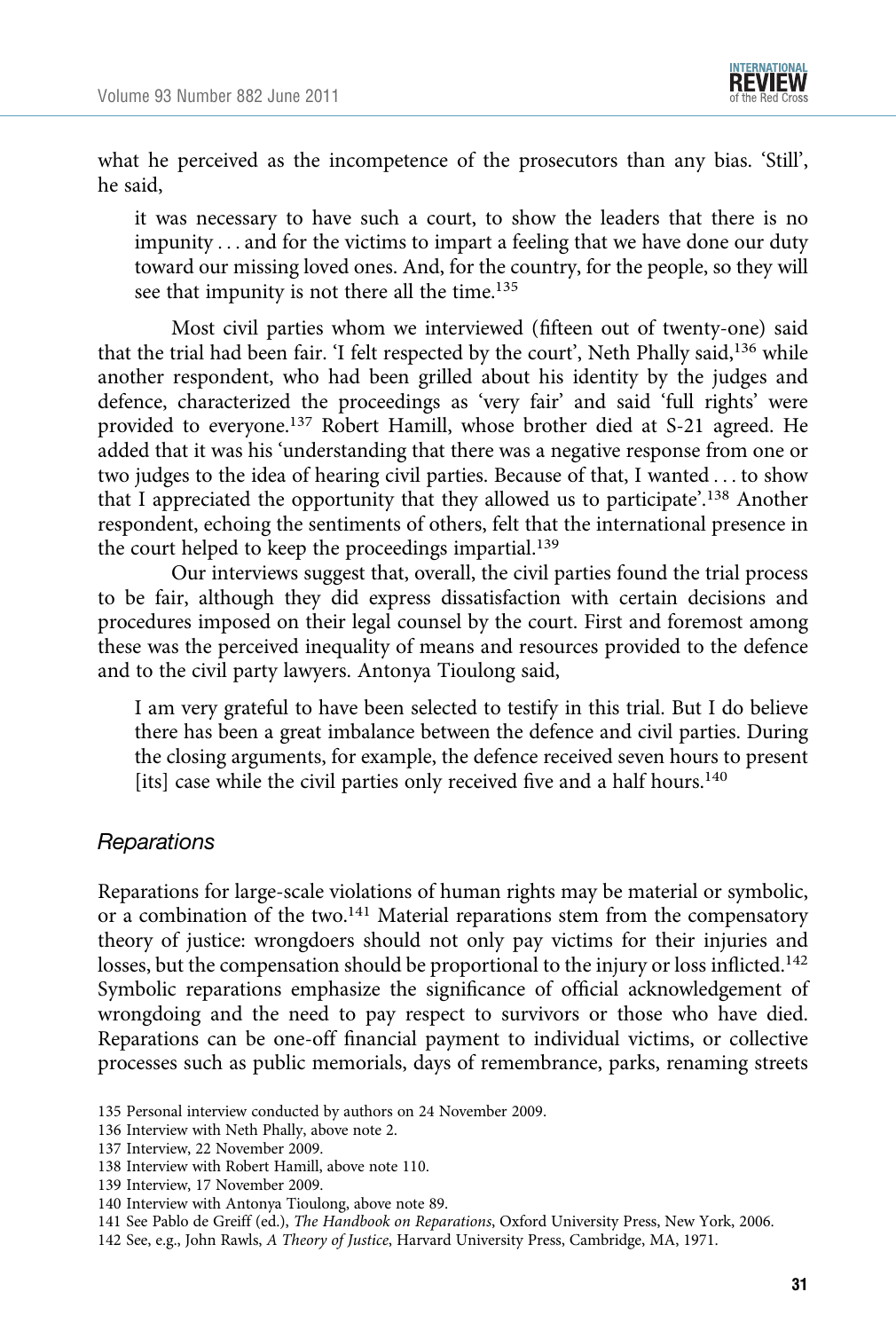or schools, preserving repressive sites and burial grounds as museums, and other ways of creating public memory. They can include state educational reform, the rewriting of historical accounts, education in human rights and tolerance, and public apologies from governmental authorities.<sup>143</sup>

The principle of reparations is well recognized in Cambodian law.<sup>144</sup> Indeed, most Cambodians favour some form of reparations for victims of the Khmer Rouge. In a 2008 survey of 1,000 Cambodians, 88% said that reparations should be provided to victims, while 68% said that they should be provided to the community as a whole. Over half (53%) said that reparations should be in a form that affects the daily lives of Cambodians, including social services (20%), infrastructure development (15%), economic development programmes (12%), housing and land (5%), and provision of livestock, food, and agricultural tools  $(1\%)$ .<sup>145</sup>

The right to claim reparations did not feature in the ECCC's founding statute, but it is reflected in the Internal Rules, which provide that the Chamber may award collective and moral – but not individual financial – reparations to civil parties, which 'shall be awarded against, and be borne by convicted persons'. <sup>146</sup> The Internal Rules further clarify that such reparations may include ordering a convicted person 'to publish the judgment in any appropriate news or other media', to 'fund any non-profit activity or service that is intended for the benefit of victims', or 'other appropriate and comparable forms of reparation'. 147

Civil party lawyers in the Duch case recommended that the court award their clients and the Cambodian people 'a range of reparations that roughly fall under the headings of outreach and dissemination of information and apology, medical care including psychological and physical care, educational programs, and memorialization of victims'. <sup>148</sup> Our interviews with civil parties revealed a wide range of opinions regarding reparations. Several respondents, while recognizing the symbolic importance of reparations, questioned whether compensation of any kind could truly contribute to individual and social repair after so many years. 'How do you put a number on suffering?', asked one respondent. 'The fact of having testified is already moral reparation. Getting answers, knowing what happened. ... The

<sup>143</sup> See Naomi Roht-Arriaza, 'Reparations in the aftermath of repression and mass violence', in Eric Stover and Harvey M. Weinstein (eds), My Neighbor, My Enemy: Justice and Community in the Aftermath of Mass Atrocity, Cambridge University Press, Cambridge, 2004, pp. 121–139.

<sup>144</sup> Article 14 of the Code of Criminal Procedure for the Kingdom of Cambodia provides that 'An injury can be compensated by paying damages, by giving back to the victim the property that has been lost or by restoring damaged or destroyed property to its original state'.

<sup>145</sup> Phuong Pham, Patrick Vinck, Mychelle Balthazard, Sokhom Hean, and Eric Stover, So We Will Never Forget: A Population-based Survey on Attitudes about Social Reconstruction and the Extraordinary Chambers in the Courts of Cambodia, Human Rights Center, University of California, Berkeley, CA, January 2009, pp. 43–44.

<sup>146</sup> ECCC, Internal Rules, above note 4, Rule 23(11).

<sup>147</sup> Ibid., Rule 23 (12).

<sup>148</sup> See ECCC, Case File 001/18-07-2007/ECCC/TC, Civil Parties Co-Lawyers' Joint Submission on Reparations (Trial Chamber) 14 September 2009, para. 11, available at: [http://www.eccc.gov.kh/en/](http://www.eccc.gov.kh/en/documents/court/civil-parties-co-lawyers-joint-submission-reparations) [documents/court/civil-parties-co-lawyers-joint-submission-reparations](http://www.eccc.gov.kh/en/documents/court/civil-parties-co-lawyers-joint-submission-reparations) (last visited 7 July 2011).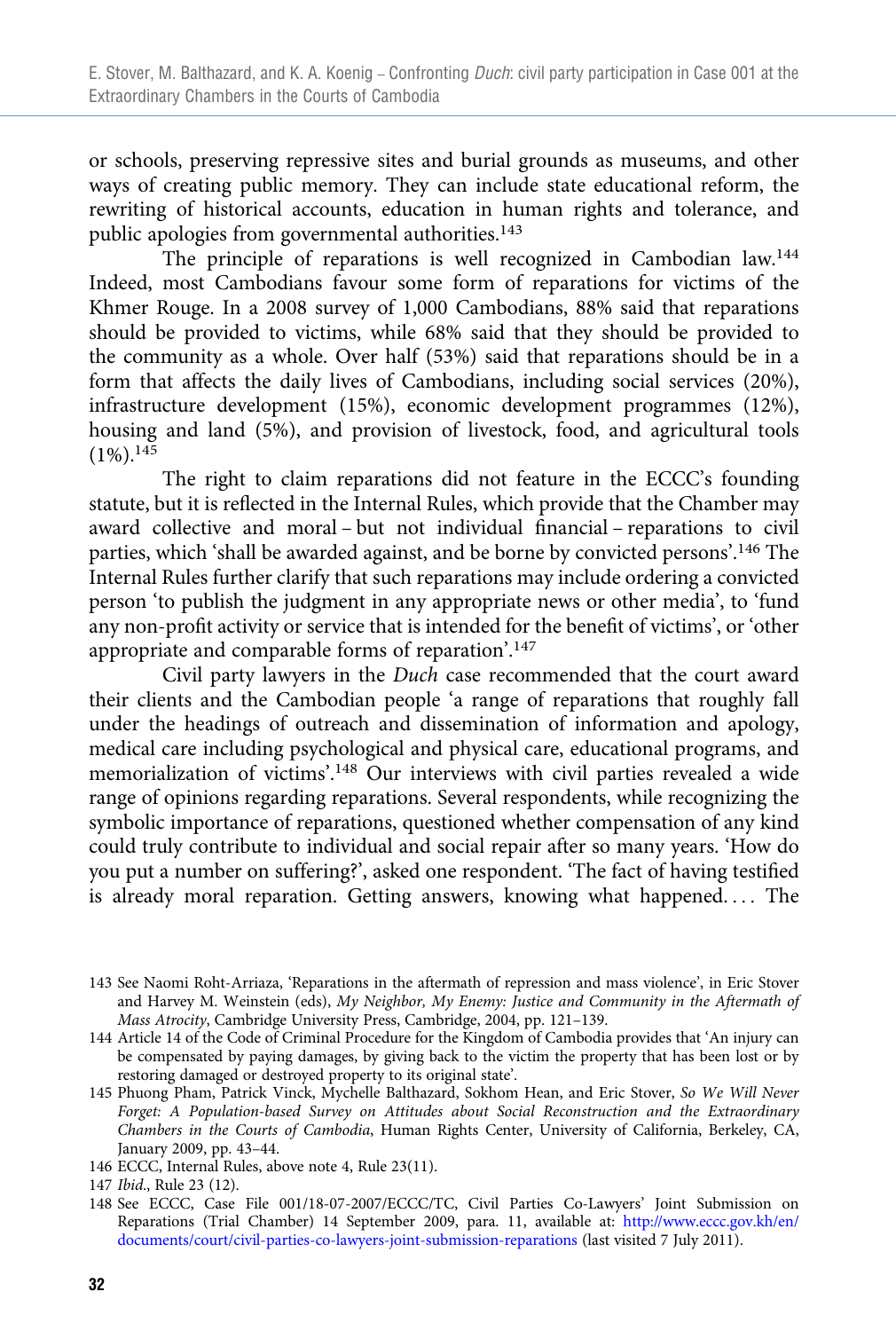concept of reparation, it seems to me, is out of place. Reparation? How can we be repaired? This is not possible'.<sup>149</sup>

Others believed that they should receive individual material reparations, especially in the form of medical and psychosocial care, or a fund to enable them to hold a Buddhist ceremony to honour the memory of those loved ones who had perished at S-21. Civil parties spoke of reparations in the same terms as they did their court testimonies: namely, as a form of official recognition and acknowledgement of their suffering, and that of the Cambodian people.

#### Overall experience

In a Yugoslav victim-witness study, the vast majority of respondents said that they felt it was their 'moral duty to bear witness on behalf of their deceased family members and neighbors', and that they regarded their time on the witness stand as an opportunity to discharge that obligation, as well as an 'opportunity to confront their tormentors'. <sup>150</sup> In many cases, if these overarching needs were realized and witnesses felt that they had been treated respectfully, they were generally willing to overlook trial inequities or difficult moments (a withering cross-examination, for example) that arose during their interaction with the court.

When reflecting on their overall experience the civil parties whom we interviewed provided four general observations. First, the vast majority of respondents said testifying had been the most important part of their overall experience of being a civil party. Hav Sophea, echoing the sentiments of many of her counterparts, said:

The most important moment in the whole process was being able to testify, to be able to be there in the courtroom and to tell my story. It was a privilege that I was allowed to testify and that I was able to express the feelings of other victims of the Khmer Rouge time.151

Second, many said that their experience as a civil party had been transformative for them and, in some cases, for their families. Robert Hamill spoke of how his testimony had helped his sister and the family of a friend who had perished with Hamill's brother at Tuol Sleng cope with their losses.152 Ouk Neary also found the experience transformative: 'I would never have imagined I would be able to speak. I was very surprised by what I did ... I grew up and became mature because of the whole process. Now I have my eyes wide open'.<sup>153</sup>

After testifying, Neary went alone to Tuol Sleng before her return trip to France. 'I went to my father's cell and knelt on one knee and I talked to my Dad for five minutes', she recalled. 'Finally, I rose and said, "Okay, Dad, let's go. You can't stay here any more, and neither can I" '. Neary said that the visit was to set both her

149 Interview, 17 November 2009.

<sup>150</sup> See E. Stover, above note 32, p. 112.

<sup>151</sup> Interview with Hav Sophea, above note 116.

<sup>152</sup> Interview with Robert Hamill, above note 110.

<sup>153</sup> Interview with Ouk Neary, above note 103.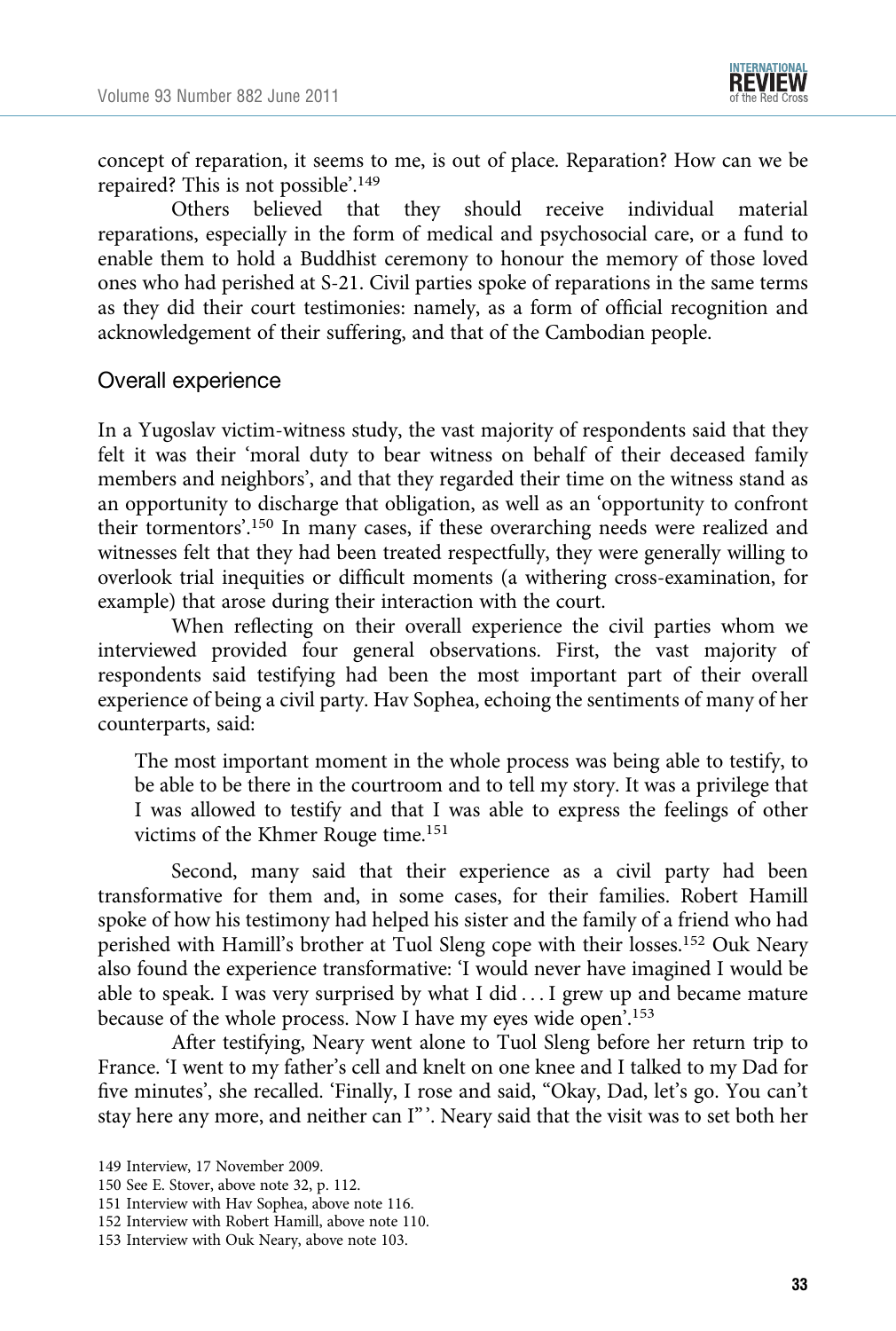and her father free. 'In my mind I had been in S-21 for more than thirty years and I wanted to get out', she said. 'Because I didn't know the truth [for all those years], I was in the cell with my Dad. And now it was time to be free'.<sup>154</sup> Ouk Neary's mother, Martine Lefeuvre, summed up her own experience this way: 'It [was] a beginning of reparation, something turned. I felt that people understood our family's suffering. ... And now I don't want our family to return to its solitude, its nonexistence like it was since 1977'. 155

Third, many civil parties noted with approval how the overall trial experience had introduced them to others who had suffered. Martine Lefeuvre said:

The group of civil parties were able to talk to one another. [We] had an affinity, even without knowing one other. We listened to the stories of others because some of us have the same lawyers. For others we also heard their stories in the group, and it created solidarity, kindness, empathy – that is one of the things I really liked about the process.<sup>156</sup>

Chum Sirath put it this way:

Meeting other civil parties creates friendships. For example, for me, personally, I couldn't talk about my suffering ... but meeting with other civil parties it allows me to talk about it. ... We've built friendships. And now we take care of each other. ... There is a kind of self-help between victims ... and perhaps it helps to keep alive the memory of our family and ... help to prevent the return of such crimes.157

As the Duch trial progressed it became evident that many of the civil parties had formed strong, supportive bonds. In September 2009, weeks after the civil party boycott, a group of civil parties from both Cases 001 and 002 decided to form the Victims Association of Democratic Kampuchea (or Ksem Ksan Association), one of the first victims' associations in Cambodia.158

Fourth and finally, most of the civil parties whom we interviewed felt that their motivation to bear witness on behalf of their deceased family members had been realized through the trial process. Some said that the actual experience of testifying far exceeded their initial expectations and, if given the chance, they would encourage others to testify. A few said that they had wanted Duch to admit to having ordered the execution of a family member, and when he failed to do so they felt that their mission had not been fulfilled. Such misgivings, however, did not undermine their general feelings of satisfaction.

<sup>154</sup> Ibid.

<sup>155</sup> Interview with Martine Lefeuvre, above note 77.

<sup>156</sup> Ibid.

<sup>157</sup> Interview with Chum Sirath, above note 86.

<sup>158</sup> More information about the Ksem Ksan Association can be found at: [http://ksemksan.org/index.php?](http://ksemksan.org/index.php?nav=home&lang=en) [nav=home&lang=en](http://ksemksan.org/index.php?nav=home&lang=en) (last visited 7 July 2011).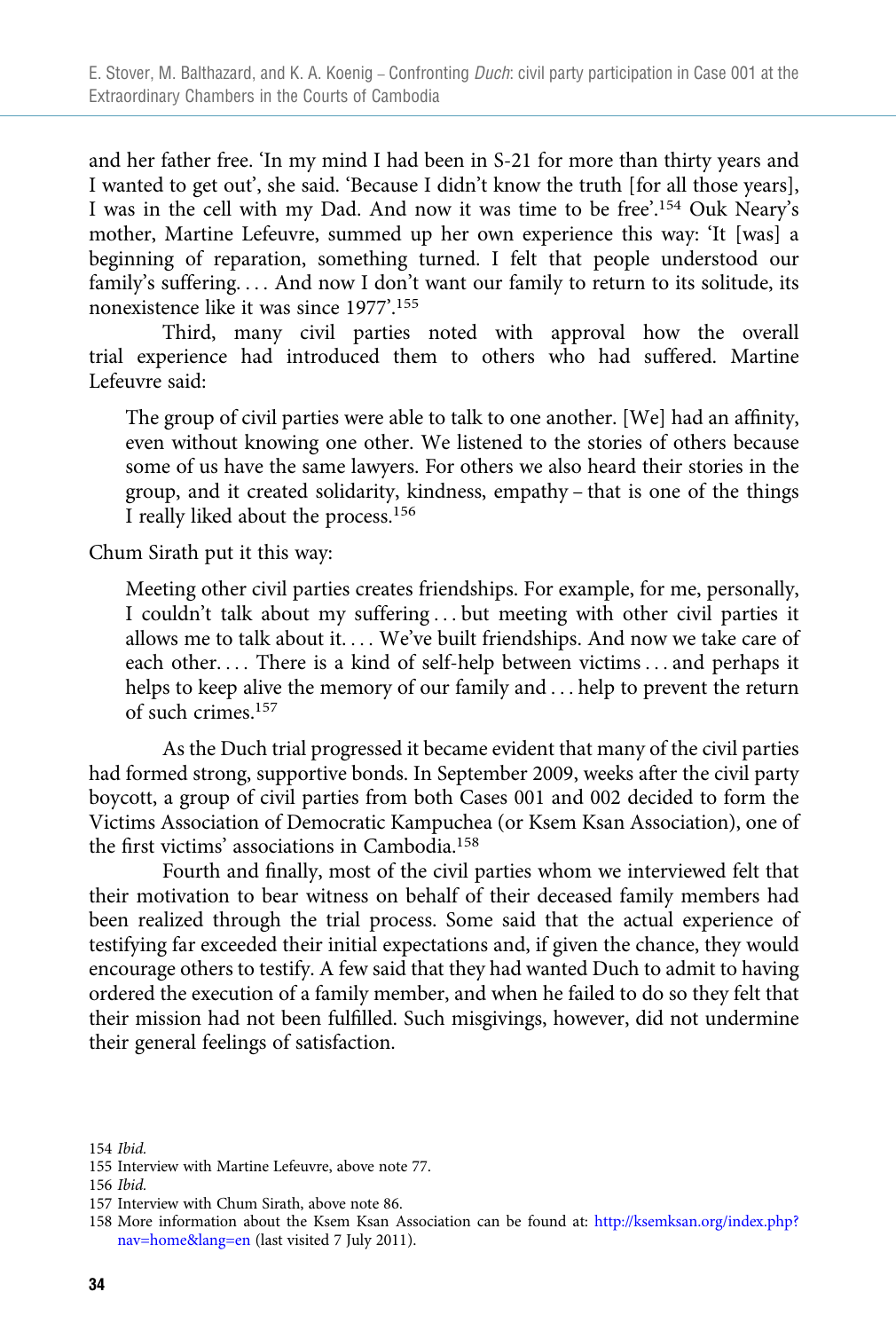

# The verdict

On the morning of 26 July 2010, hundreds of Cambodians travelled to the court to hear the ECCC's verdict.<sup>159</sup> After the judges filed into the chambers and took their seats, the Court president and presiding judge, Nil Nonn, pronounced Duch 'individually criminally responsible' for crimes against humanity and grave breaches of the Geneva Conventions of 1949.160 He then addressed the admissibility of the civil party applicants and read out the names of sixty-six of the ninety who had applied. Twenty-four had been rejected, including some who had testified, 'because the Chamber [was] not satisfied ... that the ... Civil Parties were victims of crimes committed by Kaing Guek Eav at S-21 or S-24'. <sup>161</sup> Civil Parties failed to establish that their lost relatives were victims of crimes for which Kaing Guek Eav was convicted<sup>162</sup> or failed to prove a close kinship or bond of affection or dependency on victims of S-21 or S-24.163 The president went on to say that reparations would be limited to the inclusion in the judgment of the names of the sixty-six accepted civil parties and the name of any family member who might have been harmed at S-21, as well as a compilation and publication of all statements of apology made by the accused, which would be posted on the ECCC website.164 Other requests such as individual monetary awards, a national commemoration day, construction of pagodas, preservation of archives, and access to medical care and education were considered outside the competence of the Court or lacking specificity.<sup>165</sup>

Next, the presiding judge announced that the accused would be sentenced to thirty-five years' imprisonment, which would be reduced to nineteen years, owing to time already served and to compensate for a period of illegal detention by a Cambodian military court.166 Immediately after the verdict, the victims' association issued a prepared statement in which it spoke approvingly of Duch's conviction but criticized the relatively light sentence, the Court's rejection of twenty-four civil parties, and the lack of tangible reparations. Three weeks after the verdict, the Co-Prosecutors filed a notice of appeal requesting 'the Supreme Court Chamber ... increase the term of imprisonment against Duch<sup>7</sup>.<sup>167</sup> Duch appealed his conviction<sup>168</sup>

159 One of the authors – Mychelle Balthazard – attended the verdict.

- 160 See Case 001, Judgment, above note 3, para. 568.
- 161 Ibid., para. 647.
- 162 Ibid., para. 648.
- 163 Ibid., para. 649.
- 164 Ibid., paras. 667–675, 683.
- 165 Ibid., paras. 652–658.

166 Ibid., paras. 679–681. The prosecution had asked for a forty-year sentence after taking into consideration mitigating factors and Duch's earlier illegal detention.

- 167 See Statement of the Co-Prosecutors, Extraordinary Chambers in the Courts of Cambodia, 16 August 2010, available at: <http://www.eccc.gov.kh/en/articles/statement-co-prosecutors> (last visited 7 July 2011).
- 168 See ECCC, Notice of Appeal, by the Co-Lawyers for Kaing Guek Eav Alias Duch against the Trial Chamber Judgment of 26 July 2010, 24 August 2010, 001/18-07-2007-ECCC/TC, available at: [http://](http://www.eccc.gov.kh/en/document/court/notice-appeal-co-lawyers-kaing-guek-eav-alias-duch-against-trial-chamber-judgement-26) [www.eccc.gov.kh/en/document/court/notice-appeal-co-lawyers-kaing-guek-eav-alias-duch-against-trial](http://www.eccc.gov.kh/en/document/court/notice-appeal-co-lawyers-kaing-guek-eav-alias-duch-against-trial-chamber-judgement-26)[chamber-judgement-26](http://www.eccc.gov.kh/en/document/court/notice-appeal-co-lawyers-kaing-guek-eav-alias-duch-against-trial-chamber-judgement-26) (last visited 7 September 2011). See also Associated Press, 'Former Khmer Rouge chief appeals against conviction', 15 August 2010.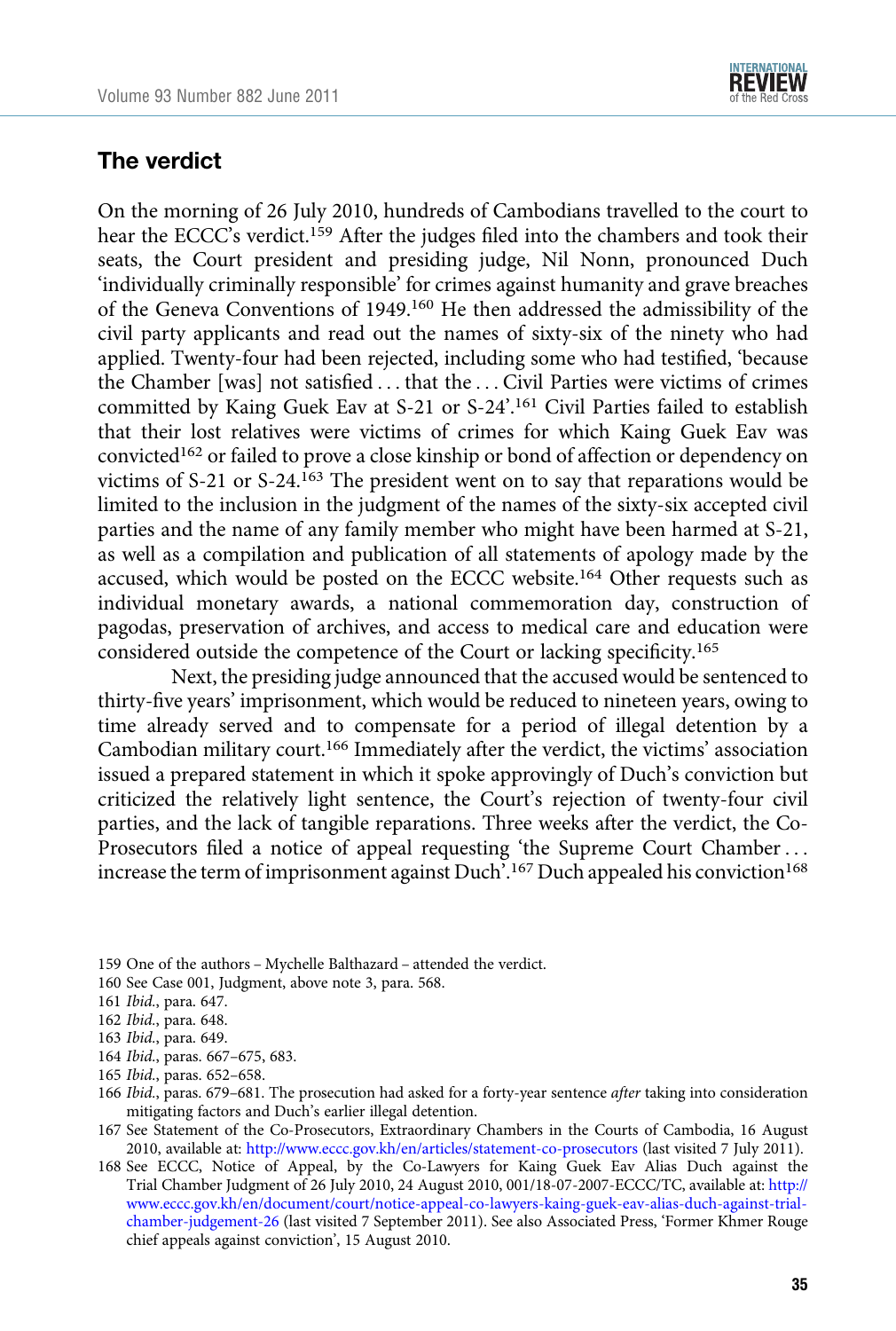and many civil parties appealed their rejection.<sup>169</sup> The Supreme Court will pronounce its judgment on this issue in February 2012.170

Over the ensuing days, local and international media ran numerous stories focusing on the civil parties' distress.<sup>171</sup> Some journalists even portrayed the sentence as a threat to the development of the rule of law in Cambodia. The ECCC had been seen as playing an important role in helping rebuild trust in a Cambodian legal system that had been decimated thirty years earlier, but, at least in the eyes of these journalists and commentators, that role was now compromised by the lightness of the sentence compared to the enormity of the crimes.<sup>172</sup>

In the meantime, the TPO reported that it had received distressed phone calls from several civil parties whose status was denied by the Trial Chamber. Some callers expressed shame and guilt for having failed their deceased loved ones. 'I had promised to my ancestors to seek justice for my relatives who died at S-21', said one caller, 'but I cannot ... I am not good enough'. Another said: 'I don't want to go out of my house because I do not want to tell my neighbours that I was rejected as a civil party. It is for me a major loss of face!'<sup>173</sup> After a meeting of civil parties immediately following the verdict, the TPO reported that many participants 'expressed strong feelings of anger, sadness, disappointment, injustice, and helplessness'<sup>174</sup> at both the sentence and the Court's rejection of twenty-four civil parties.<sup>175</sup>

169 See ECCC, Group 1 – Civil parties' co-lawyers immediate appeal of civil party status determinations from the final judgment, 24 August 2010, 001/18-07-2007-ECCC/SC, available at: [http://www.eccc.gov.kh/sites/](http://www.eccc.gov.kh/sites/default/files/documents/courtdoc/E188_10_EN_CPG1.pdf) default/fi[les/documents/courtdoc/E188\\_10\\_EN\\_CPG1.pdf;](http://www.eccc.gov.kh/sites/default/files/documents/courtdoc/E188_10_EN_CPG1.pdf) ECCC, Co-lawyers for civil parties group 2: Appeal against rejection of civil party applicants in the judgment, 22 October 2010, 001/18-07-2007- ECCC/SC, available at: [http://](http://www.eccc.gov.kh/sites/default/files/documents/courtdoc/F11_EN.pdf)www.eccc.gov.kh/sites/default/fi[les/documents/courtdoc/F11\\_EN.pdf](http://www.eccc.gov.kh/sites/default/files/documents/courtdoc/F11_EN.pdf) (last visited 7 September 2011); ECCC, Appeal of the Co-Lawyers for the Group 3 Civil Parties against the Judgment of 26 July 2010, 5 October 2010, 001/18-07-2007-ECCC/OCIJ, available at: [http://www.eccc.gov.](http://www.eccc.gov.kh/sites/default/files/documents/courtdoc/F9_EN.pdf) kh/sites/default/fi[les/documents/courtdoc/F9\\_EN.pdf](http://www.eccc.gov.kh/sites/default/files/documents/courtdoc/F9_EN.pdf) (last visited 7 September 2011). The appeal hearings against the Trial Chamber's judgment were held on 28–30 March 2011. See ECCC, Transcripts of Appeal Proceedings - Kaing Guek Eav Duch', 001/18-07-2007-ECCC/SC, available at: [http://www.eccc.](http://www.eccc.gov.kh/en/indicted-person/66/transcript) [gov.kh/en/indicted-person/66/transcript](http://www.eccc.gov.kh/en/indicted-person/66/transcript). At the time of writing, the Supreme Court Chamber's decisions on the appeals were still pending.

- 170 See ECCC, Case File No. 001/18-07-2007-ECCC/SC, Order Scheduling Pronouncement of Appeal Judgment (Supreme Court) 17 November 2011, available at: [http://www.eccc.gov.kh/en/document/court/](http://www.eccc.gov.kh/en/document/court/order-scheduling-pronouncement-appeal-judgment) [order-scheduling-pronouncement-appeal-judgment](http://www.eccc.gov.kh/en/document/court/order-scheduling-pronouncement-appeal-judgment) (last visited 27 November 2011).
- 171 See, e.g., Guy de Launey, 'Tears and disbelief at Duch verdict', BBC News, 26 July 2010, available at: [http://](http://www.bbc.co.uk/news/world-asia-pacific-10763409) [www.bbc.co.uk/news/world-asia-paci](http://www.bbc.co.uk/news/world-asia-pacific-10763409)fic-10763409 (last visited 20 December 2011).
- 172 Ibid. See also, e.g., Robin McDowell, 'For most Cambodians, "justice" has little meaning', in Associated Press, 8 August 2010, available at: <http://www.guardian.co.uk/world/feedarticle/9211885> (last visited 20 December 2011).
- 173 Authors' personal communication with staff members at the TPO, 6 September 2010.
- 174 See Transcultural Psychosocial Organization, Report on TPO's After-Verdict Intervention with Case 001 Civil Parties, 27 July 2010, pp. 2–3.
- 175 As of 21 November 2011, 3,866 people were recognized as civil parties in Case 002. Earlier, the Office of the Co-Investigating Judges had rejected 1,846 civil party applications – nearly half of the 3,988 applications in the case. See, ECCC Court Report, Issue 29, Phnom Penh, September 2010, p. 4. On 24 June 2011, the Pre-Trial Chamber granted civil party status to 1,728 Case 002 civil party applicants who were previously rejected as inadmissible. See ECCC Public Affairs, 'Pre-Trial Chamber overturns previous rejections of 98% of appealing civil party applicants in Case 002', Press Release, 24 June 2011, available at: [http://www.eccc.gov.kh/en/articles/pre-trial-chamber-overturns-previous-rejection-98-appealing-civil](http://www.eccc.gov.kh/en/articles/pre-trial-chamber-overturns-previous-rejection-98-appealing-civil-party-applicants-case-002)[party-applicants-case-002](http://www.eccc.gov.kh/en/articles/pre-trial-chamber-overturns-previous-rejection-98-appealing-civil-party-applicants-case-002) (last visited 20 December 2011). The Pre-Trial Chamber's decision can be downloaded at: [http://www.eccc.gov.kh/en/document/court/decision-appeals-against-orders-co](http://www.eccc.gov.kh/en/document/court/decision-appeals-against-orders-co-investigating-judges-admissibility-civil-party-app)[investigating-judges-admissibility-civil-party-app](http://www.eccc.gov.kh/en/document/court/decision-appeals-against-orders-co-investigating-judges-admissibility-civil-party-app) (last visited 20 December 2011). See also Fédération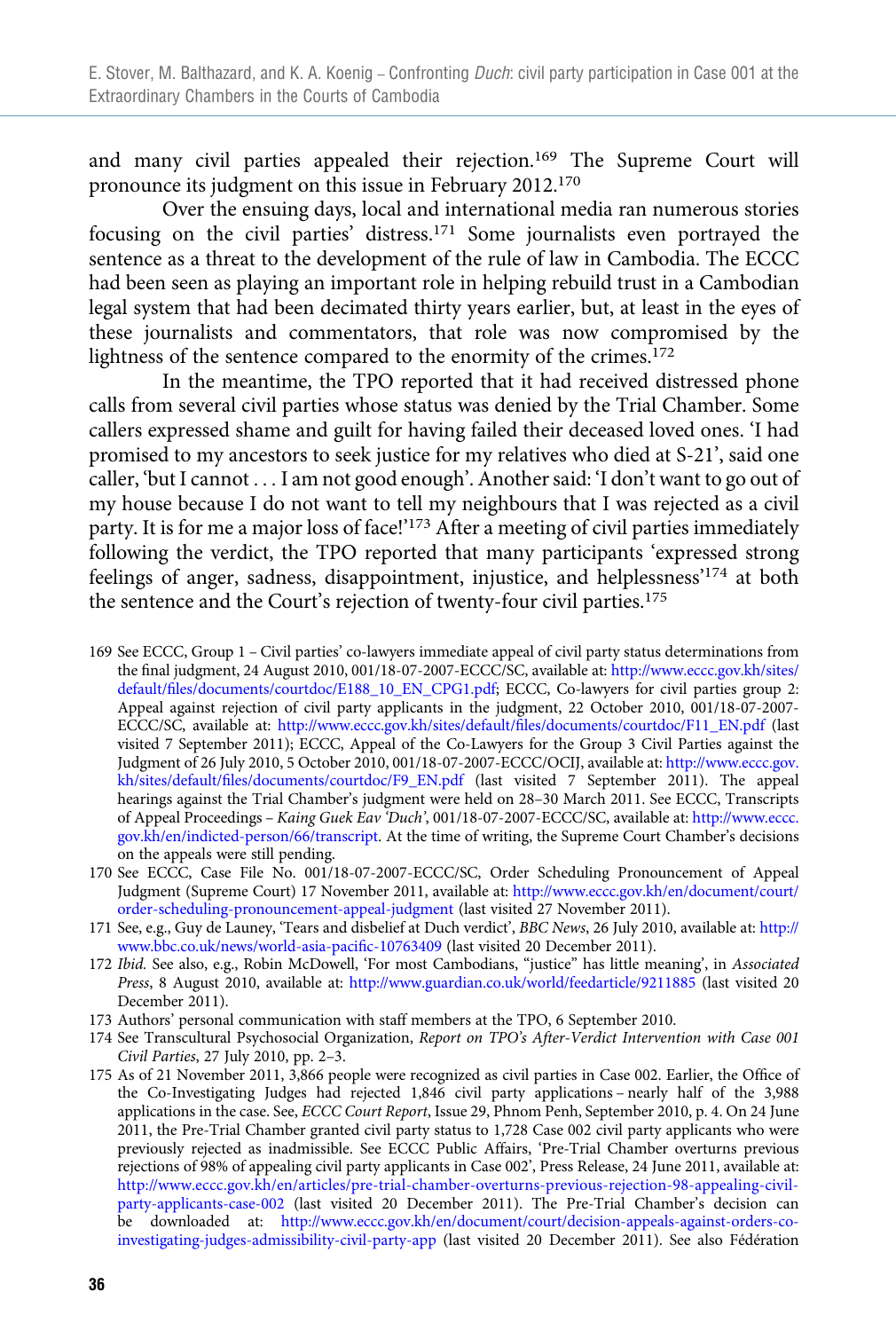

#### Civil parties' reactions to the verdict

In the weeks following the verdict, we spoke with seventeen of the twenty-one civil parties whom we had interviewed in late 2009. The purpose was twofold: to inquire whether they felt the verdict was just and whether it had affected their overall experience as a civil party. In this regard, it is helpful to keep in mind that people commonly equate the hierarchical gravity of crimes – especially those involving thousands and tens of thousands of deaths – to the number of years that perpetrators have to serve in prison. But, as profoundly disappointing as a lenient sentence may be to victims, as evidenced below, it does not necessarily mean that the sentence will permanently tarnish their perception of the court and their own experience as a witness or civil party.176

Most of the civil parties whom we interviewed after the verdict felt that the sentence was unacceptably low and many hoped that an appellate court would eventually redress what one characterized as '50% justice'. 'All civil parties are unhappy', said Chum Mey. 'Thirty-five years is a lenient sentence. Duch killed a lot of people. He does not deserve such [leniency]'. <sup>177</sup> Despite considerable disappointment (and some anger) about the sentence, none of the seventeen civil parties whom we interviewed at this point felt that the trial itself was unfair. For Martine Lefeuvre, the verdict brought freedom: 'The verdict has liberated me. It has liberated Ket and [given] him back his dignity. I feel as if I have sprouted wings'. <sup>178</sup> Van Nath, a survivor of S-21 and a witness (not a civil party), said that he accepted

the Duch verdict because the court did not decide immediately. It spent many years investigating this case, and before handing it down the court described Duch's mistakes. It is fair. And it is like a life sentence for him because Duch is 67 years old already. So I do not think he can serve all these years in prison because his health is not so good as well.<sup>179</sup>

Although dissatisfied with the sentence and other elements of the verdict, Anthonya Tioulong emphasized that the judgment as a whole

is important because it recognizes that Duch is guilty of crimes against humanity and war crimes. It also recognizes the extreme cruelty endured by the victims [at S21] and Duch's individual responsibility. Finally, the judgment acknowledges that his remorse was partial. It is just and [the] truth.180

Internationale des Droits de l'Homme–ADHOC–the Center for Justice and Accountability, 'The Extraordinary Chambers in the Courts of Cambodia (ECCC). Opening of the trial in Case 002: expectations of victims from here and abroad', Press Kit, 21 November 2011, p. 5, available at: [http://www.](http://www.fidh.org/IMG/pdf/dpcambodgedec2011_final.pdf) fi[dh.org/IMG/pdf/dpcambodgedec2011\\_](http://www.fidh.org/IMG/pdf/dpcambodgedec2011_final.pdf)final.pdf (last visited 20 December 2011).

<sup>176</sup> See E. Stover, above note 32, pp. 131–136.

<sup>177</sup> Interview with Chum Mey, 6 August 2010.

<sup>178</sup> Interview with Martine Lefeuvre, 28 July 2010.

<sup>179</sup> May Titthara and Sebastian Strangio, 'A mixed reaction to judgment day: the trial ends, but not the debate', in Phnom Penh Post, 27 July 2010, Verdict section, p. 4.

<sup>180</sup> Interview with Antonya Tioulong, 31 July 2010.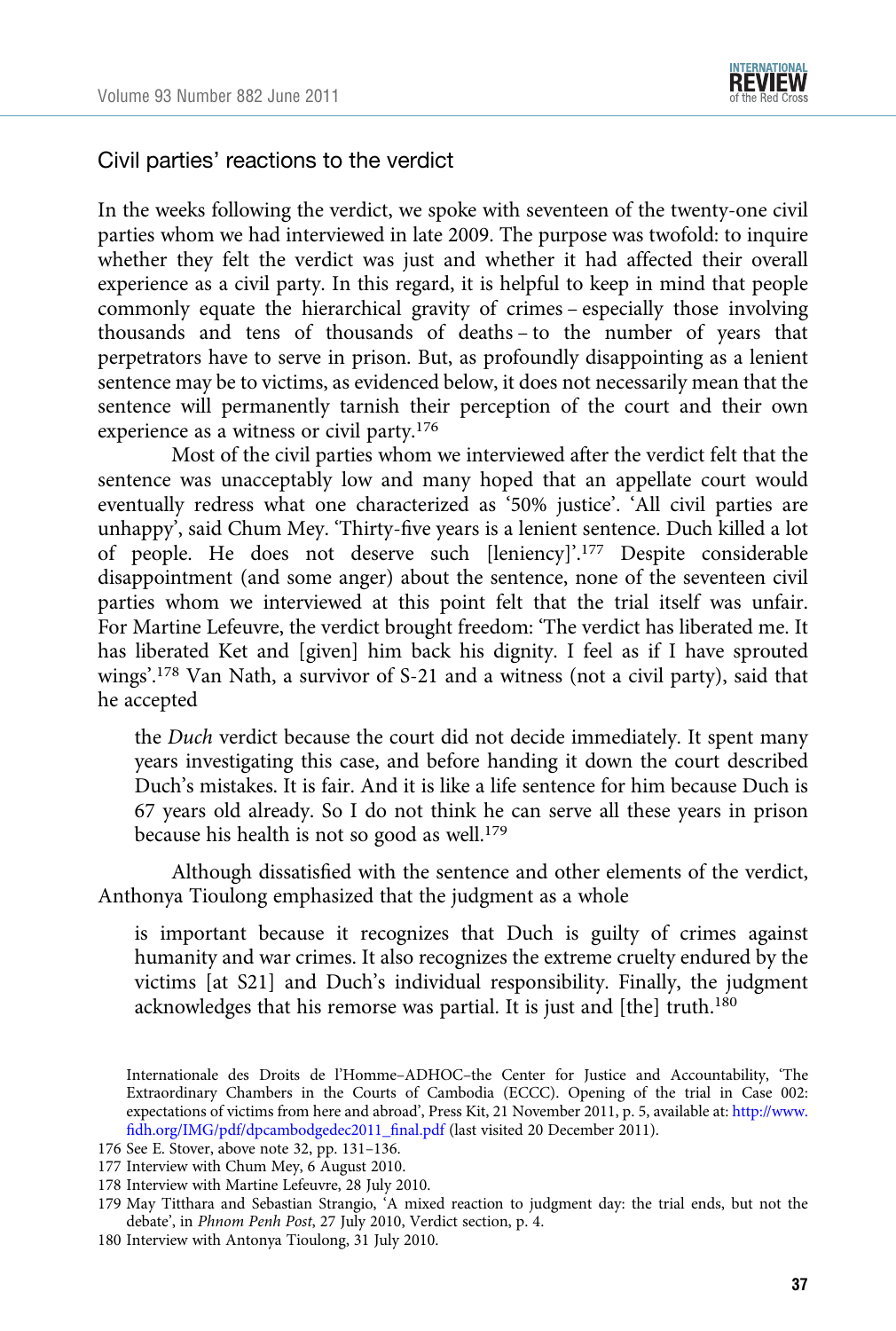Chum Sirath believed that the guilty verdict would help to dispel the belief of many Cambodians, that 'Khmers could never kill Khmers', and that such killings had to have been manipulated by a foreign power. 'The journalists focus on the sentence ... but they have forgotten a crucial point', he said.

It is the first time that a court of law has recognized that crimes committed during the Khmer Rouge regime were committed by Khmers. It is not possible to accuse others anymore; the crimes were committed by Khmers. No one can deny it. This recognition is a big step forward.<sup>181</sup>

Ou Savrith said:

What was important was that Duch was recognized as guilty of the crimes he committed. For victims the number of years he spends in prison can never be enough. Now the verdict is part of history, it is a face, a gesture. A sentence of thirty or forty years or life does not matter. To ask for more is not justice, it is revenge. Justice is not perfect but I do not want to ask for more and spoil what we got.<sup>182</sup>

While disappointed by the lenient sentence that Duch received, many civil parties, including one who was ultimately denied that status, said they still considered their overall experiences as a civil party to be positive. '[Duch] should be in prison until he dies', one respondent said. 'But my experience as [a] civil party has been very good. I got to listen [to the proceedings], and talk about my experience. That made me [feel] better'. 183

After the verdict, Ou Savrith placed some soil and a picture of his brother in an urn and performed a Buddhist ceremony at a pagoda. 'Since the verdict I feel better', he said.

I feel the cycle is finished. I did the most I could for my brother ... I feel more serene now ... It is difficult to explain but I feel his soul is still at S-21 so I hope the ceremony can help him be reincarnated.

As for his experience as a civil party, Ou Savrith said he had no regrets. 'I had to do it', he said. 'My brother is no longer anonymous. I am pleased that people know him now and that I had a chance to talk about him ... It was difficult but I had to do it. Now I can move on'. 184

# Conclusion

In this article, we set out to examine how civil parties who testified in the Duch trial viewed their interaction with the ECCC, and what implications their participation in the proceedings and its effects might have for future trials at the

181 Interview with Chum Sirath, 10 August 2010.

<sup>182</sup> Interview with Ou Savrith, conducted via telephone, 24 August 2010.

<sup>183</sup> Interview, 27 July 2010.

<sup>184</sup> Interview with Ou Savrith, above note 182.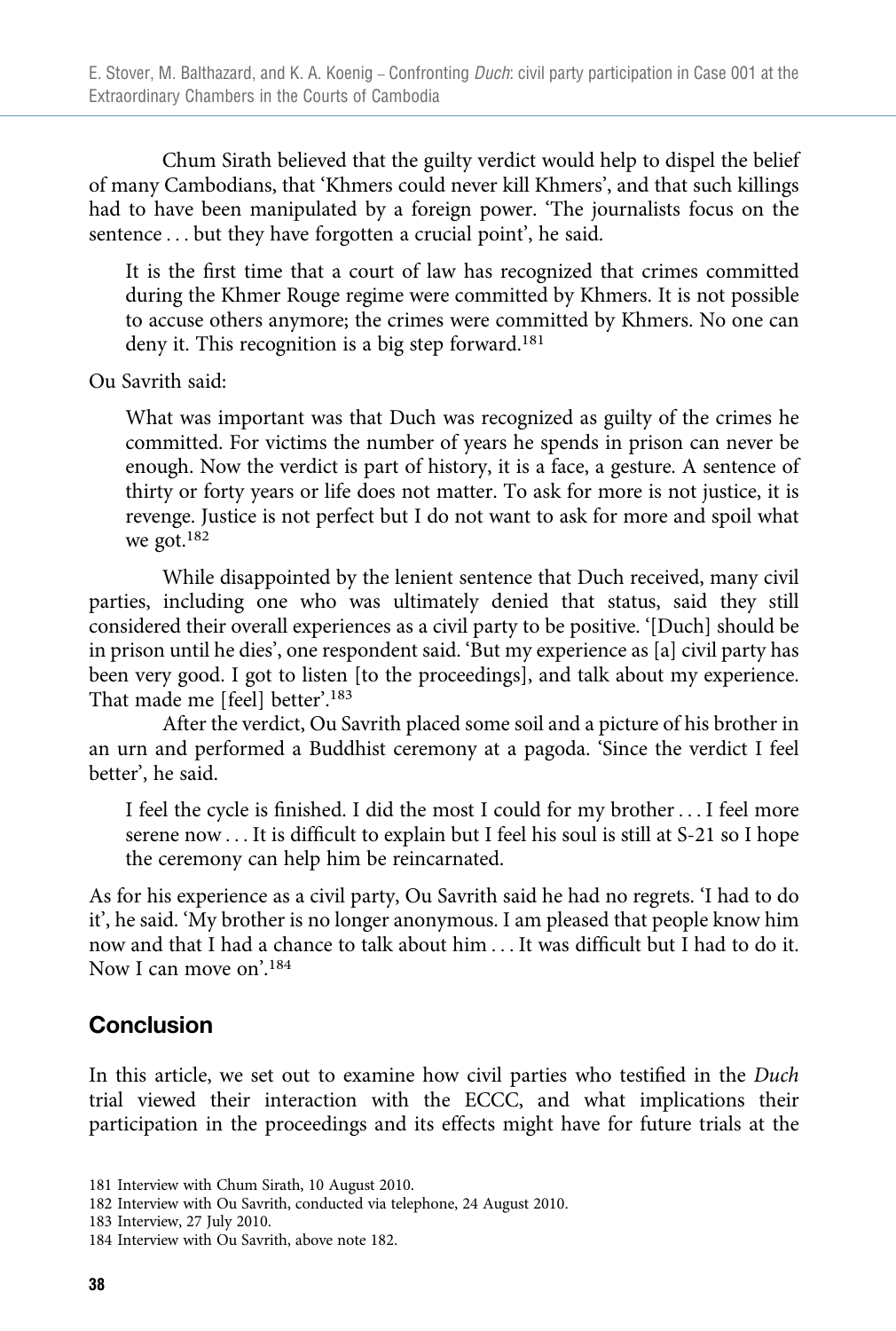ECCC, the ICC, and other domestic and international war crimes tribunals. So what have we learned?

First, testifying in war crimes trials can potentially be a positive experience for civil parties so long as the process is largely perceived as safe, respectful, and dignified. Among the civil parties whom we interviewed, most mentioned both a positive experience and the fairness of the process. Yet, even when those conditions exist, civil parties can lose faith in a court if they believe that a sentence is too lenient or if they feel that a court has failed to provide reparations commensurate with the gravity of the crimes. While the civil parties whom we interviewed were clearly angered by specific procedures and rulings, especially the lenient sentence given to Duch, they still believed that their participation in the proceedings was meaningful and that justice was rendered.

They characterized their participation in the Duch trial, though at times unnerving and frustrating, as positive. They spoke of their obligation to testify in personal terms, grounded in a duty to confront Duch and to bear witness for those who had perished in S-21. Many said that their appearance in the courtroom helped to restore the dignity of their deceased loved ones and to complete their spiritual journeys as Buddhists.

That said, a considerable number of civil parties seemed deeply disappointed with the Trial Chamber's reduction of Duch's thirty-five-year sentence to nineteen years, the narrow reparations award, and the rejection of twenty-four civil parties. Some expressed frustration that they or others were rejected because of an inability to generate evidence of victimization in a format that the court could recognize, owing to the destruction of documents by the Khmer Rouge regime. The destruction of documents and a lack of documentation generally are not phenomena unique to the Khmer Rouge context; rather, this is a problem that frequently arises with mass atrocities.<sup>185</sup> The inability of many victims to obtain the kind of documentary evidence that tribunals require suggests that it is critical for courts to modify their standards in some cases, especially if reparations are moral and collective rather than individual financial awards. Alternatively, if the easing of such requirements threatens the defendant's right to a fair trial, it is imperative for courts, lawyers, and NGOs to explain carefully and clearly to applicants, the media, and the general public what rejection as a civil party means: specifically, that the required standards of evidence could not be met, usually through no fault of the applicant, and that such applicants, and perhaps many others, have often been victimized. It may also be critical to develop avenues other than the court proper for victims' status to be recognized and for victims to tell their stories. The potential for collective reparations becomes an essential counterpart to this ability to bear witness. For example, reparations in the form of a day of remembrance can become

<sup>185</sup> The ICC has grappled with this issue. For general information about how victims can apply to participate in ICC proceedings, see Office of the Public Counsel for Victims, International Criminal Court, Representing Victims Before the International Criminal Court: A Manual for Legal Representatives, Ipskamp Drukkers B.V, Enschede, 2010.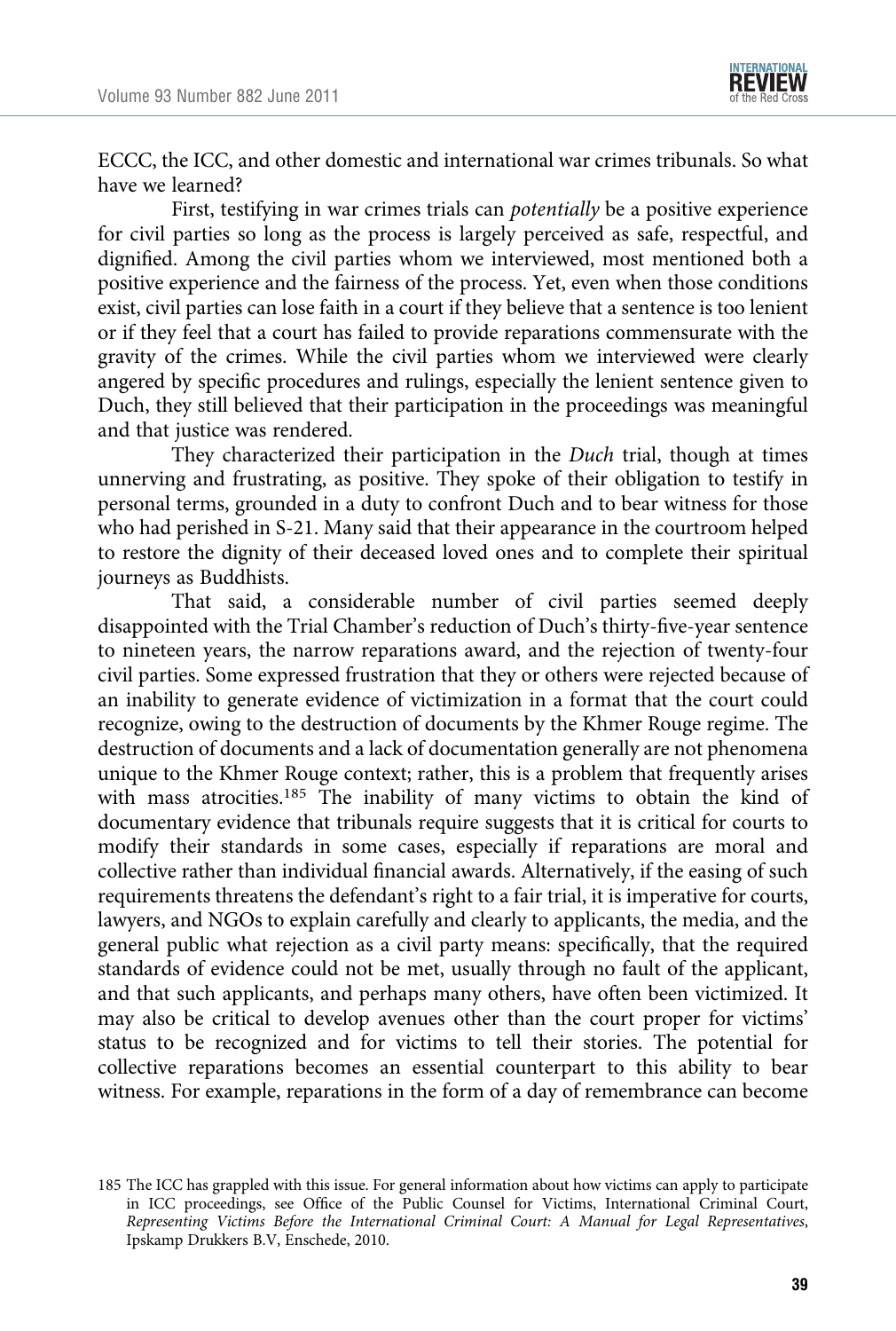an alternative expression of support for victims and a condemnation of the accused that may substitute for a chance to speak in court.

There are signs that the ECCC has recognized some of the structural problems that have plagued victim participation in Case 001. In early 2010, the Court modified three major components of its Rules: the criteria for civil party admissibility, the vetting process, and the structure for legal representation.186 The admissibility criteria are now more specific, stating that civil party applicants should be clearly identified and able to demonstrate that their injuries are directly linked to at least one of the crimes alleged against the accused.<sup>187</sup> This clarification reduces interpretation on admissibility of civil parties and provides advance parameters for applicants to follow, potentially diminishing rejections. In addition, the Office of the Co-Investigating Judges is now responsible for vetting all civil parties prior to trial. Finally, in an effort to limit the number of civil party lawyers in the courtroom, the ECCC has decided that two Co-lead Counsel (one international and one Cambodian) will represent all of the civil parties during the actual proceedings. The Co-lead Counsel will be hired and paid for by the ECCC, and assisted by specialized civil party lawyers who will represent various sub-groups and interests and serve as the link between their clients and the Co-lead Counsel.<sup>188</sup>

While rectifying these structural problems could go a long way toward improving civil party participation at the ECCC, much more needs to be done to educate witnesses, civil parties, and, indeed, the general population about the Court's limitations, as well as its rules and procedures (most of which are quite alien to Cambodians). Of utmost importance, especially during the pre-trial and trial phases, is the need to keep civil parties and witnesses informed about developments in the proceedings. As the criminologist Jo-Anne Weemers writes:

Information and notification ... send a message to victims that they are not forgotten and they recognize their interest in the case ... Victims who are informed of their rights and notified of developments in their case tend to be more satisfied with the justice system and feel that they are treated fairly.189

Conversely, a lack of information and transparency can send the opposite message to victims and witnesses. This has already happened in Case 003 at the ECCC. On 24 October 2011, Rowan Downing and Katinka Lahuis, two international judges in a pre-trial chamber that rules on disputes while a case is still under investigation, issued a minority decision listing a string of questionable actions by Co-Investigating Judges Siegfried Blunt and You Bunleng. Blunt and You jointly headed the Office of the Co-Investigating Judges prior to Blunt's resignation on 9 October. Downing and Lahuis said that Blunt and You had backdated documents, inexplicably refused to recognize civil party lawyers, prevented civil

<sup>186</sup> ECCC, Internal Rules (revision 5), above note 55, Rule 12 ter, Rule 23 bis, Rule 23 ter (1).

<sup>187</sup> Ibid., Rule 23 bis (1).

<sup>188</sup> Ibid., Rule 12 ter, Rule 23 bis (2), Rule 23 bis (3).

<sup>189</sup> This finding has been confirmed in numerous studies. For a general review of these studies, see Jo-Anne Wemmers, 'Victims' rights and the International Criminal Court: perceptions within the court regarding the victims' right to participate', in Leiden Journal of International Law, Vol. 23, 2010, p. 641.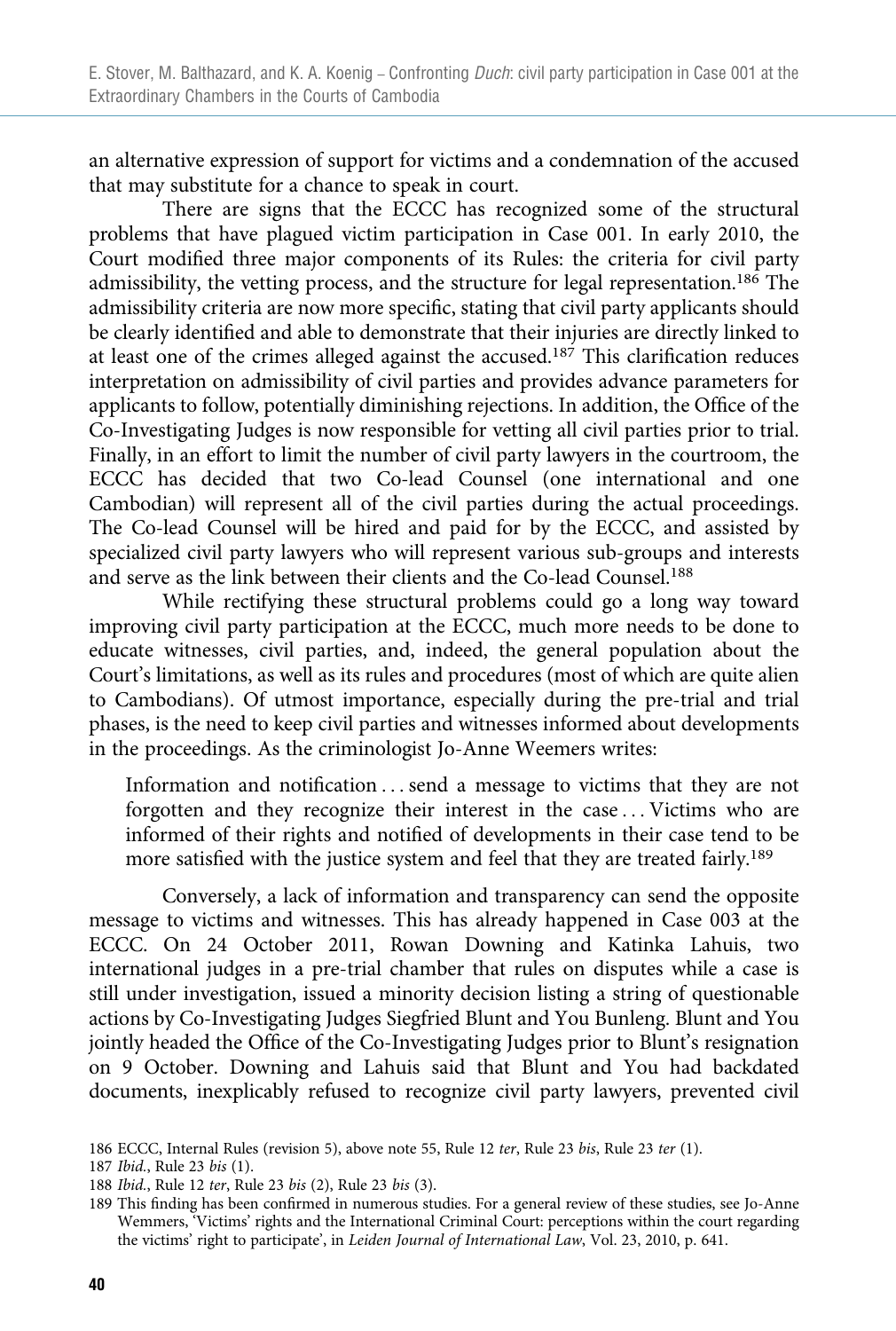

party lawyers from accessing case files despite repeated requests, and, in doing so, had 'deprived some civil party applicants ... of the fundamental right to legal representation'. 190

Our second finding is that the civil parties' generally positive attitudes about the Duch trial process may not be echoed in future ECCC or ICC cases. Why is this? To begin with, memories of wartime atrocities, like all memories, are both personal and local; they consist of specific places and actors and moments in time embedded in the psyche of individual victims and witnesses. The Duch trial complemented these elements. It featured: (1) a single defendant who, early in the proceedings, expressed remorse for his crimes; (2) a 'crime scene' confined to a specific location – namely, the grounds of the S-21 detention centre (and the related facility known as S-24); and (3) the participation of ninety civil parties, twenty-two of whom testified largely because they viewed Duch as the individual most directly responsible for the death of their loved ones. Their desire – denied for nearly thirty years – to confront Duch and discover the truth drew them towards and into the judicial process. Once inside the system, they were able, for the most part, to fulfil their personal and spiritual obligations to obtain some modicum of justice for their loved ones and themselves.

In comparison, Case 002 involves (1) three senior Khmer Rouge leaders who have refused to talk; (2) a 'crime scene' that covers diverse locations throughout Cambodia; and (3) a group of nearly 4,000 civil parties who will be confronting aging defendants with no (or, at best, very little) knowledge of the local circumstances surrounding the deaths of the civil parties' loved ones. As a result, what the civil parties take away from their participation in Case 002 may be more formulaic and less individualized, and therefore less transformative. To test this hypothesis, it will be important to conduct a similar interview study of civil parties once the verdict has been rendered in Case 002.

Our findings in the Duch trial may have implications for 'victim participation' at the International Criminal Court and the level of satisfaction that victim participants have as a result of their association with the court. The ICC Strategy in Relation to Victims, a court-wide document that addresses victim-related issues, notes that:

by providing victims with an opportunity ... to be part of the justice process and by ensuring that consideration is given to their suffering, it is hoped that they will have confidence in the justice process and view it as relevant to their day to day existence rather than as remote, technical and irrelevant. 191

<sup>190</sup> See ECCC, Case No. 003/07-09-2009-ECCC/OCIJ (PEC 02), Public (Redacted Version): Considerations of the Pre-Trial Chamber Regarding the Appeal Against Order on the Admissibility of Civil Party Applicant Robert Hamill, Opinion of Judges Lahuis and Downing, para. 7, available at: [http://www.eccc.gov.kh/en/](http://www.eccc.gov.kh/en/document/court/considerations-pre-trial-chamber-regarding-appeal-against-order-admissibility-civil-p) [document/court/considerations-pre-trial-chamber-regarding-appeal-against-order-admissibility-civil-p](http://www.eccc.gov.kh/en/document/court/considerations-pre-trial-chamber-regarding-appeal-against-order-admissibility-civil-p) (last visited 2 December 2011.

<sup>191</sup> International Criminal Court, Report of the Court on the Strategy in Relation to Victims ('ICC Strategy in Relation to Victims'), ICC-ASP/8/45, 10 November 2009, para. 46, emphasis added.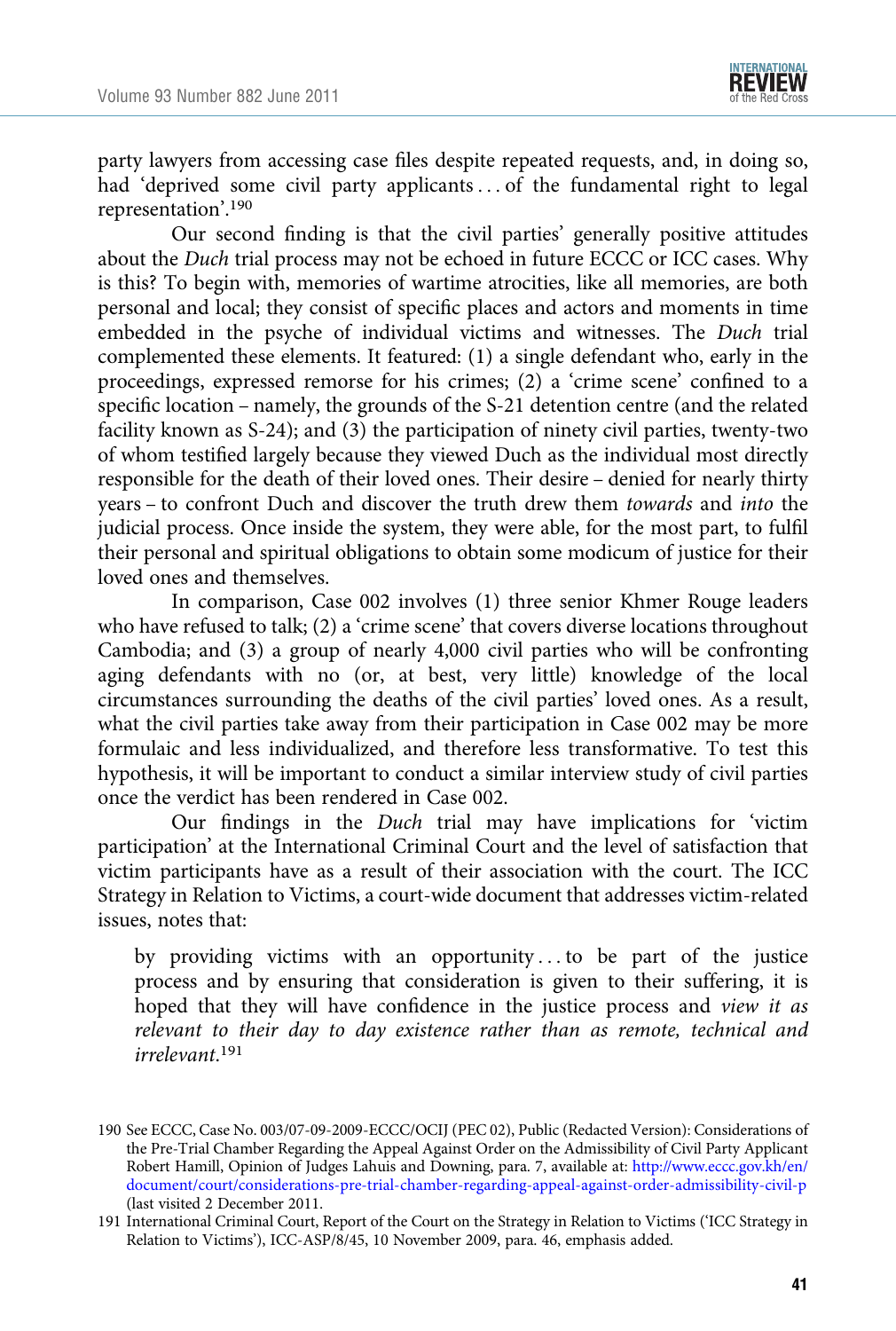Our findings suggest that ICC victim participants may not have the same 'transformative experience' as the civil parties in the Duch trial for several reasons. First, the vast majority of ICC 'victim participants' will never set foot in the courtroom in The Hague and thus will only be able to experience the trial vicariously through their legal representatives or the media. Second, many victims who wish to participate in ICC proceedings have found the application process 'slow' and 'remote'.<sup>192</sup> Redress, a victim support organization that has studied the victim participation process at the ICC, reports that many victims view the court as 'out of touch and overly bureaucratic with is numerous lengthy forms and requirements. These forms all require significant amounts of time to complete, in circumstances where victims are eking [out] a living'. <sup>193</sup> Finally, since the ICC is primarily concerned with crimes committed by high-ranking accused, victim participants are most likely to appear in cases involving government leaders, such as Sudan's president Omar Al-Bashir or Libya's former leader Muammar al-Gaddafi, who were physically removed from the actual crime scenes. Many victims – especially those who survived massacres or years of torture in captivity – may find these proceedings too formulaic and failing to produce a 'sense of personal justice' that comes from actually confronting the person most directly responsible for your (or a loved one's) suffering. Of course, such observations are purely hypothetical; interview surveys will need to be conducted with ICC victim participants to probe the meaning that they have derived from the experience of testifying or participation.

Our third finding is that civil party lawyers and local NGO activists, through their outreach and support services to victims, can provide vital assistance to international criminal courts. Indeed, we found that Cambodian NGO activists and civil party lawyers, especially those with an in-country presence, filled a huge void in the Duch trial by providing legal, emotional, and psychosocial support to victims. With limited funding, these activists and lawyers mobilized networks throughout Cambodia to encourage civil party participation at the Court, and did their best to ensure that those who entered the system understood its laws and procedures.<sup>194</sup> Our interviews suggest that the attention that the TPO and other NGOs and lawyers paid to the informational, psychological, and cultural needs of civil parties positively influenced their views of the tribunal.

Though the first trial has ended, these NGOs and lawyers continue in their mission: they are maintaining contact with many of the civil parties who were rejected and/or dissatisfied with the outcome of the Duch trial to provide social and

<sup>192</sup> Victims' Rights Working Group, 'The impact of the Rome Statute on victims and affected communities', 22 March 2010, p. 15, available at: [http://www.vrwg.org/VRWG\\_DOC/2010\\_Apr\\_VRWG\\_](http://www.vrwg.org/VRWG_DOC/2010_Apr_VRWG_Impact_of_ICC_on_victims.pdf) [Impact\\_of\\_ICC\\_on\\_victims.pdf](http://www.vrwg.org/VRWG_DOC/2010_Apr_VRWG_Impact_of_ICC_on_victims.pdf) (last visited 4 September 2011).

<sup>193</sup> See Redress, 'Victims' central role in fulfilling the ICC's mandate', November 2009, p. 6, available at: <http://www.redress.org/downloads/publications/ASP%208%20Paper%20FINAL%20Nov%202009.pdf> (last visited 4 September 2011).

<sup>194</sup> In our view, staff in a few of these organizations also did a disservice to civil parties by encouraging them to call for individual reparations when it was clear that the ECCC had already decided that it would only rule on 'collective and moral reparations'. Our interviews suggest that such encouragement created unrealistic expectations on the part of some civil parties.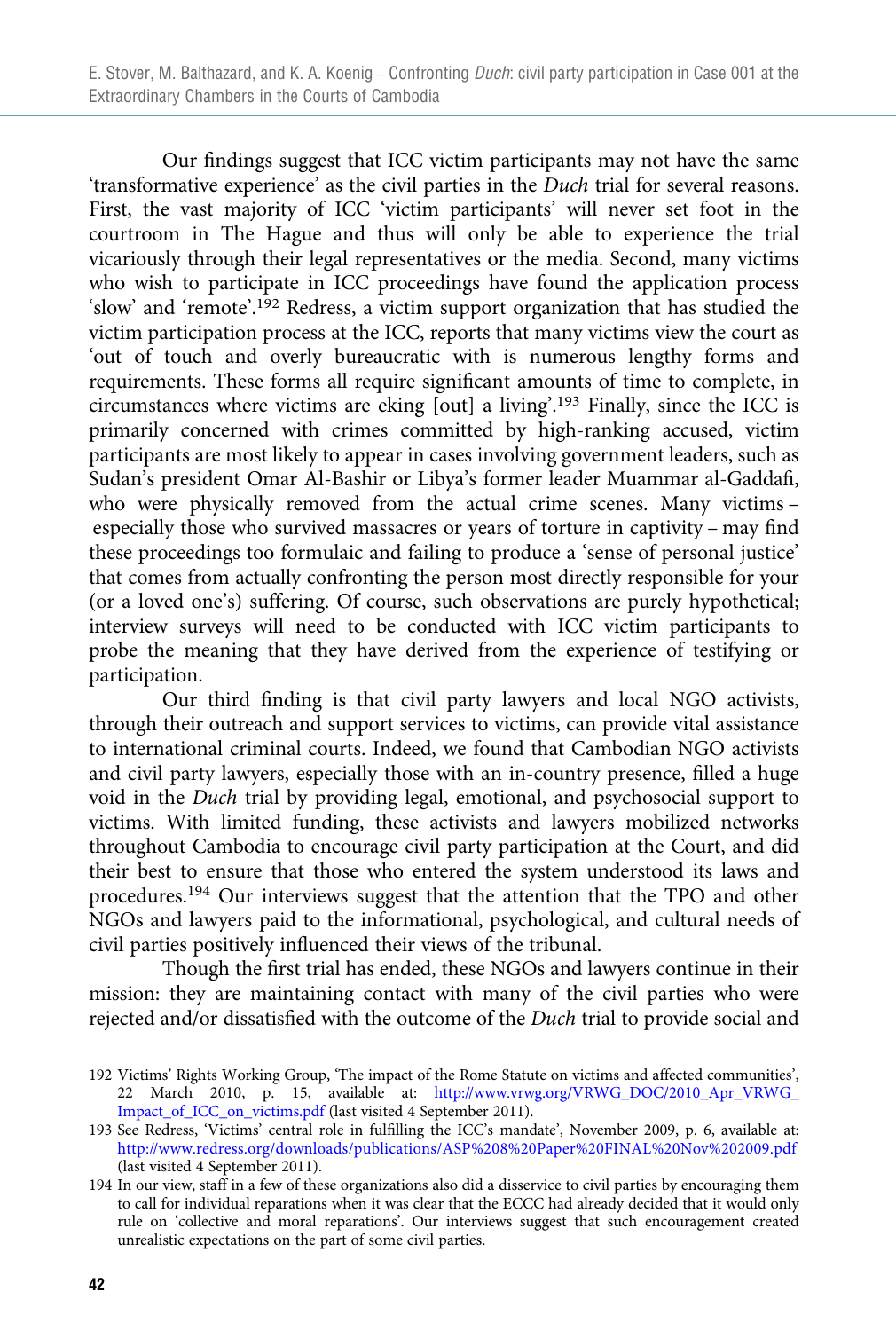

psychological support, and to ensure that any lingering or appeals-related questions are answered. Their involvement may be just as crucial in Case 002, which has nearly 4,000 accepted civil parties, and may ultimately shape the Court's long-term legacy. It is in the best interests of international tribunals to engage local NGOs in outreach efforts to victims, and to maintain clear and consistent communication with them before, during, and after the trial process. It may even behove courts to formalize their relationship with such NGOs and facilitate the creation of an official or unofficial network of local organizations to meet the needs of victim participants.

Fourth, if the ECCC and other international criminal tribunals grant victims the right to participate in proceedings, they must develop clear, comprehensive, and consistent procedures early on in the life of the court to define, encourage, and manage that participation without impeding the rights of the accused. During the Duch trial, civil party participation often appeared as if it was a work-in-progress rather than a process guided by well-honed rules and procedures. At various points in the proceedings, the ECCC would grapple with several significant issues relating to implementing this novel mechanism, including how best to define the exact purpose of civil party participation and the role that civil party lawyers would play in the proceedings. Moreover, outside the courtroom, it was not the ECCC but Cambodian human rights workers and civil party lawyers who guided and supported civil parties through the various phases of the trial.

Providing victims with the right to participate implies an obligation not to create false hopes or place victims in situations where their physical or psychological safety may be at risk. This requires defining the exact purpose of victim participation before the first case commences and developing clear procedures for victim participation. Of particular importance is the need to make it clear to victim participants from the outset that their application may not be accepted, or, if accepted, that they may not be selected to testify. Finally, courts should not embrace victim participation unless they are able and willing to provide adequate funding and manpower to process applications in a timely manner and maintain consistent communication with applicants throughout the process.

Finally, as the world community increasingly turns to international criminal justice as a response to mass violence, we must re-examine how we think about and interact with victims who participate in court proceedings. We should consider whether or not victim participation beyond that of 'the victim as witness' is always in the best interests of victims or justice. Our interviews with civil parties and key informants suggest that participation in the Duch trial was meaningful for the victims and helped to inform and humanize the proceedings. And no trial observer – at least that we are aware of – has put forward a credible case suggesting that civil party participation impinged on the defendant's right to a fair trial, which has long been considered one of the greatest risks of such participation. However, what distinguished this group of victims was the fact that they were able to testify in court. In Case 002, with 3,866 victims designated as civil parties, it is likely that only a very small percentage will ever appear in the courtroom. What then will participation mean for the vast majority who do not testify or even attend a hearing? Will they still derive some meaning from the process? This remains an empirical